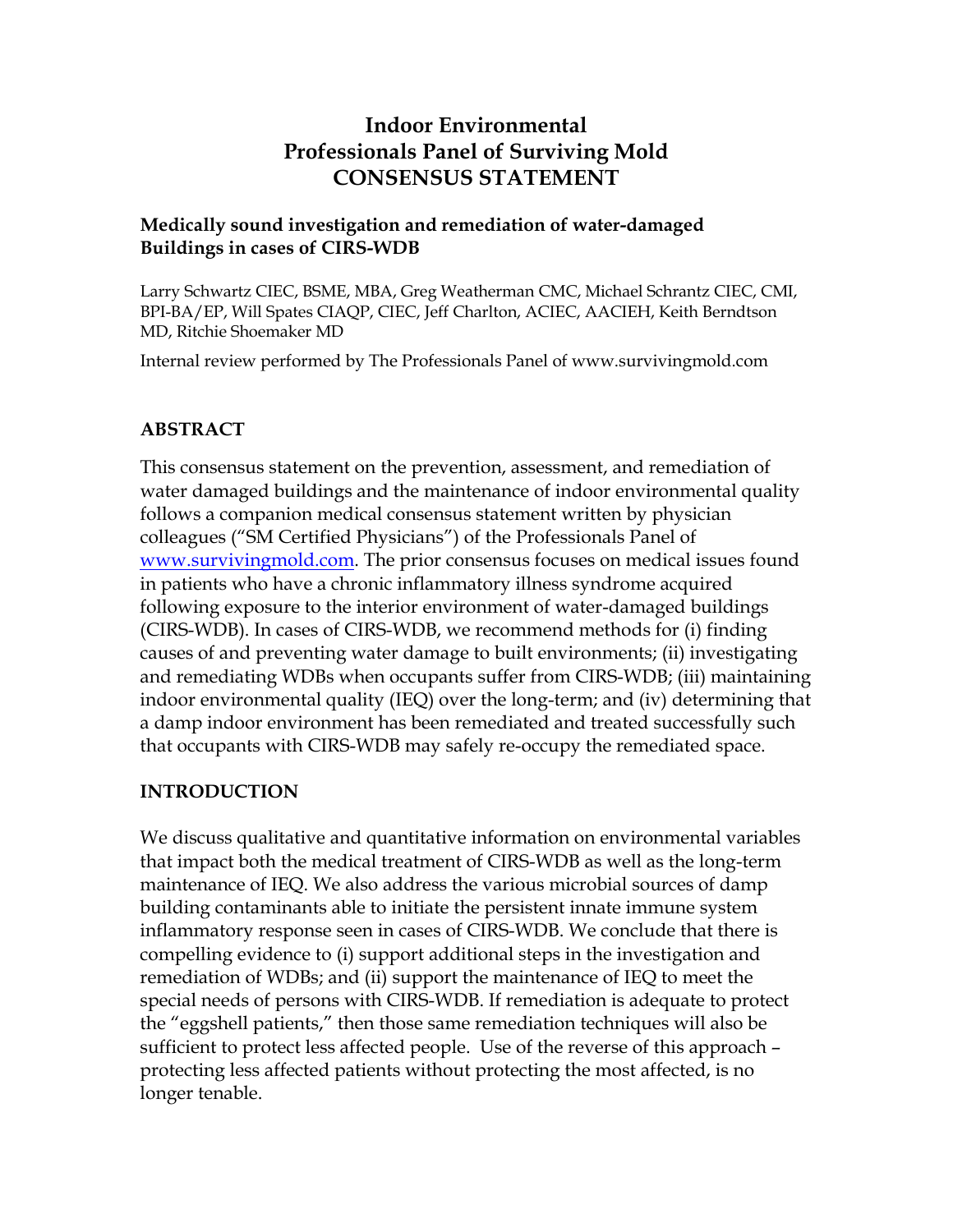To the best of our knowledge, of all the remediation guidelines, suggestions, and attempts at standards, including but not limited to the 2008 NYC Department of Health and Mental Hygiene for Assessment of Fungi in Indoor Environments; the 2008 Version of Guidelines on Assessment and Remediation of Fungi in Indoor Environments; the 2001 EPA publication-Mold in Schools and Commercial Buildings; the 2015 ANSI/IICRCS520 newly revised mold remediation standards; is that none of these documents link the remediation methods to the effects of exposure(s) on human health. These position statements are designed for populations with either unknown or low medical risk as stated in each document. In the absence of any definition of "low medical risk," however, the disclaimers are hardly robust.

Our consensus is the first publication that links the success of remediation methods to human health effects. Our consensus is supported by peer reviewed references as well as anecdotal studies performed by SM Certified Physicians in conjunction with the Professionals Panel of Indoor Environmental Professionals.

The indoor environmental professionals (IEPs) of the Professionals Panel of the SM organization all have extensive experience in mold investigations and remediation. Each member of this group is aware of the steps necessary to accomplish the level of cleaning that our CIRS clients require to safely re-enter their home, office or school. This document is designed to educate stakeholders to accomplish the tasks required to (i) assess a structure prior to remediation; (ii) describe environmental cleaning efforts; (iii) perform a post-remediation verification (PRV) test using the methods described below. Key to the overall success of our approach is a working relationship with CIRS Certified Physicians who rely on accurate field data to help guide treatment of CIRS-WDB patients.

To succeed at remediation that meets the special needs of CIRS-WDB occupants an IEP must first identify and address the sources of water or moisture intrusion. Second, an IEP must follow proven remediation techniques, including those cited in the ANSI/IICRCS520 Standard and Reference Guide for Professional Mold Remediation for past and/or current water damage, noting the prominent exceptions noted in Appendix A of this document.

Based on an assessment by an IEP of the structure and specialized test results, they may also call for Small Particle Remediation (SPR) and the use of specialized fogging or misting air treatment in the building, as described below.

### **OBJECTIVES**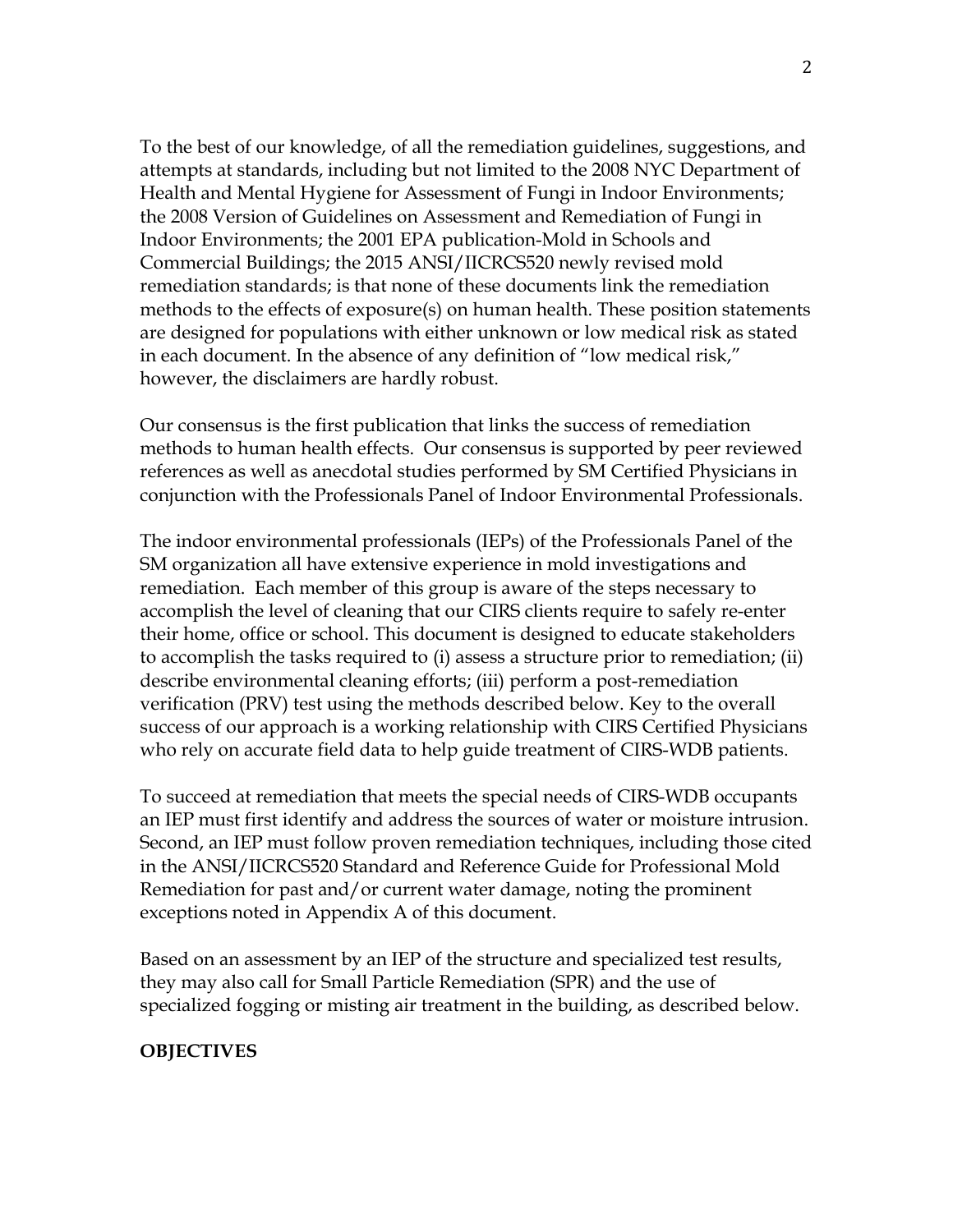Our primary objective is to establish modified standards for the evaluation and management of WDBs to be applied to all buildings, not just those where occupants meet diagnostic criteria for CIRS-WDB. The purpose of these modified standards is to help IEPs in their efforts to assess and establish a safe indoor environment for occupants with CIRS-WDB. Such standards will necessarily also correct indoor conditions that are encountered by less adversely affected occupants. We believe that medically sound methods of diagnosis and treatment should be accompanied by medically sound methods of WDB investigation and remediation. As more information is learned and more quantitative data are developed, we will update and improve the techniques required to serve the special needs of CIRS-WDB patients. We believe that advancements in IEQ methods will help occupants of damp buildings who also suffer from allergies, asthma, respiratory infections, chronic obstructive pulmonary disease, restrictive lung disease, congestive heart failure, chronic rhinosinusitis, other conditions including Th17/T reg cell imbalances, fibromyalgia, autoimmune conditions and chronic fatiguing conditions, among others. The benefits of more thorough remediation and cleaning methods are not limited to occupants with CIRS-WDB. We acknowledge that many patients with the above diagnoses have been shown to actually have CIRS-WDB.

IEPs and remediators must be aware that CIRS-WDB patients show a pattern of abnormality based on NeuroQuant volumetric analysis of brain MRI studies. These include microscopic interstitial edema in forebrain parenchyma, cortical gray matter and pallidum, as well atrophy of the caudate nucleus [1].

An additional objective is to support the need to monitor and maintain corrected conditions in remediated WDBs to protect present and future occupants with CIRS-WDB. We also note an urgent and growing need to upgrade the quality of education, training, and certification of IEPs to include (i) the evidence for the special needs of occupants with CIRS-WDB; and (ii) the investigation and remediation steps that currently best serve those needs.

### **POTENTIAL SCOPE OF THE CIRS-WDB PROBLEM**

Up to 50% of homes and workplaces in the US have past or current water damage [2, 3]. Approximately one in four people are genetically susceptible to develop CIRS-WDB following exposure to the interior environment of a WDB [4]. We cannot extend the epidemiological concept of relative risk to any one component of the mixture of antigens and particulates found in WDB [2].

If we assume that *all* of the 50 percent of WDBs in the U.S. have provided conditions conducive for the growth of toxigenic microbes and other contaminants capable of triggering systemic inflammation in persons with CIRS-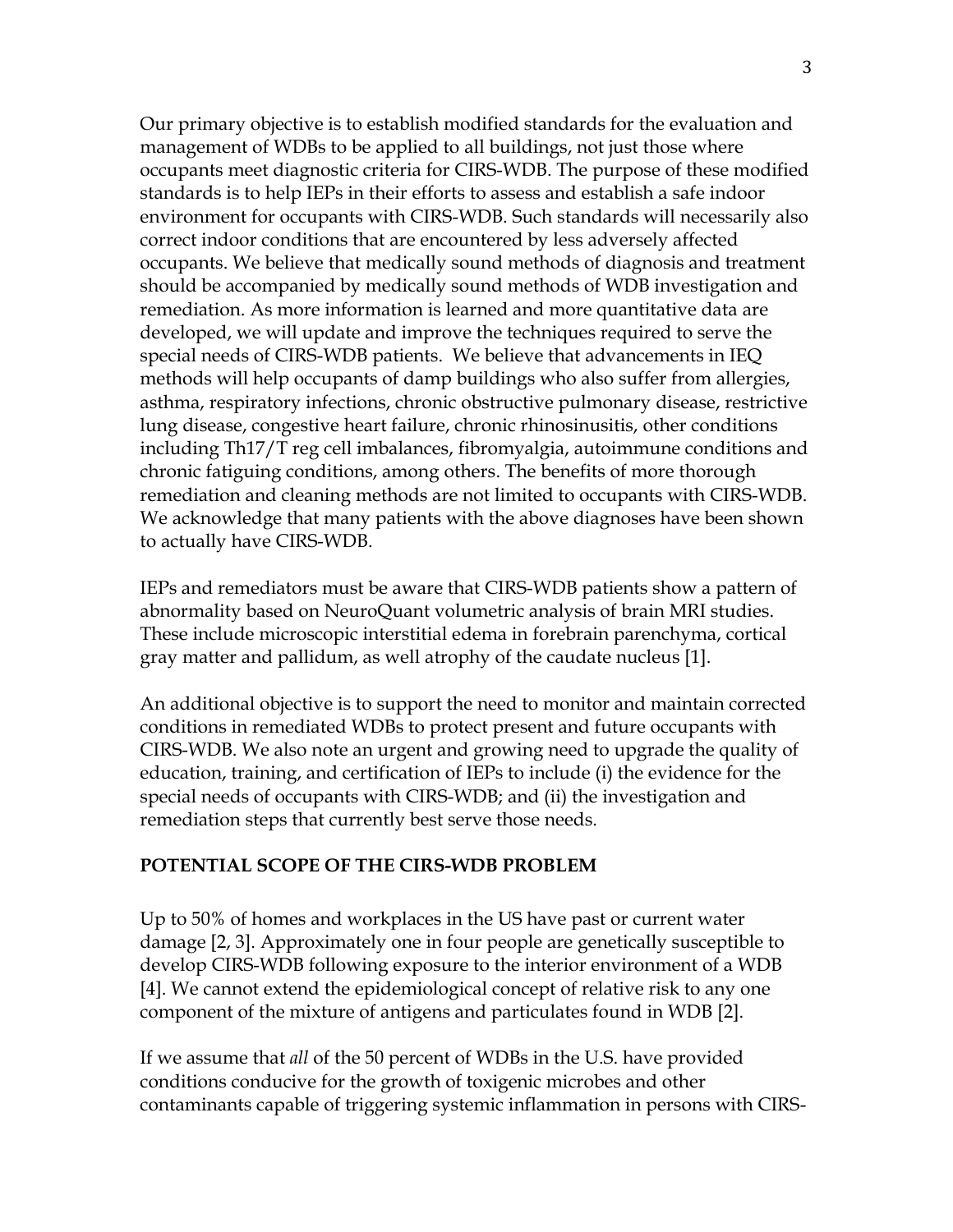WDB, then the number of CIRS-WDB cases could number 40 million people. If only 20 percent of WDBs support this type of growth of toxigenic organisms and inflammagenic contaminants, then the prevalence of CIRS-WDB could exceed 16 million people. Without large-scale population studies to demonstrate a census of CIRS patients, we can only conclude that reasonable estimates suggest that the number of CIRS-WDB patients is large.

### **BACKGROUND**

Indoor water damage supports the growth of toxin-producing fungi and a host of other contaminants that are invariably found in WDBs in a variety of permutations [5-25]. See Table 1 below:

| Range of toxins, inflammagens, and microbes found in WDBs |                                            |                                          |  |  |  |  |
|-----------------------------------------------------------|--------------------------------------------|------------------------------------------|--|--|--|--|
| Mycotoxins <sup>5</sup>                                   | Gram-negative bacteria <sup>11,13,14</sup> | Hemolysins <sup>7,11</sup>               |  |  |  |  |
| Bioaerosols <sup>6</sup>                                  | Gram-positive bacteria <sup>11,13-15</sup> | Proteinases <sup>7,11</sup>              |  |  |  |  |
| Cell fragments <sup>7</sup>                               | Actinomycetes <sup>16</sup>                | Chitinases <sup>7,11</sup>               |  |  |  |  |
| Cell wall components <sup>7</sup>                         | Nocardia <sup>11</sup>                     | Siderophores <sup>7</sup>                |  |  |  |  |
| Hyphal fragments <sup>8</sup>                             | Mycobacteria <sup>17</sup>                 | Microbial $VOCs^{20-21}$                 |  |  |  |  |
| Conidia <sup>8</sup>                                      | Protozoa <sup>18</sup>                     | Building material VOCs <sup>20</sup>     |  |  |  |  |
| Beta Glucans <sup>7,9</sup>                               | Chlamydia <sup>18</sup>                    | Coarse particulates <sup>11</sup>        |  |  |  |  |
| Mannans <sup>10,11</sup>                                  | Mycoplasma <sup>18</sup>                   | Fine particulates <sup>11</sup>          |  |  |  |  |
| Spirocyclic drimanes <sup>7</sup>                         | Endotoxins <sup>11,13</sup>                | Ultrafine particulates <sup>24-25</sup>  |  |  |  |  |
| Inorganic xenobiotics <sup>12</sup>                       | Lipopolysaccharides <sup>13</sup>          | Nano-sized particulates <sup>24,25</sup> |  |  |  |  |

**Table 1** 

Microbial metabolites and fragments present to the innate immune system as pathogen associated molecular patterns (PAMPs) [22]. In those genetically susceptible to poor clearance of these contaminants, the resultant ongoing inflammation can lead to the production of danger associated molecular patterns (DAMPs). This uncontrolled inflammation involves multiple bodily systems in a well-described sequence that can lead to multiple symptoms in a matter of hours [26-29].

In addition to their symptoms seen with re-exposure to WDB, patients with CIRS-WDB often react adversely to multiple chemicals. While no mechanism to understand this common observation is confirmed, a possible mechanism has been described [27].

The methods of evaluation recommended by the IEP should be based on knowledge or suspicion of the presence of CIRS-WDB in one or more of the building occupants plus inspection and test results. If CIRS-WDB has already been diagnosed, then with the occupant's approval, results of indoor environmental evaluation should be shared with the occupant's physician.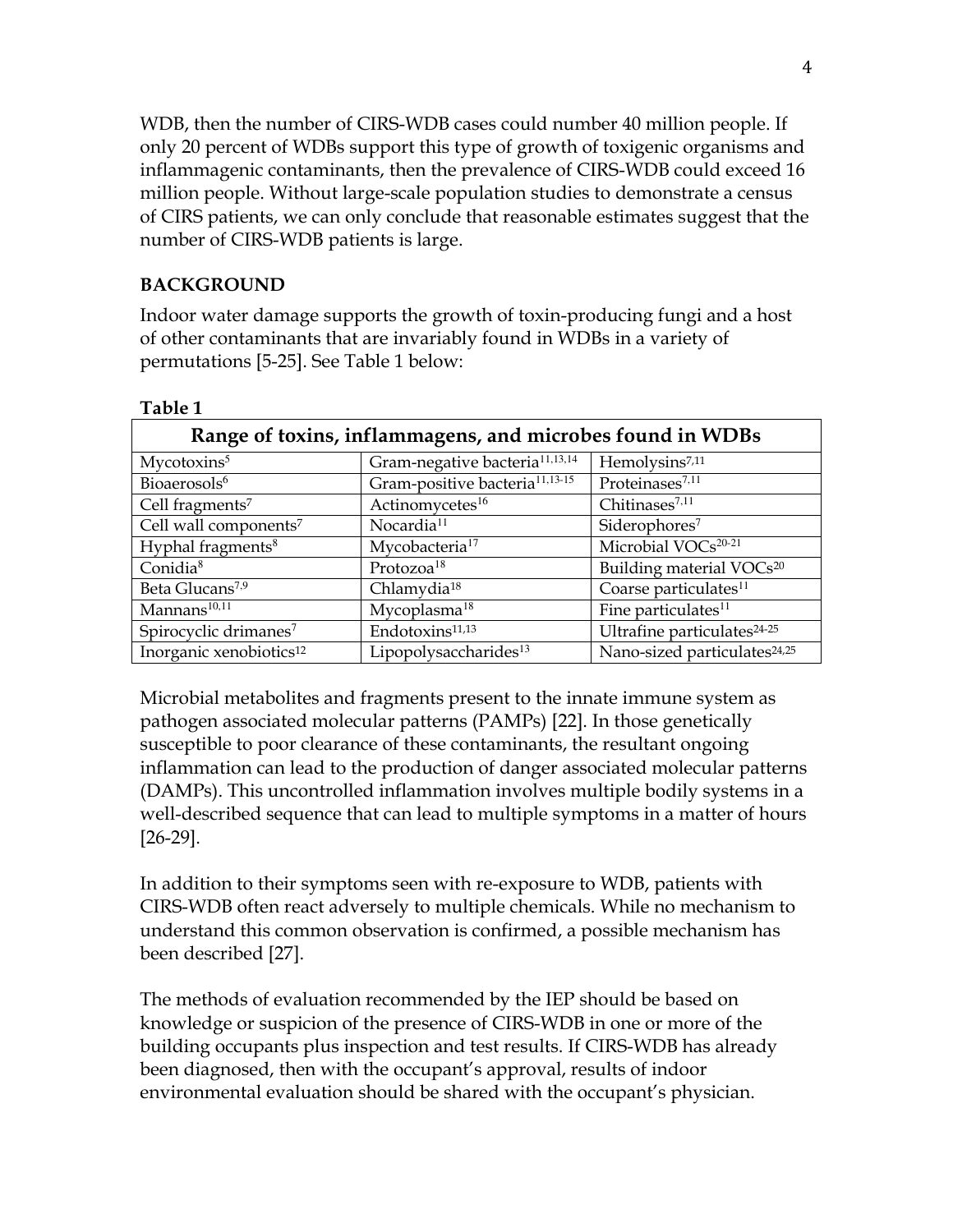If CIRS-WDB is suspected, the occupant should be informed of a list of physicians who are certified to evaluate and manage CIRS-WDB. In documented cases of CIRS-WDB we recommend that with the occupant's permission, the IEP share the results of the inspection and test results with the patient's physician.

# **Several factors that impact on safety of WDB safety in CIRS-WDB**

1. The CIRS-WDB patient's degree of inflammation, as reflected by laboratory studies, including genetic markers, levels of inflammatory compounds and levels of the regulatory neuropeptide hormones.

2. The CIRS-WDB patient's roster and severity of symptoms.

3. Scores for the Environmental Relative Moldiness Index (ERMI) [30,31] and the Health Effects Roster of Type Specific (Formers) of Mycotoxins and Inflammagens-2 (HERTSMI-2) [32]. Research on CIRS-WDB has found them to be the best current predictors as to whether or not a given WDB is safe enough or has been made safe enough to make clinical progress using a published, peerreviewed protocol for the treatment of CIRS-WDB [33]. A new study in 2016 correlates ERMI and HERTSMI-2 scores with relapse and building types that incorporate data where N=618. (See Appendix B)

4. Measurement of VOCs, particle counts, and identification of bacterial species may provide needed information in determining safety for a given CIRS-WDB patient. In some cases testing may be warranted for other contaminants, such as actinomycetes, bacterial endotoxins and other extracellular products of secondary microbial metabolism as a way to clarify particular environmental risks. This determination is made by the collaboration of the occupant, IEP, and the SM certified physician.

# **General Considerations in WDB Evaluation and Management**

A number of considerations apply when considering the scope of remediation in the face of CIRS-WDB. The complexity of decision-making involves both environmental and medical perspectives.

1. Air is a fluid, which takes materials into solution. Because the molecules of air are much farther apart than molecules of water, air can hold a much greater amount of materials in solution or suspension, especially in humid indoor environments. In such cases, particles tend to suspend in the air for longer periods of time, though some settling of dust will occur. Air can also hold a large volume of gases and chemicals, both organic and inorganic.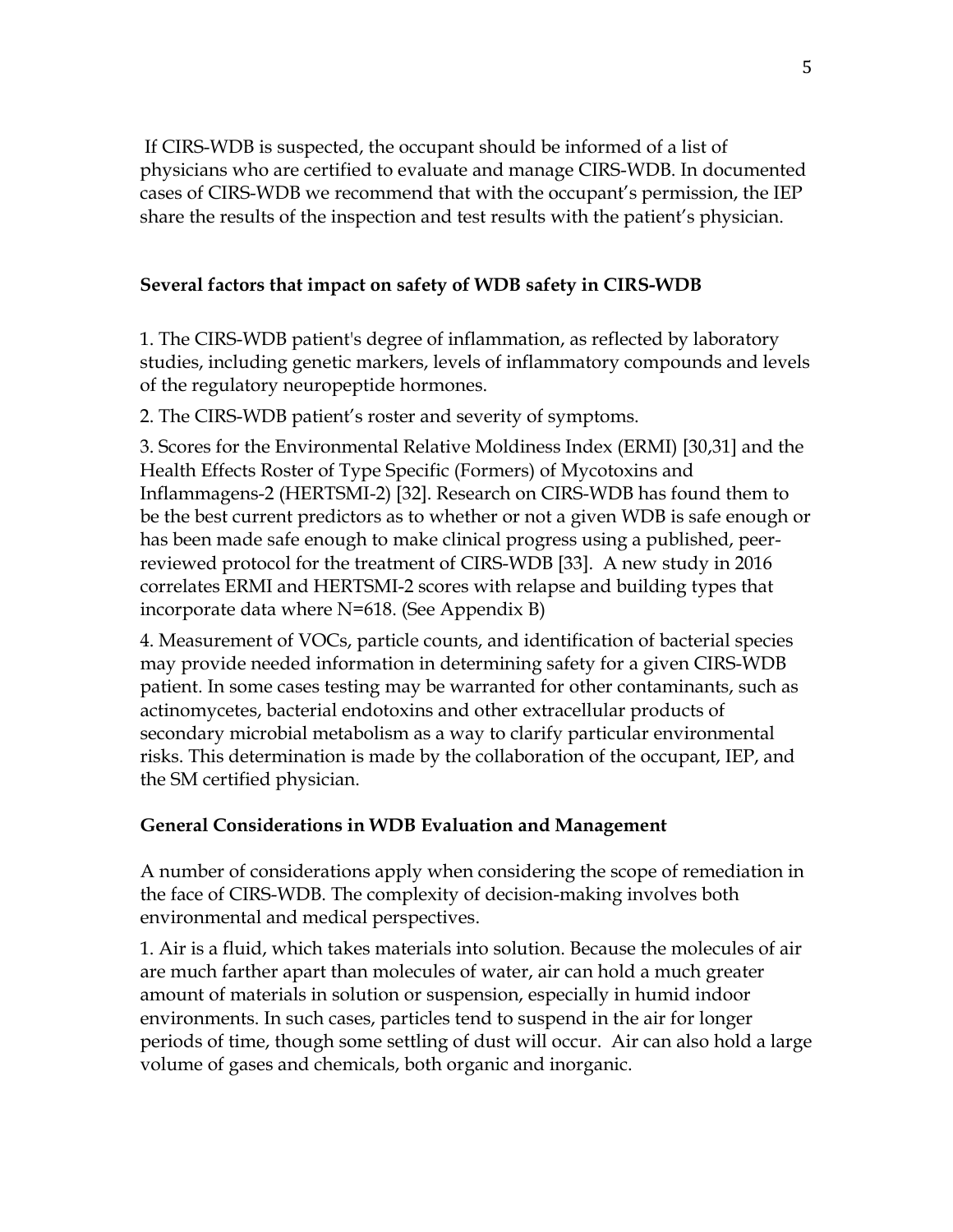2. Microbes and spores can be airborne or settled. If they settle onto damp or wet surfaces that contain wood or cellulose, the fungi and bacteria may grow based on the unique water activity  $[A(w)]$  required by each microbial species.

3. Contaminants may also settle into microscopic surfaces below the apparent smooth "solid" material surfaces. It may take higher energy disturbances to force these contaminants to become bioaerosols.

4. During microbial growth, metabolic byproducts and contaminants are dispersed into the air and eventually aggregate with dust particles as well as on structure and contents.

5. The inflammation seen in CIRS-WDB in each case may be caused by the totality of contaminants listed in table 1.

6. Because of spore settling rates, variable airflow and pressure patterns in the sampled environment, and the results provided only from the time of testing, the use of spore trap air cassettes (short term "grab samples") alone, to determine the IEQ will fail to meet the needs of patients with CIRS-WDB and does not fit the protocols set within the Surviving Mold Professionals Panel (SMPP)

7. Sampling the indoor "living spaces" does not necessarily tell the IEP or client if a hidden contaminant may be present in a nearby floor cavity, wall cavity, ceiling cavity, attic space, crawl space, or basement.

8. Some types of sample collection methods (i.e. swab, bulk, tape lift, cavity samples) are used to locate a "mold source" rather than indicate a level of contamination throughout the living spaces.

9. The specialized testing preferred in cases of CIRS-WDB uses qPCR testing of carefully collected dust samples. The qPCR method (surface sampling) captures a history over a potentially long period of time versus what is presently done with spore trap cassettes (laboratory analysis method: direct examination), which captures only a truncated snapshot in time (5-10 minutes).

10. During mold assessments, an IEP may recommend collecting long-term qPCR air samples. Not all mold spores/fragments behave the same in an indoor environment due to variations in airflow/pressure patterns, as well as indoor activity created by the occupants/pets. As a result, some mold spores/fragments can easily become and stay airborne while other spores/fragments will remain settled. Smaller and lighter particles will stay suspended for longer periods of time. Human activity will "kick-up" contaminants into the air.

More research is needed into each of these general considerations. Since each of a broad range of contaminants could play an inflammatory role in any given water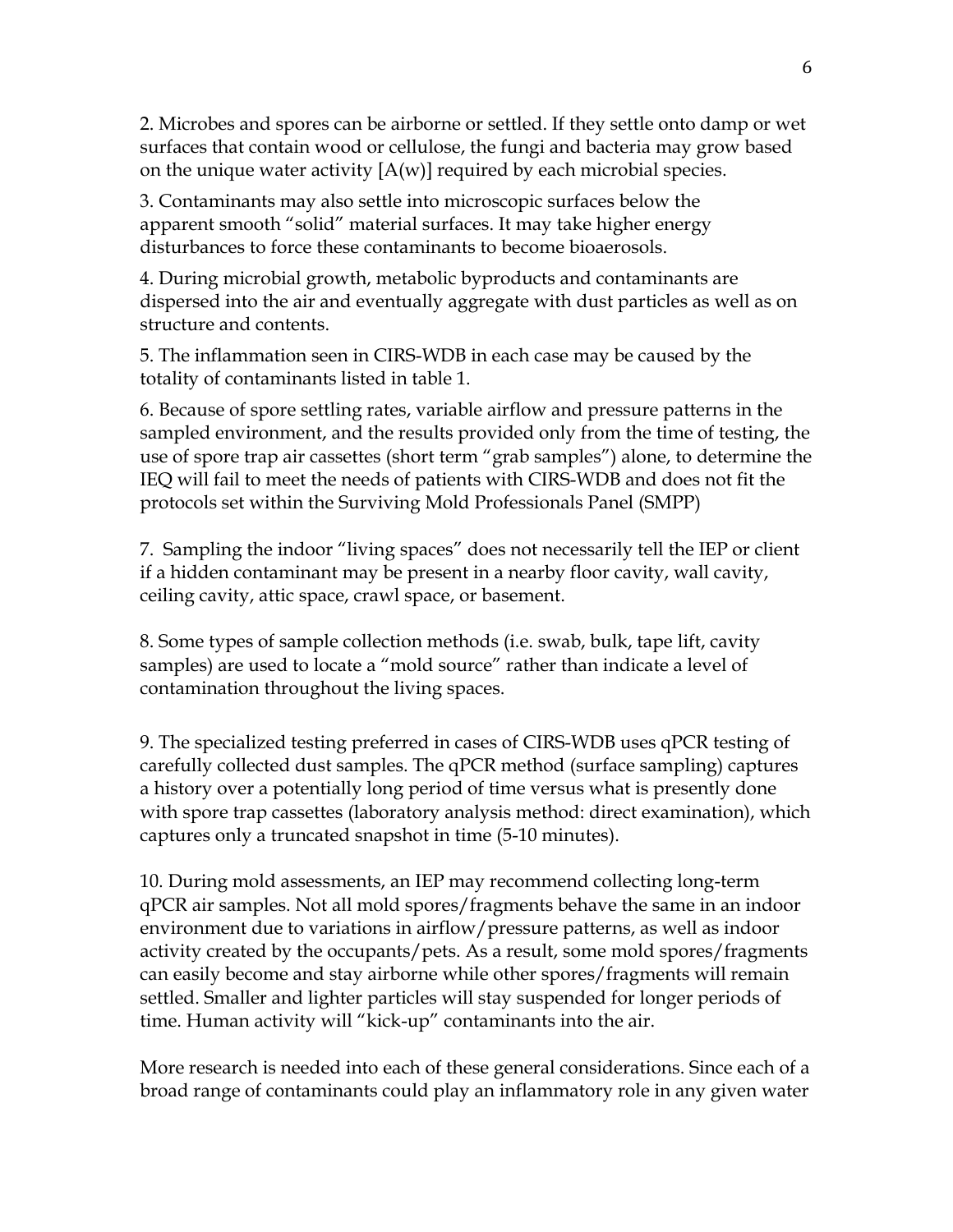damaged building, treatments to remove all types of contaminants may be required to make indoor spaces safe for persons with CIRS-WDB.

# **How Medically Sound Remediation Differs from Traditional Remediation**

1. Use of DNA analysis of systematically collected dust samples to obtain mold speciation data that confirms presence of specific non-toxigenic and toxigenic fungi (ERMI and HERTSMI-2 testing).

2. Greater reliance on small particle cleaning.

3. Systematic calculation of a WDBs propensity for growth and control of mold and bacteria.[43]

4. Assessment of organization within the living space. Extraneous possessions (clutter) can dramatically increase the exposed surface area in a living, work, or school space that has suffered water damage. All surfaces collect and hold dust containing toxins, antigens, inflammagens, and other micro, ultrafine, and nanoparticulate contaminants. We arbitrarily and qualitatively describe clutter on a scale of none, little, moderate and heavy (hoarding).

5. The contractor must not deviate from the IEP's plan unless authorized by the IEP. Medically sound remediation does not allow some of the common current practices; for example, such as fogging disinfectants and HEPA vacuuming surfaces followed by wiping and HEPA vacuuming a second time, known as a "HEPA Sandwich."

# **The Three Phases of Work Flow to Make a Building Safe**

There are three major phases of planning and execution required to make a built environment safe for occupation

**Phase 1.** Inspect and investigate to detect water intrusions, leaks, and/or condensation problems. Also investigate the HVAC system for potential cross contamination issues. A plan for correcting problems and preventing recurrences follows, including a plan for remediation of water damaged structures. In cases of CIRS-WDB, detection, correction, and prevention should begin with an interview of the occupant(s) that includes a symptom-based assessment of risk for CIRS-WDB, followed by specific methods for inspecting and investigating the home, depending on the presence or index of suspicion for CIRS-WDB in one or more occupants*.*

**Phase 2.** Perform the planned corrections required to achieve moisture control and remediate water damaged building materials. In cases where occupants suffer from CIRS-WDB or other medical conditions affected by WDB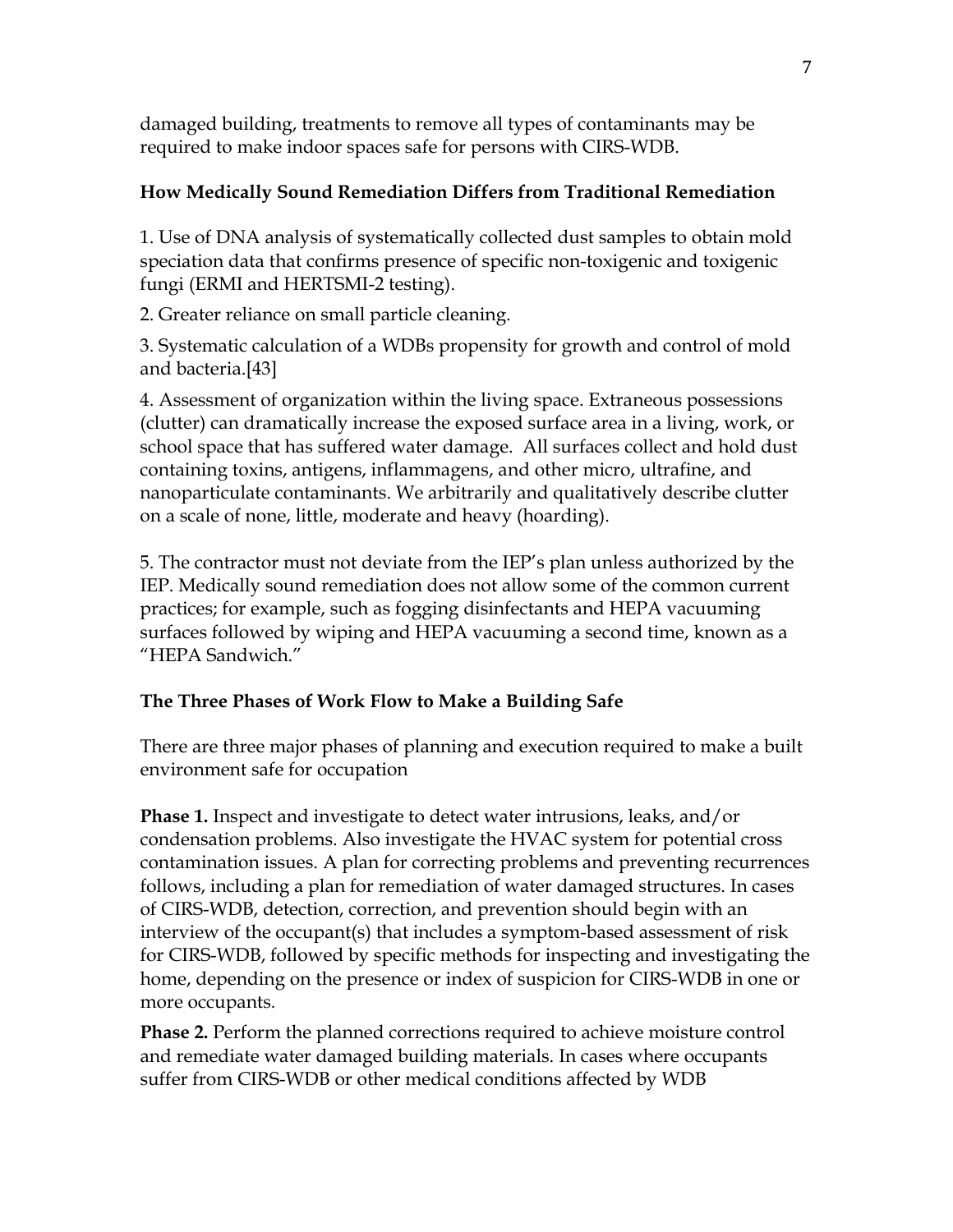contaminants, remediation should include in-depth cleaning of all reservoirs of bioactive particulates inside the affected building.

**Phase 3.** Perform maintenance procedures to sustain high-quality indoor air over the long-term. In cases of CIRS-WDB or other medical conditions affected by WDB contaminants, maintenance protocols should involve more frequent and intensive monitoring of water damage risks. In addition, pro-active measures can be considered for the structure to help improve on the overall IEQ in the home. Examples of this are, but not limited to: optimal air filtration, ventilation and pressurization of the structure. The Surviving Mold Professional Panel (SMPP) can help provide support/direction regarding this recommendation.

# **CIRS-WDB HOME INSPECTION AND INVESTIGATION METHODS**

# **The Interview**

This interview is to be conducted by the IEP with the client/patient to obtain a history of WDB events that are known as well as any relation between symptoms and the home. See Appendix C for additional suggested questions

Explain how you are going to conduct your assessment and with what type of instruments and sampling methods you plan to use and why. ERMI and HERTSMI-2 dust sampling currently offer the best predictive value for CIRS certified physicians in cases of CIRS-WDB. (See Appendix B)

The IEP should speak with the client about contaminants produced by molds and bacteria growing on damp building materials that can cause systemic inflammation. A symptom survey can help determine whether or not building occupants are at risk. We recommend that the IEP point out that the scope of work focuses on diagnosis of WDBs, not people.

# **The Inspection Protocol**

# 1. *Exterior Inspection.*

Walk around the entire exterior of the home and examine from both close-up and from afar. When close-up, examine flashing and caulk around windows, doors and other exterior penetrations. From a distance, carefully and thoroughly examine the overall structure (using binoculars to assist in roof assessment, for example), roofing, pitch gutters, roof valleys, attic ventilation, topography, pitch of soils at the foundation and more. Note recommendations for corrective actions, and include observational data collection for input into the MPI (Mold Propensity Index) assessment.[43].

# 2. *Interior Inspection*.

Inspect all levels using visual and non-destructive instruments, a moisture meter, an infrared imaging system, a meter to measure relative humidity and a laser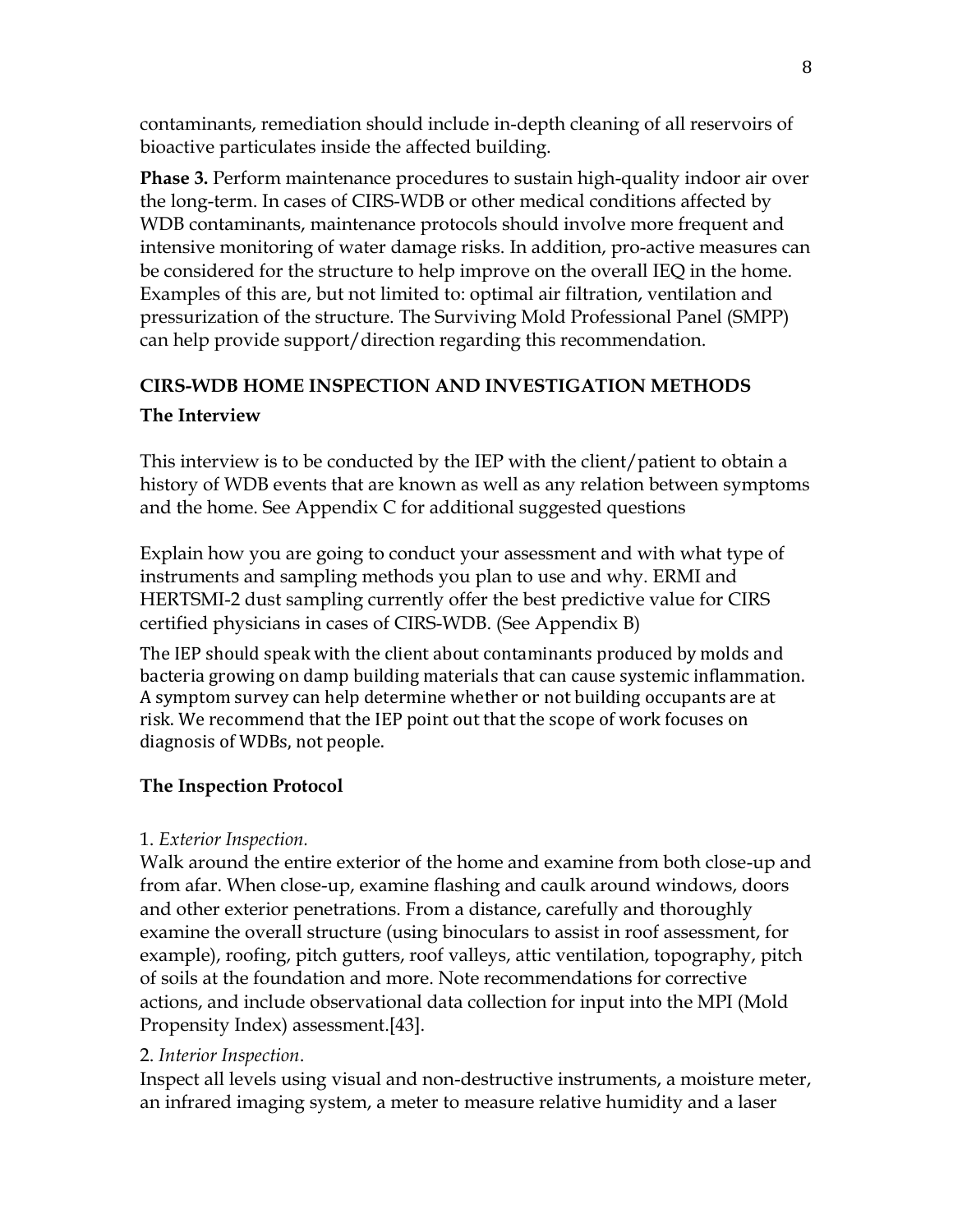particle counter. Both moisture meters and laser counters require professional knowledge and training for accurate use. There may be situations requiring additional types of non-destructive instruments.

Start at one level and work toward the other levels of the home; for example, start with the attic, then the next floor down, and the next floor down until the basement and/or crawlspaces. Note: take care to consider whether you the IEP, are entering a contaminated environment such as a moldy attic, and may be cross contaminating other areas of the home. Take protective action to prevent such contamination.

In the living spaces, use an infrared imaging system to examine exterior walls from the interior as well as the ceiling of the highest level to see if there are any hidden or trapped moisture anomalies; and check for under-insulated areas which may lead to condensation. Sunlight in windows may impact the accuracy of infrared and thermal imaging technologies. Sun-heated bricks can hold temperatures much higher than the outdoor temperature which for example will raise the surface temperatures and be seen as an anomaly on the infrared device. IEPs should be certified to use these methods of inspection. Abnormal infrared or thermal imaging anomalies should then be verified using a moisture meter that reads not only measurement by pins placed into the material, but also by nondestructive surface moisture readings. Anomalies should be noted and recorded.

In the living spaces use a moisture meter on floors around the base of all plumbing fixtures such as toilets, baths, bath/shower surrounds, underneath windows, on floors around dishwashers, clothes washers or any other water using appliances. Any anomalies should be reported and recorded into the report with recommendations for corrections.

Because persons with CIRS-WDB may be highly sensitive to airborne materials, we recommend measuring particle densities in the air of a particle size of 0.5 microns and smaller followed by use of condensation particle counters for smaller sizes 0.1 micrometers and smaller. This method of investigation can help pinpoint problem areas within a WDB.

We recommend taking particle density readings in each room and area of the home as well as an outdoor reading. We recommend comparing (i) indoor levels to outdoor levels; (ii) indoor levels to usual and customary indoor levels for that geography and climate; (iii) looking for substantial spikes in any particular rooms or areas of the home, which then need to be reconciled. The types of particulates measured are characteristic of dust, pollen, dander and mold spores. Keep in mind that indoor living conditions such as air filtration, ventilation, pressurization, and indoor activities may influence these readings.

In some cases an area may warrant destructive testing. We do not recommend performing destructive testing in homes of patients without proper containment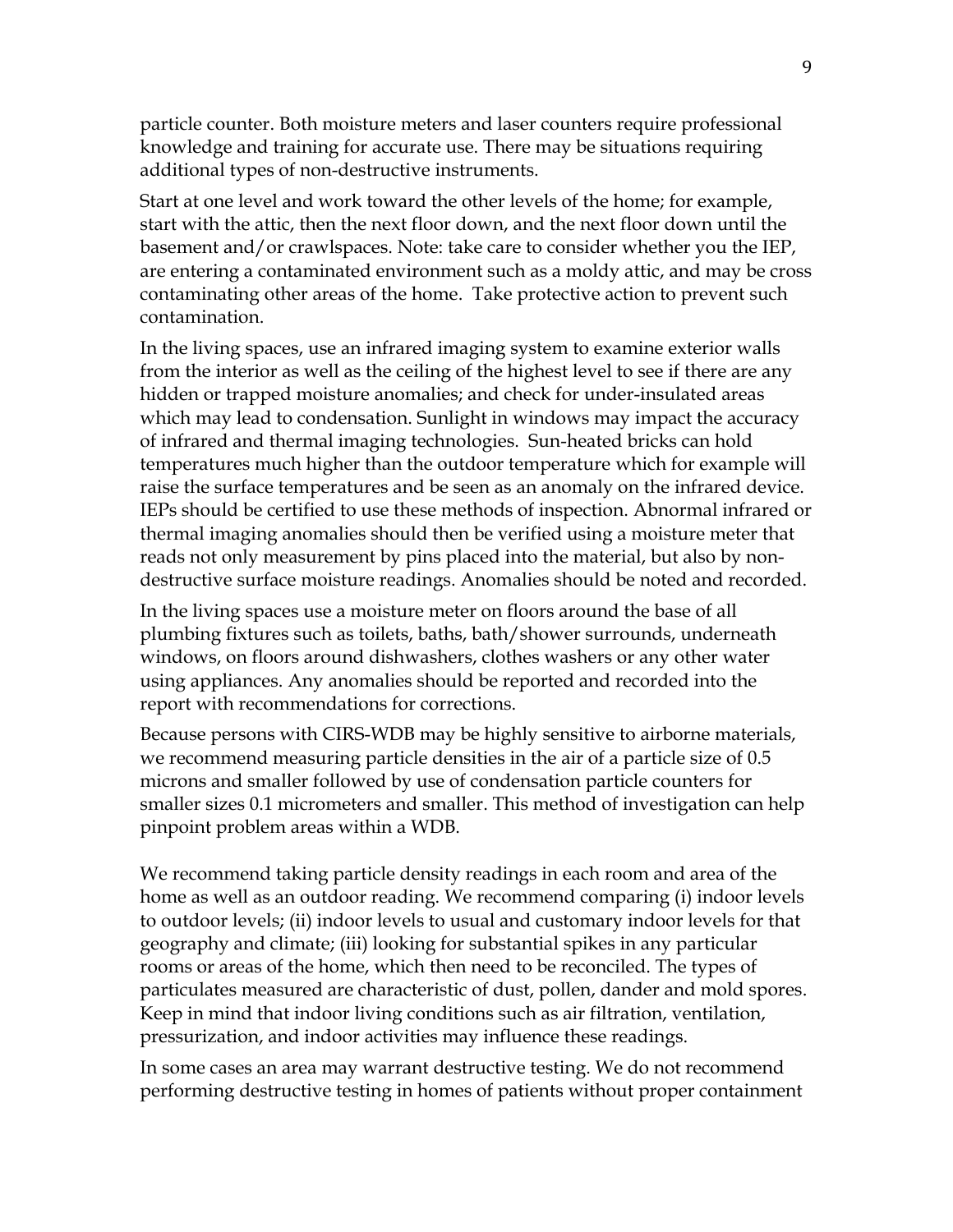and control of air in the contained area. Such testing should be done in conjunction with a mold remediation contractor for containment and prompt cleanup of exploratory work.

We recommend that the IEP inspect the underside of a carpet; however, if a contractor is available, we recommend they perform this for you. Gently lift carpeting at the perimeter areas to see conditions on the tack strips, the underside of carpeting, padding and the subflooring. This method is minimally invasive. A flat bar can be used to look behind baseboards. Inspected areas should then be cleaned using a HEPA vacuum.

### **The Outcomes of WDB Inspection and their Indicated Protocols**

1**.** No evidence of excessive moisture or microbial growth: No action required.

2. Evidence of past excessive moisture and microbial growth: Medically sound correction of a past remediation if warranted, including small particle cleaning as warranted.

3. Evidence of only current, or past and current excessive moisture and microbial growth: Medically sound correction of a past remediation if warranted, correct the cause(s) and remediate the effect(s) of current moisture problems, including in-depth cleaning of all reservoirs and small particle cleaning as warranted.

### **Pre-Remediation Testing**

Dust collection is the primary source of information regarding mold and mycotoxin production in the building, when laboratory processed by qPCR methods at licensed laboratories meeting required methods. These methods offer the highest correlation with CIRS patient outcomes. qPCR testing will not identify mycotoxins, but do identify selected mold species, some of which have a higher propensity to produce mycotoxins.

How and where dust is collected is critical to obtain results realistically representative in the home or building. Dust contains variable ranges of aggregated particulates. There are areas in a home where the dust has been settled for longer periods of time. These areas might be on the top of doorframes, cabinets or shelving areas that are not normally dusted in the routine of usual housekeeping. The dust found on surfaces of tables and furniture, for example, is more likely newer dust.

All IEP practitioners must collect dust samples in a thoughtful, organized, and meaningful protocol to achieve results reflecting the true conditions in the home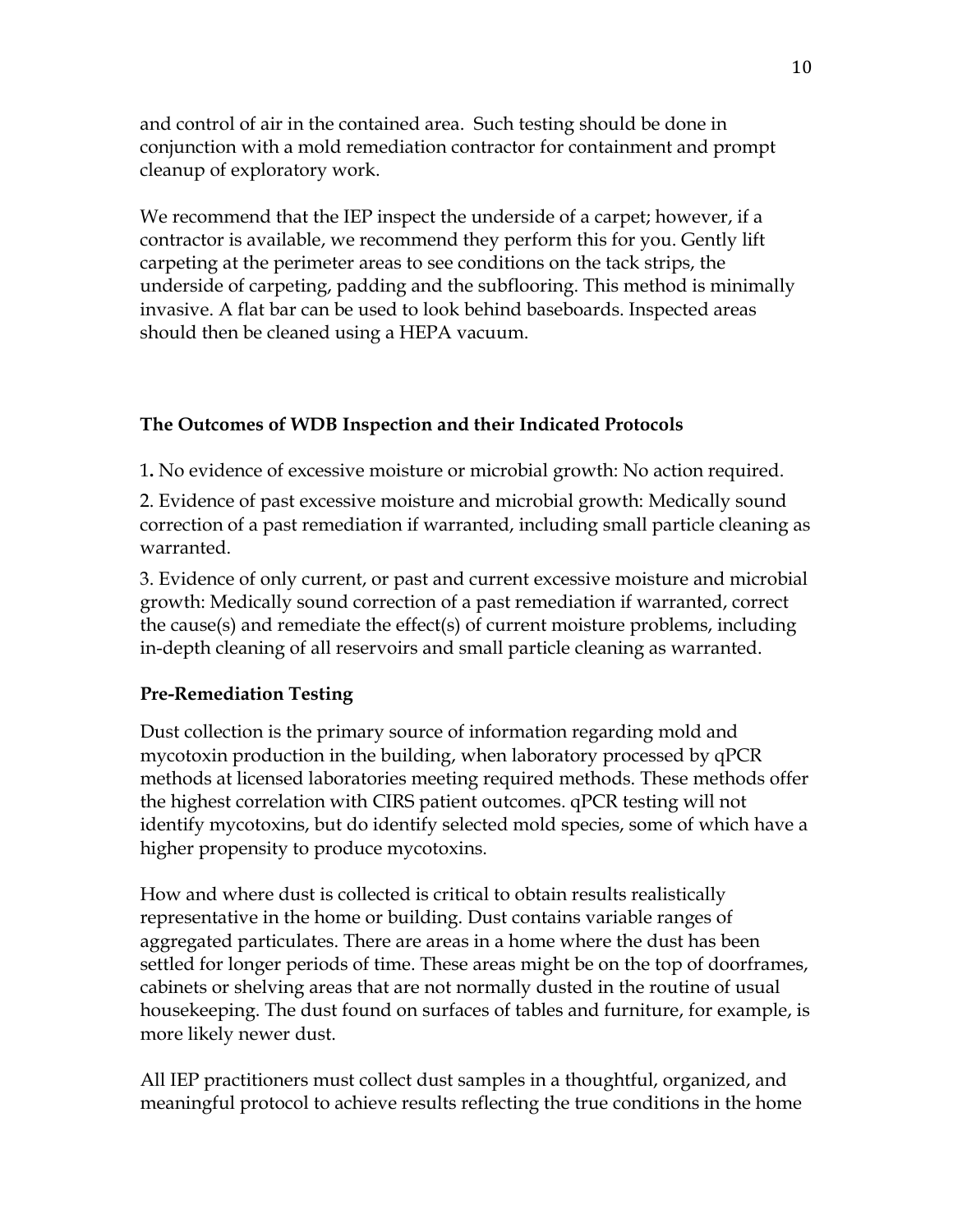or building. They must be guided by their own experience, but also taking into account issues associated with the building and the health symptoms provided by the client.

Depending on the client concerns and site conditions, the IEP may choose to collect dust samples from specific areas or sources in the structure. It is common practice to collect dust samples in areas where the client(s) spend the majority of time or where the client reports greater health concerns. It may be useful for the IEP to collect samples for analysis on each level of the home to help assist in determining where small particle remediation may be needed.

#### **Post Remediation Testing**

In the post-remediation setting, the IEP must also consider and determine the quantity and types of testing to be performed. If possible, the IEP should be communicating with their client's physician to find out any known medical CIRS sensitivities that the client may have. Based on this information and the general scope of work (regarding the inspection and testing), the IEP should develop a testing regimen that helps answer any related questions or concerns. This regimen will be coupled with an understanding of any limitations established by the client such as budget or agreed-upon scope of remedial work. For example, given Remediation & Environmental-Cleaning (REC) projects may only include a portion of the entire structure. Other RECs may include addressing the entire home.

Many clients with CIRS-WDB may also be sensitive to mVOCs, building material VOCs, bacteria or their exometabolites and other contaminants; and PAMPS such as those described in Table 1. If testing beyond qPCR for mold DNA is used, the IEP should suggest additional treatment options based on those results and contaminants of concern. Some of these treatment options may involve air treatment devices as well as surface treatments.

There are a variety of tests available to measure these contaminants. For example, mVOCs usually use a method of thermal desorption/gas chromatography. Swabs, Andersen impactors, biocells, and other collection devices may detect bacteria. Glucans are typically analyzed in samples of sedimented floor dust or airborne dust collected on filters. One method of analysis uses antibodies formed by rabbits injected with glucans; another uses a derivative of the Limulus amoebocyte lysate preparation.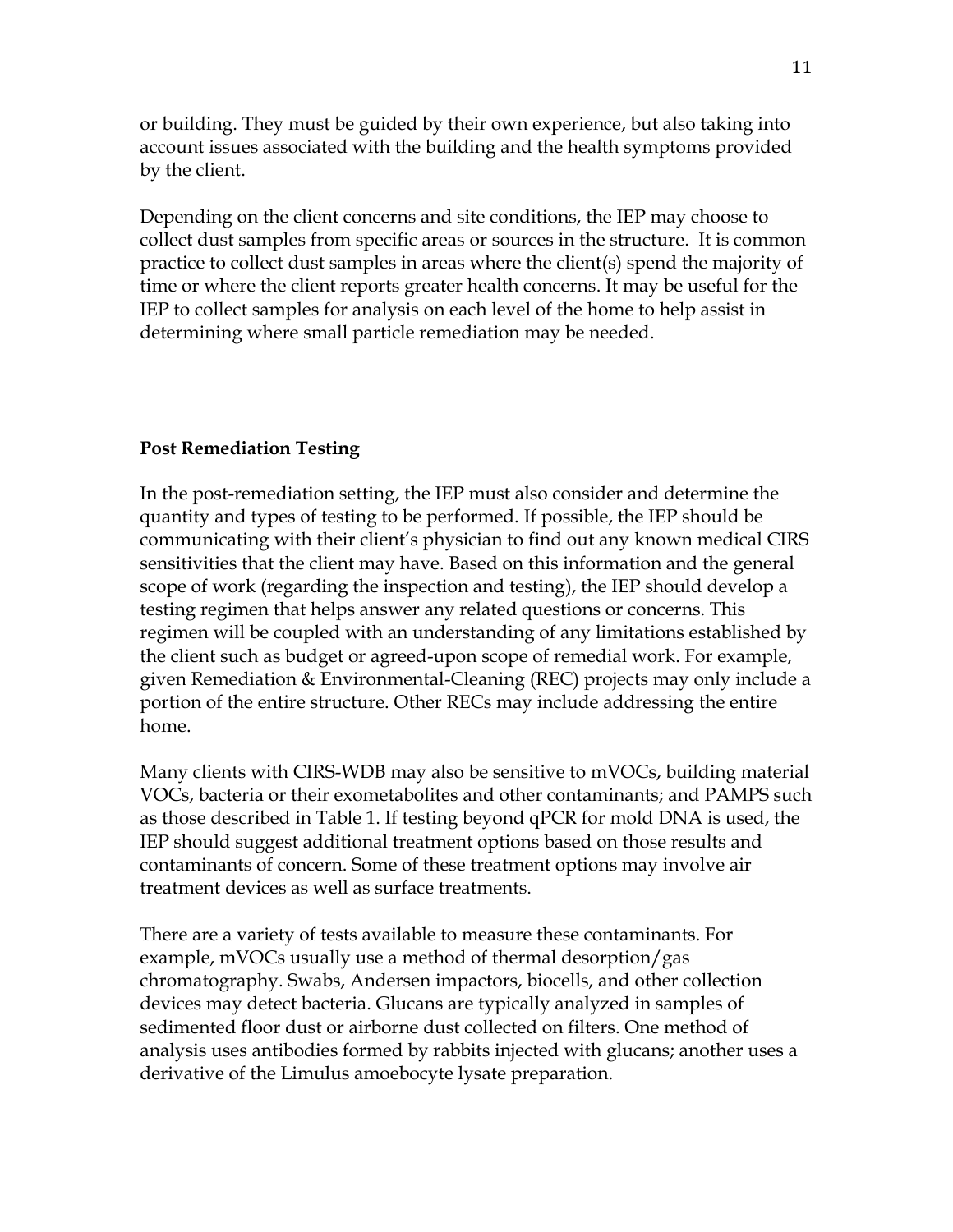Although laboratory testing is needed, for many persons with CIRS-WDB the optimal level of cleanliness to reach and show with post-remediation testing will (i) have no odors including fragrances or strong smelling chemicals; and (ii) have no visible dust seen with a bright light. The surfaces should be generally white glove clean. Blue painter's tape can be pressed onto smooth surfaces to show if residues and dust have not been removed with cleaning. These are test methods that can be used by workers, customers, and consultants and are not medically conclusive.

One method of collecting "new" dust for a HERSTMI-2 or ERMI test is to tape large black or green garbage bags on horizontal and vertical surface to attract new dust on them for a sample. This may take 3-5 weeks.

At the end of a small particle remediation, remove the furnace filter on a forced air system, replacing it with a new one after duct cleaning has been performed following the guidelines of National Association of Duct Cleaners. The filter should be at least a rating of MERV 6 to MERV 8 (Minimum Efficiency Reporting Volume). This rating system was developed by the American Society of Heating, Refrigerating, and Air-Conditioning Engineers (ASHRAE) as standard 52.5 in 1987, which is included in the 2013 ASHRAE Handbook.

# **METHODS OF MEDICALLY SOUND REMEDIATION**

Also see Appendix **D** 

# **Habitibility During Remediation**

Based on the IEPs judgment considering qPCR test results and other factors of the building and investigation, the IEP may recommend that the family move out of the home during the remediation process.

# **Personal Protective Gear**

 The IEP will give a recommendation to the remediator for workers' personal protective gear. In severe cases, full-face respirators of NIOSH rated P100, also protecting against organic vapors, is recommended. A standardized fitting and testing procedure of respirators with their workers must be performed to ensure that there are no leaks from surrounding air into the respirator system.

Use of disposable, protective suits with head and shoe covers, and nitrile gloves, should be determined and specified by the IEP based on the unique variables of each case. When workers go in and out of the contained area, they should "don and doff" the personal protective equipment in the entry chamber of the contained area before going into the home or back into the entry chamber.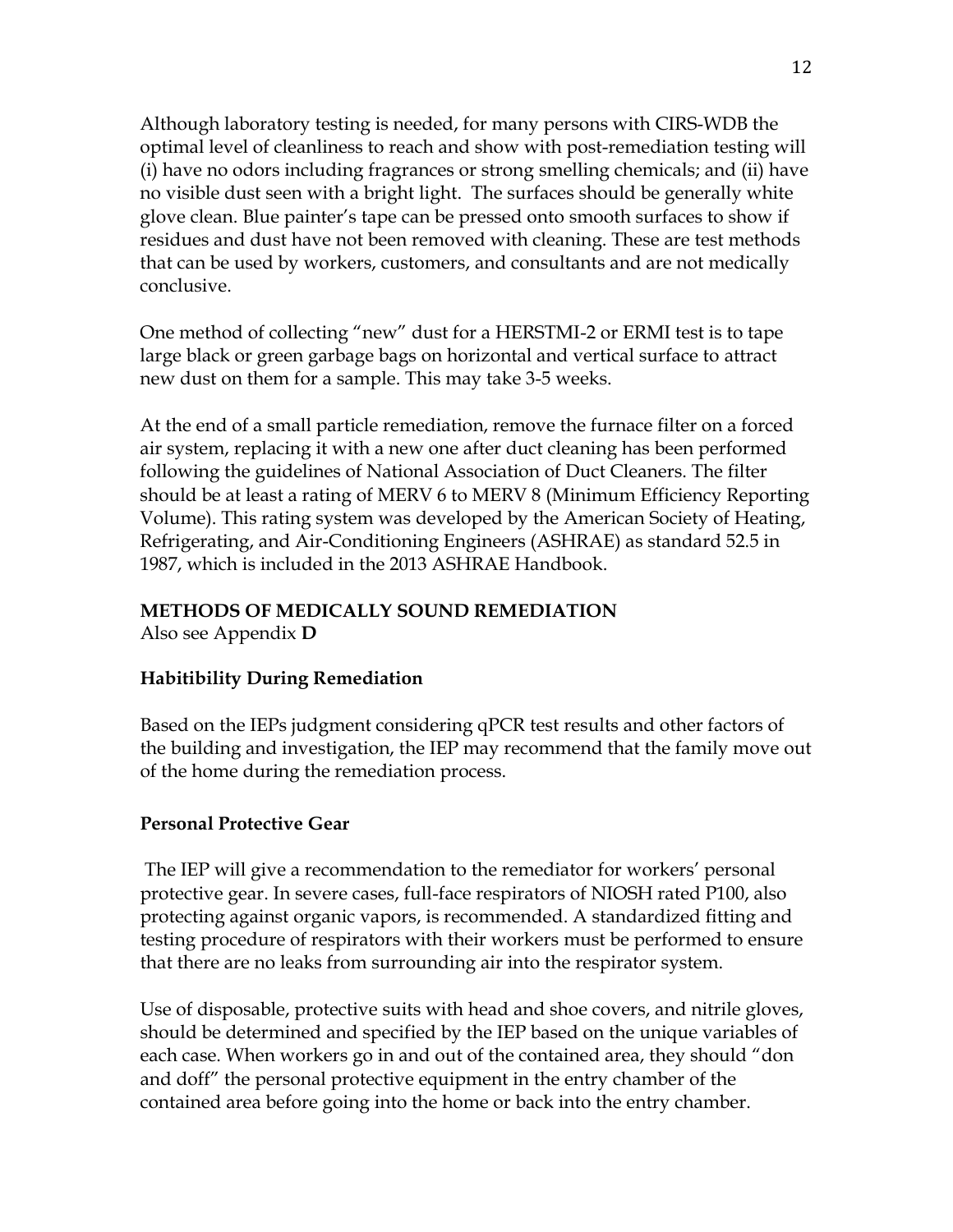We recommend that either a tacky plastic or a vinyl carpet floor runner be laid down from the contained entry chamber to the chosen entrances and exits of the home.

### **Important Safety Measures**

All workers and occupants should be protected with engineering controls and personal protective equipment as necessary and required by occupational safety, environmental and building code regulations or laws.

Workers should address safety issues such as electrical, falls, slips, trips and heat exposure in worksites. Knowledge of construction is required to avoid costly (and sometimes dangerous) mistakes.

### **Negative Air Pressure Differentials and Filtration**

These are the most common techniques used for containments by creating a minimum negative pressure differential measuring 0.02 inches of water column, or more (negative 5 Pascals) as measured by a differential pressure gauge (manometer) [34]. The measurement might not be uniform along the perimeter of the containment due to other pressure sources and the proximity of the negative air machines (NAMs).

Decontamination chambers or vestibules are used when workers can't enter and leave with exterior doors in cases where the contractor is not addressing the whole structure. They generally need to be large enough for two workers to HEPA vacuum each other as they remove protective suits that may have high levels of construction dust. This is the point where waste material is doublebagged and equipment cleaned/sealed before leaving the work area.

Positive air pressure differentials may be necessary for airlocks separating occupied areas from demolition areas or when working with building envelope areas such as crawlspaces, exterior walls, windows, doors, attics and roofing. In a crawlspace for example, typically a positive air pressure would be used inside of the structure so that any contaminants from the crawlspace will not enter the structure via any available pathways (gaps/cracks/opening/etc.)

Another example could be a bedroom, contained off from the rest of the house, with an exterior window that is left open while a positive pressure is being utilized inside of the bedroom containment. The opening of the window can provide a pathway of least resistance for contaminants to exit without risking cross-contamination concerns to the rest of the containment or other areas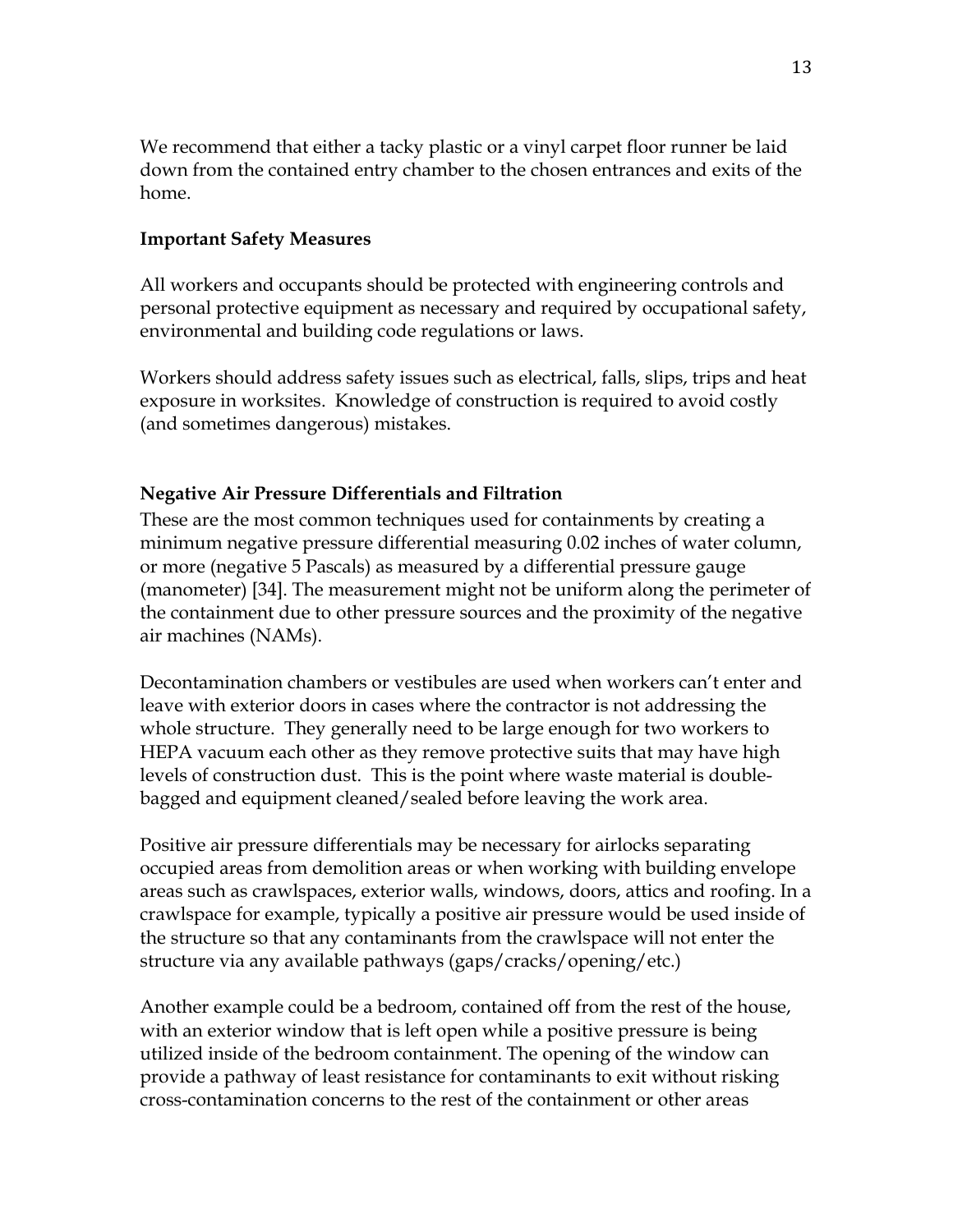outside of the containment. This is a particularly efficient design when the areas being abated run the same exterior wall as the window.

Other uses of positive air pressures inside of the defined space include areas where microbial growth hidden on the exterior side of the sheathing may be present and could gain access to the interior when removing a window. Air infiltration around the window will create air currents that may cause pollutants to be pulled into the interior from the exterior. This situation is also an example in which creating negative air pressure differentials inside of the defined space would *increase* pollutant particles in the work area making it (i) harder to clean; and (ii) harder to protect against cross-contamination. See Appendix A for additional discussion.

A room contained with positive air pressure differentials can usually be brought to negative air pressure differentials after hidden concern areas are addressed if indoor demolition is necessary. Care should be taken to consider whether or not a negative or positive pressure containment plan might cause crosscontamination concerns.

Air cleaning with filtration is the most common method used to clean the air by removing particles with HEPA filters before discharging the cleaner air. Negative air machines (NAMs) and air scrubbers are generally rated as HEPA filtered to capture 99.997% of particles measuring 0.3 micrometers or greater in diameter. These devices are critical equipment for mold remediation projects when used correctly.

HEPA filtered air scrubbers and NAMs, however have limited capture zones due to a lack of air velocity on the intake side where the HEPA filter is located. This is due to Bernoulli's Principle [35], where the intake side of the fan has high pressure and low air velocity while the exhaust side has low pressure and high air velocity. If the capture zone is limited, use slow speed air mover fans in addition to the HEPA filtered air scrubbers and NAMs to move the air in a circular pattern to help make the particulates more homogeneous and also reduce "dead" zones thereby increasing particulate removal.

Fan equipment must be cleaned from prior use before bringing them into the work areas. When possible, HEPA filters are most effective with unidirectional or laminar air flow with a minimum of 60 feet per minute air velocity moving in one direction without obstructions if all the air in the work chamber is involved [36].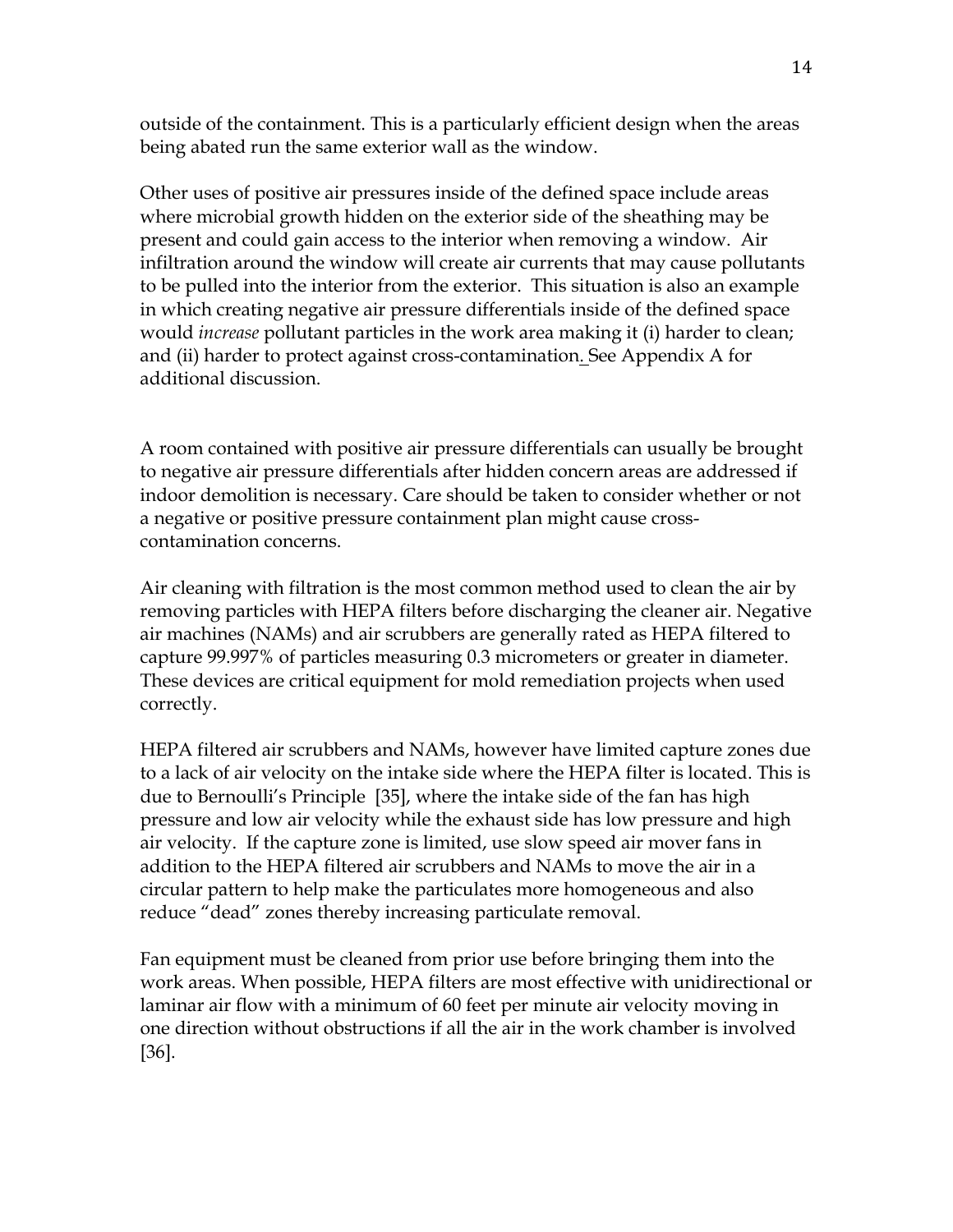In 1961, Willis Whitfield (37) found that 90 feet per minute to be the minimum air velocity in cleanrooms with obstructions to effectively control particles measuring 0.5 micrometers and smaller.

Air scrubbers and NAMs should be used primarily for localized exhaust where dust and possible contamination is created into the air during demolition

# **Microbial Cleaning**

In some situations, the IEP may recommend the personal contents to be cleaned be moved out of the home for that process and then moved back into the home after the home has been treated. Specific treatment methods for various items of porous and nonporous items will be provided by the IEP.

In all applicable sections we describe methods that will achieve maximum cleaning of surfaces and air including references to methods used in clean room applications. These methods may not be feasible in all situations due to constraints of workspaces and finances. The IEP should take all factors in consideration to achieve the maximum effect and benefit.

Microbial remediation is the effort needed to clean and correct a structure to a normal microbial ecology. Past efforts have been focused on mold spores or conidia that settle with gravity. Microbial contaminants may consist of any or all of the items in Table 1.

Clients of IEPs are individuals who range from hardly impacted to greatly impacted. With the client's permission, the IEP consultant should communicate with the client's CIRS certified physician to obtain a better understanding of the client's condition on the CIRS-WDB severity spectrum.

Certified consultants and contractors can then learn whether their remediation efforts are falling short by following the changes in the clients' medical data. Only physicians can diagnose who is at risk, which makes it hard to confirm what each person may need to tolerate a remediated indoor environment. While it is not practical to set up any home typical mold remediation project to "clean room standards" it should be the focus of the mold professional to follow the best practices mentioned in this document (i) to minimize any crosscontamination concerns; and (ii) maximize the effectiveness of the remediation in the environmental-cleaning efforts.

Removal is the best option for all materials impacted by microbial growth and water staining, as well as porous items. These include paper-faced gypsum board, ceiling tiles, carpeting and upholstered material. Some customers may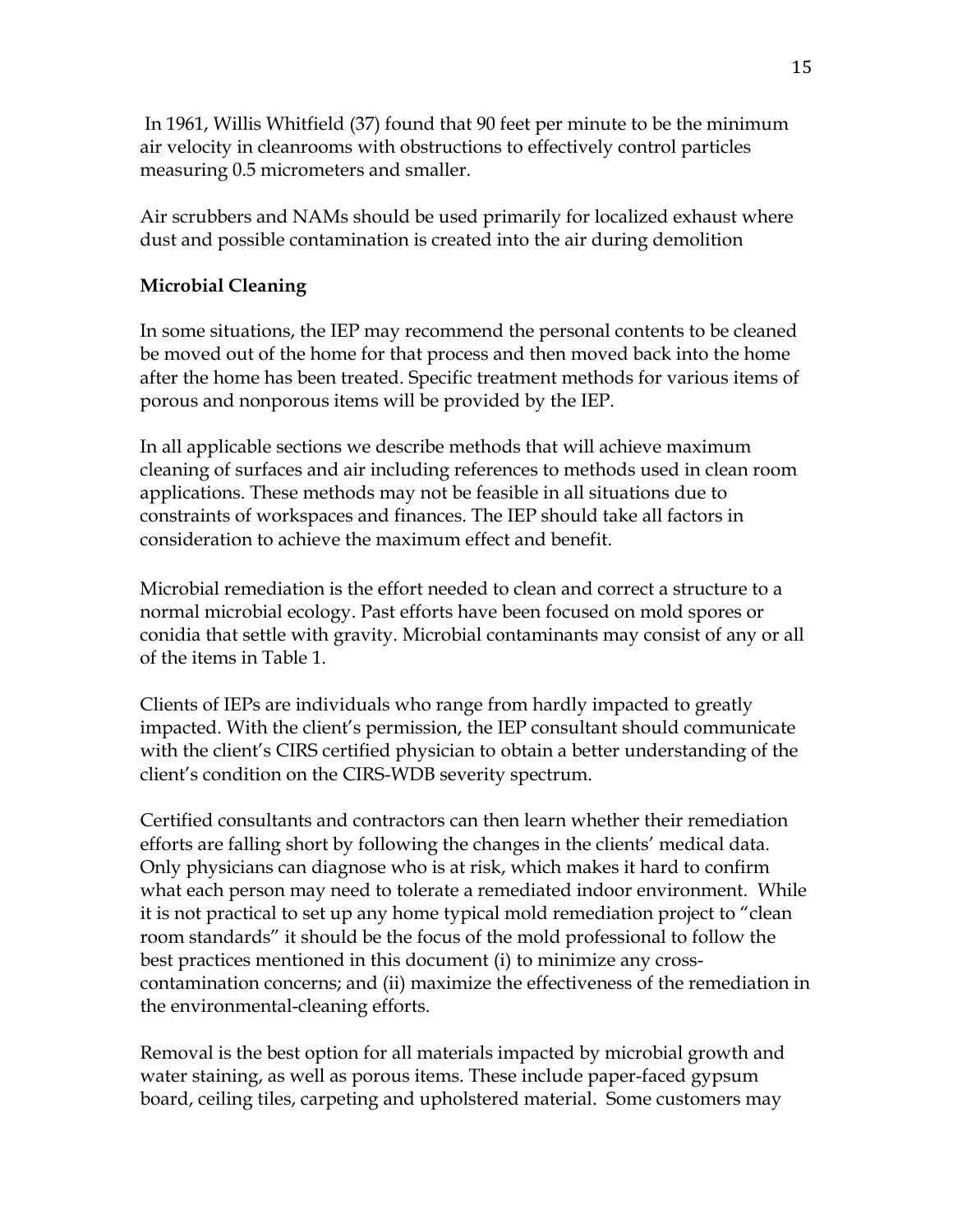attempt to save these materials. In those cases, consultants will warn those customers that attempts to save possessions must be balanced against the real risk of preventing an adequate remediation.

Killing or suppressing mold growth will not address the adverse health effects caused by other microbial components such as endotoxins, exotoxins, beta glucans and mannans, among others. It is folly to advocate use of antimicrobial compounds as the "remedial solution" when the inflammagens, toxins and antigens are still present even if the mold itself is "dead." Removing all toxigens and inflammagens, not simply focusing on killing what is or isn't alive, is the only route to successful remediation.

Cleaning agents that don't leave residues are better than cleaning agents that leave residues and particles. Using products with strong odors or fragrances may offend the chemically sensitive while masking hidden problems that are part of the problem. Some people may not know they are chemically sensitive until they have been exposed to the products used by a contractor. It is better to assume chemical sensitivity to avoid costly surprises.

Replace inexpensive flexible ducting or fiberboard junction boxes rather than attempt to clean. Flexible ducting may have folds or wrinkled plastic that makes cleaning impossible. Fiberboard can be damaged by abrasive cleaning methods. Fiberboard should never be used in close proximity to the cooling coils, since the moisture will lead to microbial growth on and in the porous material.

Duct cleaning according to the National Air Duct Cleaner's Association (NADCA) will fail to remove particles measuring 0.5 micrometers and smaller due to a lack of air velocity using the recommendation of their 2013 standard. This problem is also due to Bernoulli's Principle (described earlier). IEP can address a correction by pumping HEPA filtered air in the end of each duct run simultaneously after the surface cleaning has been performed and the ducting is under a negative air pressure differential.

### **Air Cleaning by Fogging/Misting**

After a remediation and/or small particle remediation, there will be contaminants in the air that are smaller and lighter than what HEPA filters can control which will not settle quickly due to their light weight. Fogging (droplets below 50 micrometers or misting over 50 micrometers) to clean the air (US Patent #9,149,754) will address the suspect areas that are not adequately addressed by HEPA filtration. This method can also address the area immediately outside containment for a smaller remediation job when the whole structure is not cleaned.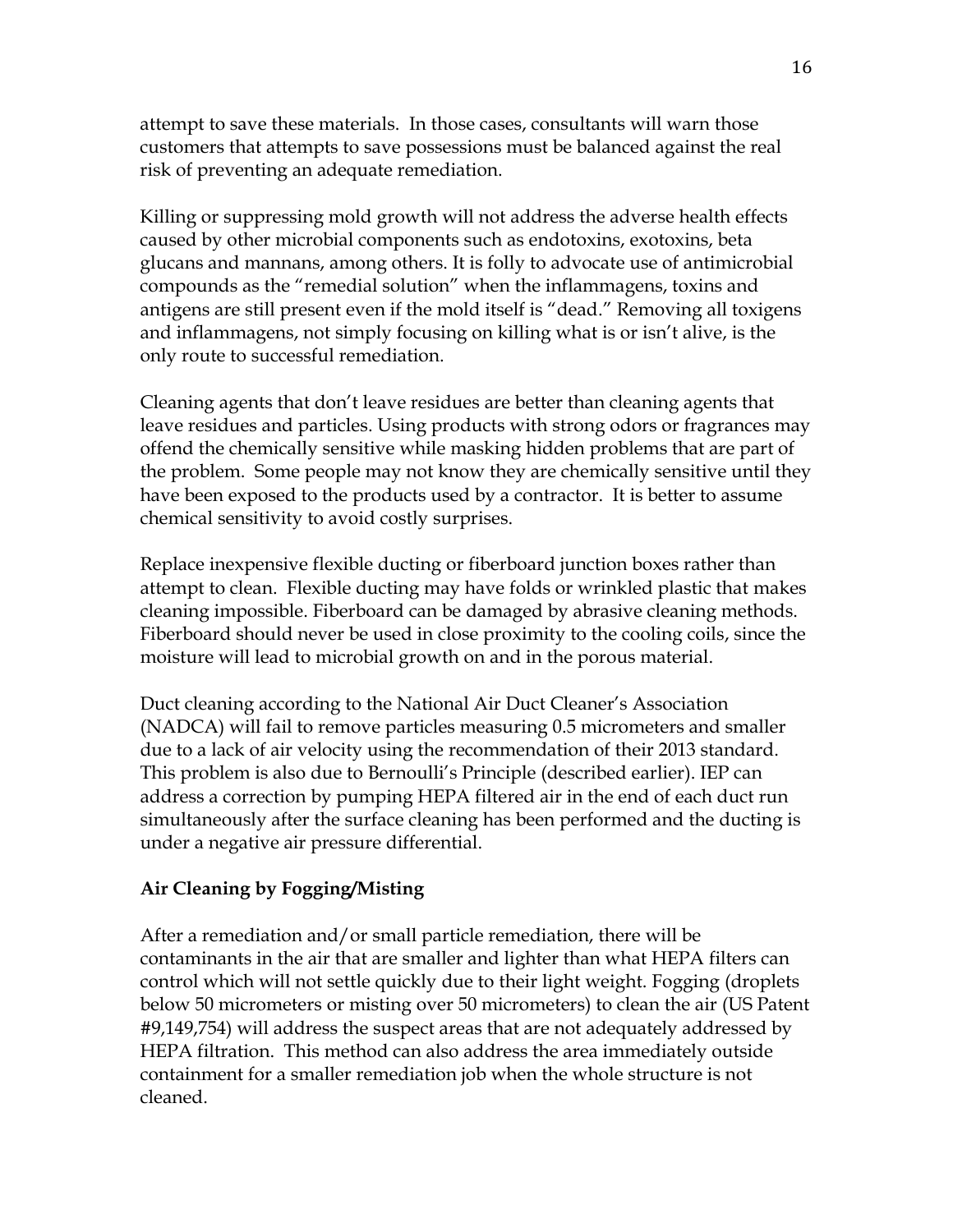Water fog droplets alone cannot do the job since beta glucans are water repellent. Surfactants are used to lower the surface tension in order for particles to attach to them. Slow evaporating compounds increase working time for surface cleaning once attached to particles in the air to settle to surfaces.

Fogged water droplets with surfactants and other constituents will go through evaporation when the fogging stops. Any condensation nuclei remaining will potentially cause trouble unless a second fogging occurs with water only. The second fogging allows the condensation nuclei from the fogged product to grow to droplet sizes settling with gravity (40 micrometers or larger). Therefore, the air is essentially rinsed, leaving air and water vapors with much lower levels of particulates and chemicals.

Capture efficiency is enhanced with a slow, sweeping motion, which creates a complex form of "gradient or shear" coagulation. Filling a room with a fog without moving the plume around the room will take much longer and have poor performance with submicron particles with kinematic coagulation [40].

Temperature will also impact fogging to clean the air. Dehumidification may be necessary due to water damage or fogging in high humidity climates. The air conditioning system can remove some moisture. Locations with high humidity may need portable dehumidifiers after fogging/misting. Professional dehumidifiers should be cleaned prior to placement in work areas.

All HEPA vacuuming should occur before fogging or misting. Only damp wiping, using dry Swiffer cloths on dry and smooth surfaces, or encapsulation should occur after the fogging/misting method to clean the surfaces. Bare drywall should be sealed to prevent mold DNA in the paper backing from causing confusion on post testing efforts.

To minimize encapsulation kicking up particulate, consider using a pump-up garden sprayer following up with brushes and rollers to even the coat. Airless sprayers may cause problems and are expensive to maintain. They may create "paintballs" in the air that may be inhaled.

### **Achieving a Safe, Long Term Post CIRS-WDB Remediation**

Consider that once a remediation and cleaning has been performed, and the client and/or their family have moved back into the home, changes will occur. For example, doors and windows will be opened, and family members will come and go into the home. Pets will move inside and out of the home; external environmental events will occur. The home will rapidly change its indoor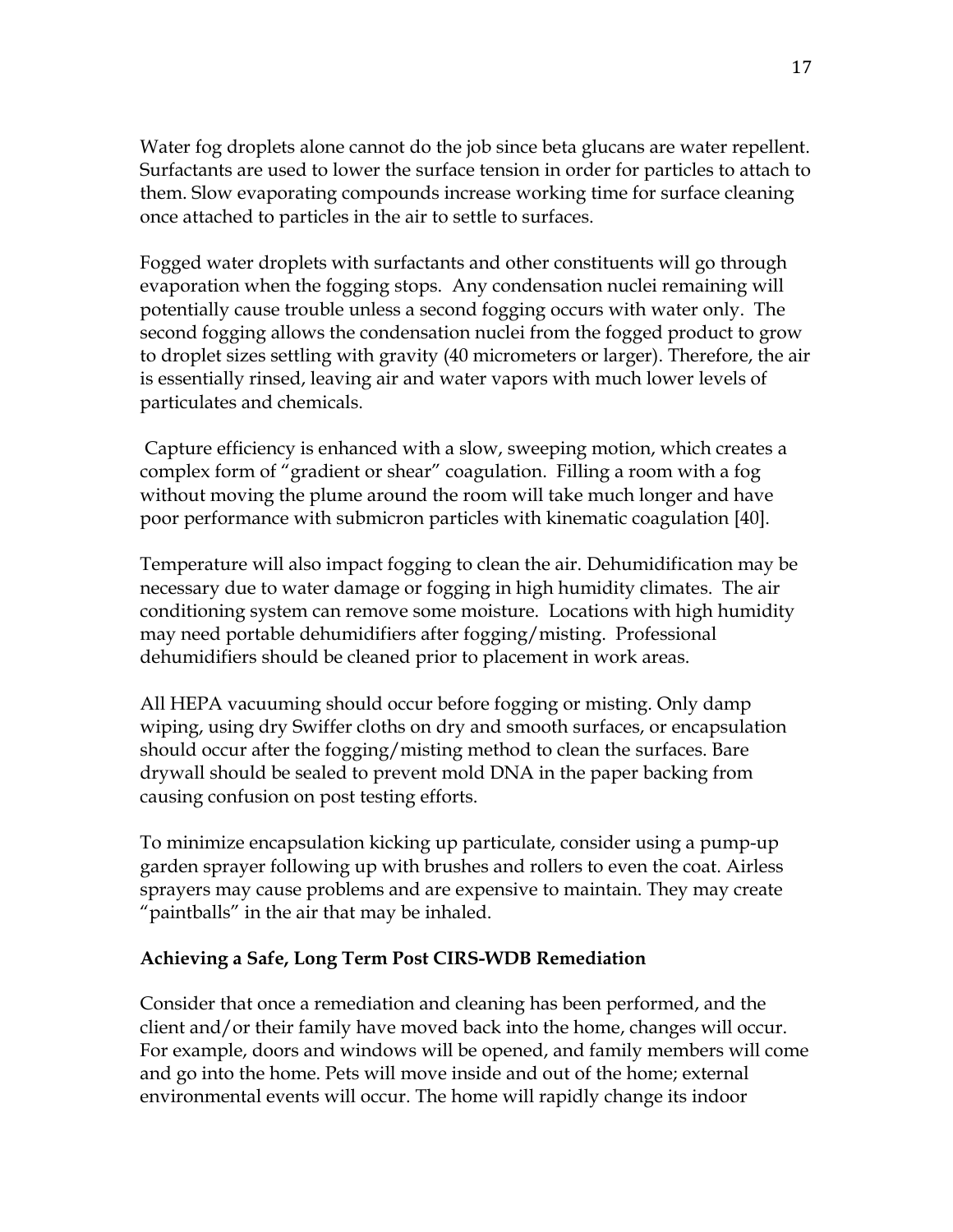environmental condition to a point of steady state equilibrium based on the lifestyles of the family.

It is a goal of this consensus to ensure that at the point that steady state equilibrium is achieved that the home has indoor air quality that is safe for occupants with CIRS-WDB. Remediation plans, use of available assets of the clients, consultation with the IEP and the physician are each required bringing the building to equilibrium after maximum cleaning levels.

# **Limitations on Creating Optimally Safe Indoor Environments for WDBs**

Not all building owners or occupants are able to or willing to carry out the methods that are recommended by CIRS-aware IEPs. The IEPs must consider the resources required to attempt to create an optimally safe indoor environment. If an ideal indoor environment is not attainable, the patient with CIRS-WDB must discuss with the IEP and the health professional alternative (if any exist) pathways for reducing innate immune inflammation.

Because of unique variables in homes, offices and schools, the IEP must be willing to modify an ideal work plan. Such situations tend to require innovative thought and preparation. Removal of clutter and the performance of basic small particle cleaning require only assistance from family and friends. In some cases the client will need IEP input on the merits of different alternatives for treating the indoor air by means of negative and/or positive ventilation, filtration or other suitable air treatment methods.

If the CIRS-WDB occupant is also the building owner, the IEP must provide education about remediation and testing on the building before deciding to sell the property. If the occupant is renting, relocation is usually an easier solution. The testing and reporting of the water damage and microbial growth may be sufficient for tenants to terminate their current lease. Minimizing the health, financial, and emotional damages caused by CIRS-WDB must not occur. Trivializing the consequences of CIRS-WDB by medical or environmental professionals, especially in the absence of peer-reviewed, published data, is unacceptable.

# **Challenges for IEPs in Cases of CIRS-WDB**

If medically sound remediation is performed, then a report of inspection results, test results and other evaluated variables should be presented to the patient. A signed permission from the client/patient should be given to the IEP and their physician so that their needed medical and environmental information may be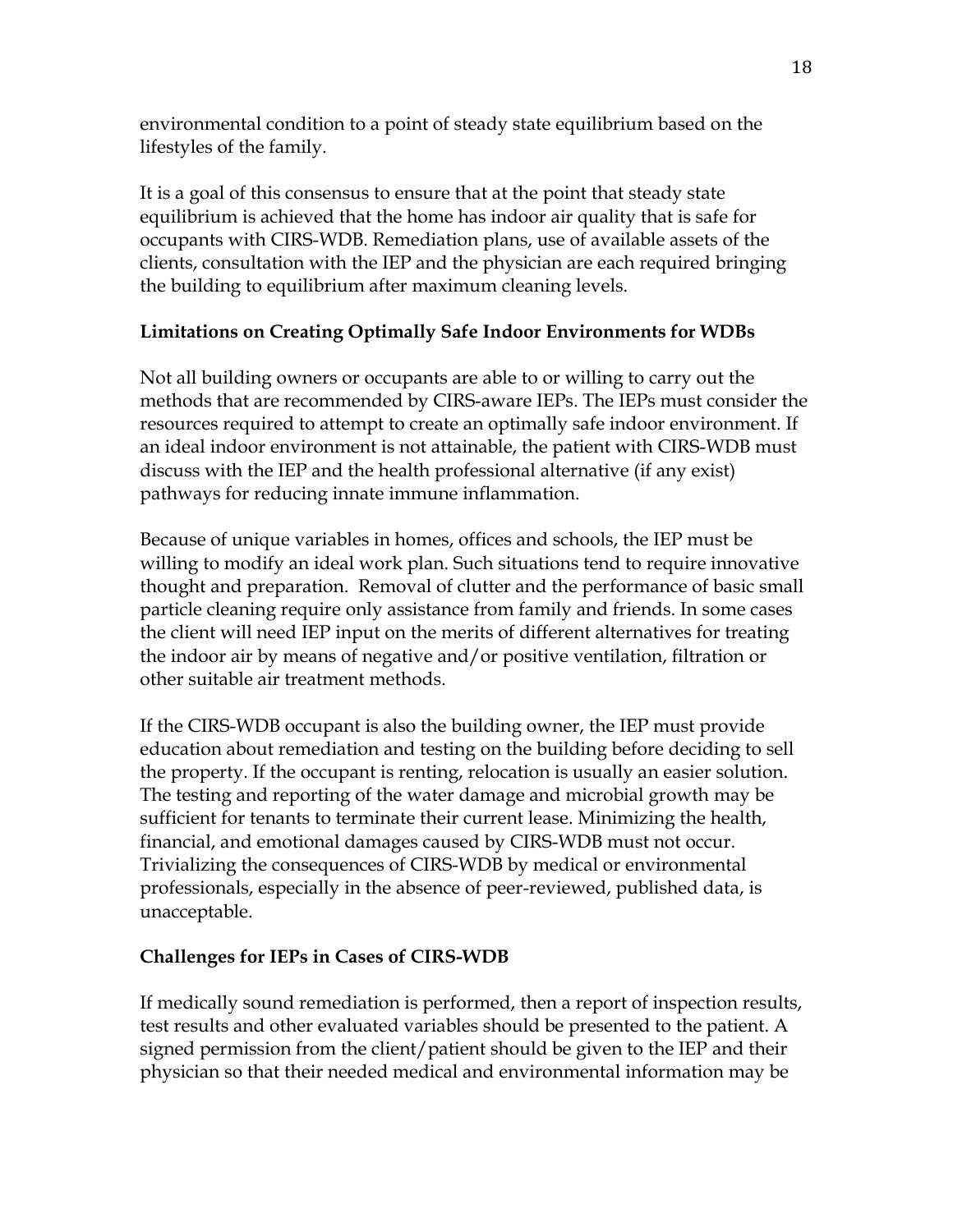shared. We recommend that the IEP's report will review all findings and make a recommendation regarding the readiness of the IAQ of the home.

 All known methods of correcting indoor air quality issues involve one or a combination of the source, filtration, and/or ventilation. These issues may additionally be addressed by specialized and effective filtration and/or ventilation as well as other air treating devices. This category may include specialized filters for particulates, VOCs, use of electrically charged particle generation and more. We feel there is insufficient data to judge the effectiveness of these devices at this time.

# **Post-Remediation Maintenance Planning**

CIRS-WDB occupants are likely to relapse should water damage recur after remediation is completed. A maintenance plan designed to minimize the risk of future water damage must be provided. Since settled dust can contain contaminants, the maintenance plan must address the importance of good housekeeping. CIRS-WDB patients will also need to live in clutter-free homes.

The IEP will give the client a maintenance protocol including suggestions for reinspections. This maintenance protocol will raise client awareness about (i) the need to monitor moisture control conditions and (ii), the requirement to be observant of water damage risks to the property. A maintenance protocol aimed at establishing a safe, long-term, post-remediation indoor environmental equilibrium for occupants with CIRS-WDB must focus on many factors that affect the mold propensity of a built environment.

# **Mold and Insurance**

Few mold-related property insurance claims were filed before 2000. But when high publicity cases in Texas and California led to multi-million dollar awards, publicity about the dangers of water damage-related indoor mold growth led to a steep rise in mold-related claims [41].

In the U.S. and Canada in 2001, 5,000 toxic mold suits were filed against insurers claiming bad faith, 2,000 cases against homeowner associations for improper maintenance, 2,000 cases against builders for construction defects, and 1,000 cases against former owners of sold homes [42].

The property insurance industry responded by calling the publicity a case of mold hysteria, claiming that most molds are benign and that while some people may experience allergies and asthma, there was no scientific support for claims that "toxic mold" was producing debilitating medical conditions. The CDC supported this position. To be fair, often claims of serious health effects from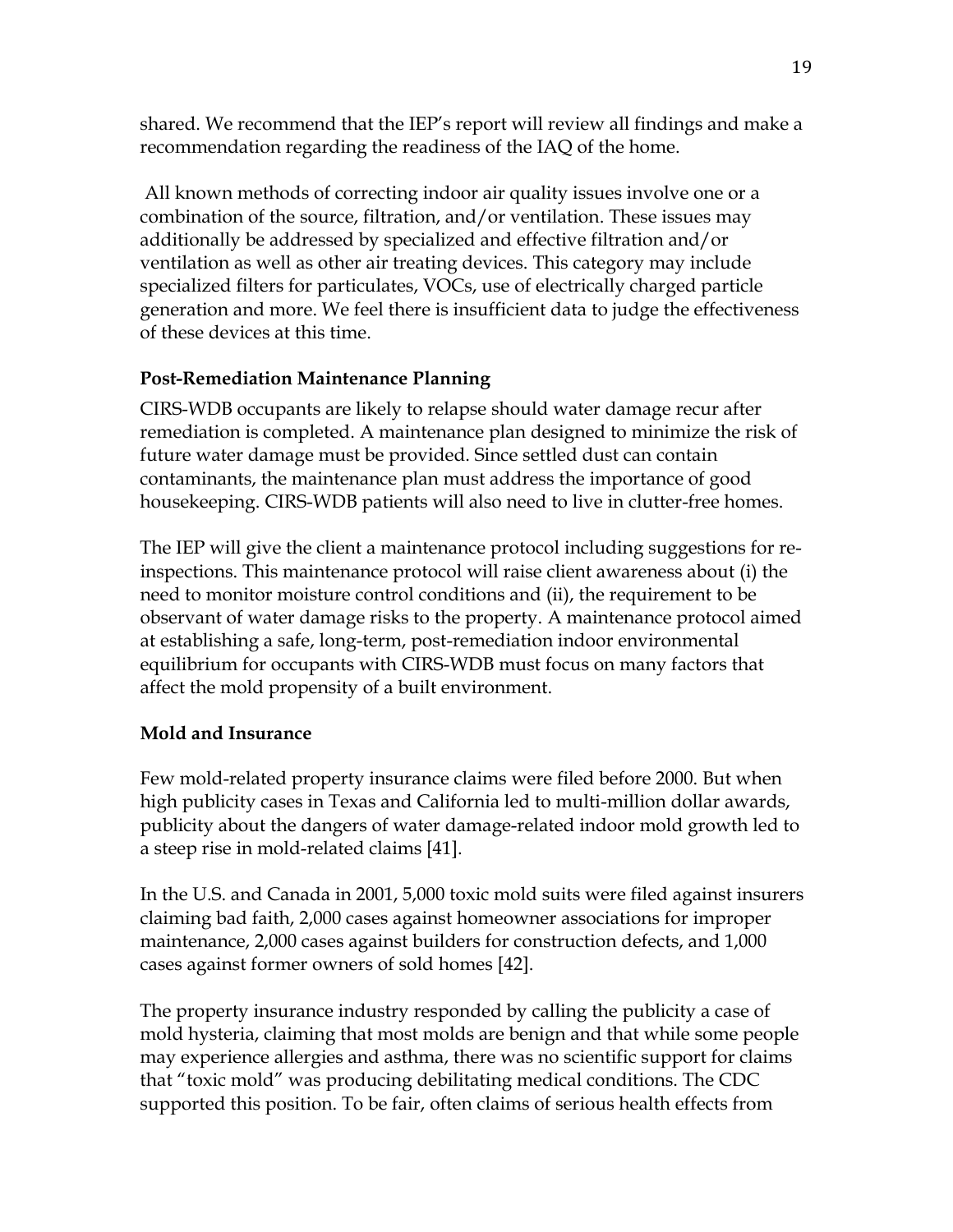toxic mold exposure were not well substantiated at that time. But the CDC defends the same position to this day despite a peer-reviewed prospective study on the pathophysiology, diagnosis, and treatment of CIRS-WDB [32].

To stem the rising tide of mold claims, property insurers put caps on moldcoverage ranging from \$1,000 to \$10,000 per water-damage claim. To further stem their losses, they ruled out coverage for mold growth related to homeowner negligence and created a separate market for flood insurance. The legal problem migrated to commercial and government buildings and spread beyond property insurance to business, liability and worker's compensation insurance. As a result of this second tide of claims, architects, builders, contractors, and subcontractors, employers and school boards frequently became defendants in legal actions [41].

State insurance departments had little choice but to approve mold exclusions for various types of insurance. Homeowners' insurance rates hit record highs. New home construction rates fell along with construction-related employment. The costs of mold-related water damage had affected multiple markets and business models in ways that raised costs for consumers, but for businesses as well, including risk management costs for remediation contractors and subcontractors. Insurers developed a risk management strategy based on risk avoidance. They now issue over 100 million exclusions annually, shifting mold damage losses elsewhere in the economy [42].

Consumers were told not to hire uninsured contractors, which subjected remediation methods to closer scrutiny. Remediators turned to their professional societies for guidelines that would set remediation method standards for the industry. The EPA, New York City, the American Conference of Governmental Industrial Hygienists (ACGIH), and the Institute of Inspection Cleaning and Restoration Certification (IICRC) issued guidelines for remediation methods.

In one project where ACGIH guidelines were followed, pulmonary functions were tested for personnel before and after remediation of a hospital with a moldy indoor environment []. The post-remediation environmental testing looked good according to the guidelines but hospital personnel showed worse pulmonary functions after remediation. The post-remediation testing for the study involved air samples for culturing and spore traps. This example of the lack of correlation between adverse human health effects and putative objective measures of remediation indicates how adherence to published remediation guidelines can fail. In the field, we have seen this experience repeated multiple times in cases of CIRS-WDB.

We understand the economic impact of WDB remediation on multiple sectors of the economy and the pressures they place on insurers, builders, contractors,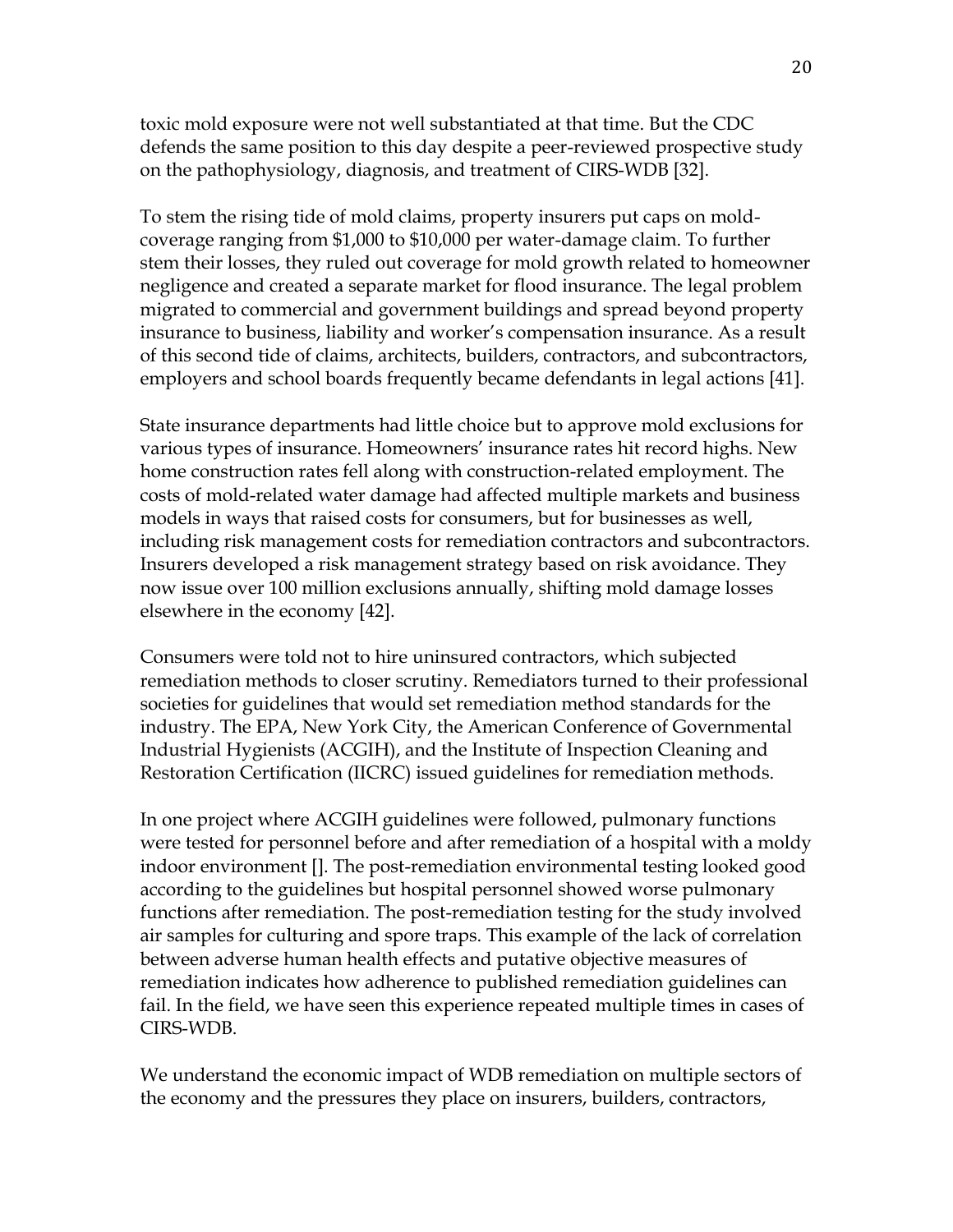subcontractors, and remediators. We sympathize with those who have incurred higher insurance costs to manage their legal and financial risks when it comes to mold. But it is our duty to raise awareness about the scientific evidence indicating that current post-remediation standards are failing persons with CIRS-WDB, persons whose special health needs require a more aggressive postremediation standard for establishing safe conditions for habitation after water damage.

It appears to us that the only way to avoid ongoing rounds of cost shifting, which disproportionately affect those with the fewest resources, is for all parties involved to turn their focus toward prevention through better moisture control in building design and construction. In addition, there needs to be better monitoring of mold propensities as a part of building maintenance with better methods of remediation to protect those most vulnerable to the adverse health effects acquired by exposure to the many toxigenic and inflammagenic biocontaminants produced by microbes growing on damp building materials.

### **CONCLUSIONS**

We believe that medically sound methods of medical diagnosis and treatment be accompanied by medically sound methods of WDB investigation and remediation. The number of persons with CIRS-WDB is likely to be large. As a result, the implications for health care professionals, insurers, builders, IEPs and remediators warrant a shift toward medically sound standards for preventing and correcting indoor water damage. Achieving the levels of indoor air quality required by CIRS-WDB treatment protocols will provide benefits for the many who suffer from debilitating forms of chronic illness caused by their WDB exposures.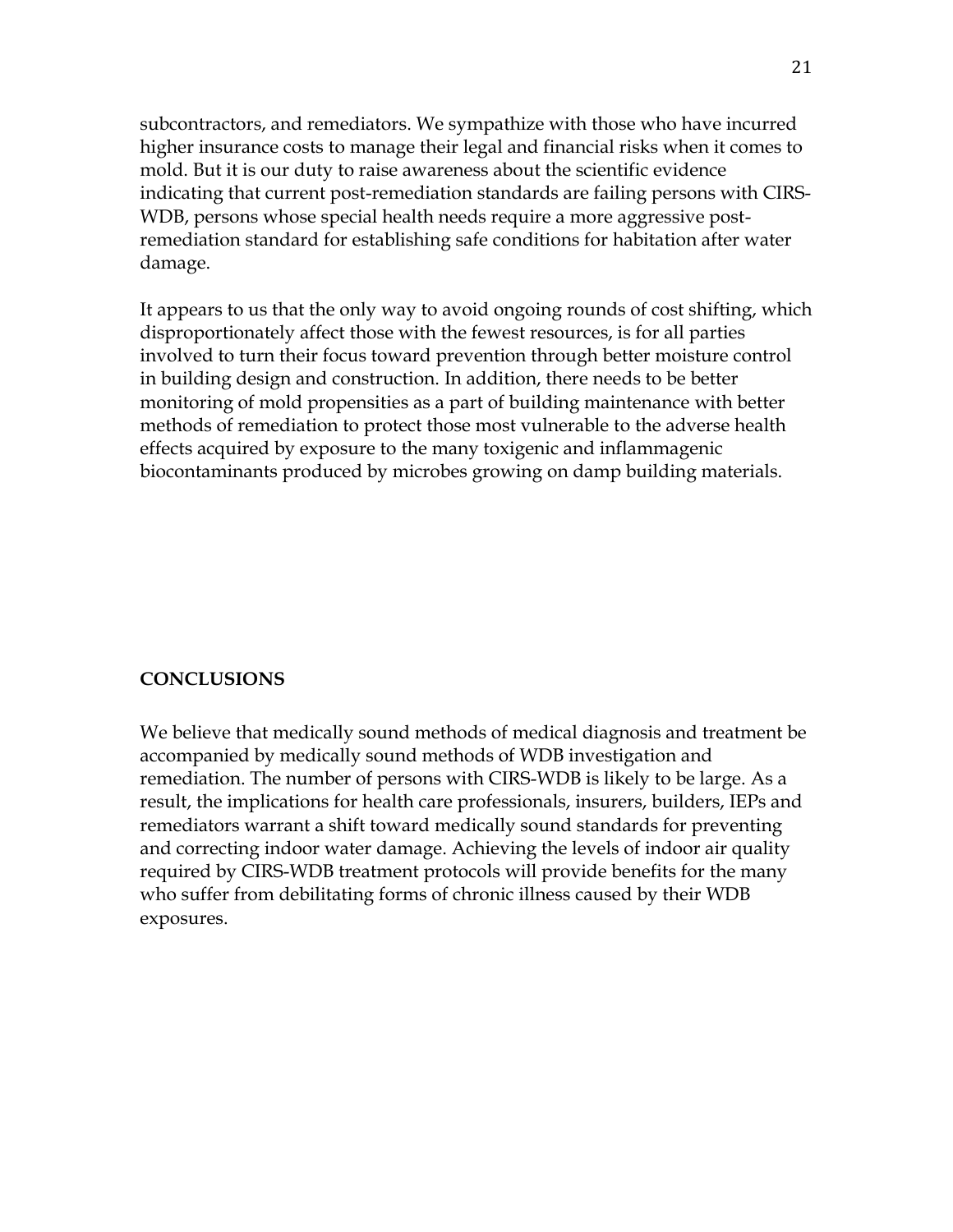### **IEP APPENDIX A RECOMMENDED DEVIATIONS FROM THE 3rd EDITION OF THE IICRC S520 STANDARD FOR MOLD REMEDIATION**

Based on the following reasons and the references cited by the Indoor Environmental Professional (IEP) panel of Surviving Mold in their Consensus document, we offer the following recommendations to achieve greatest results in medically sound remediation:

#### **Negative air pressure versus positive air pressure differentials**

In many past and current remediation projects, the remediation company incorporates some engineering controls to help contain the remediation work they perform. The use of negative air pressure (NAP) inside of containments is common. In many applications, one of the concerns by the remediation company and the IEP involves the potential for cross-contamination of areas outside of the containment (and inside of the structure). To minimize any cross-contamination, remediation companies will incorporate negative air pressure (NAP) to produce an area of lower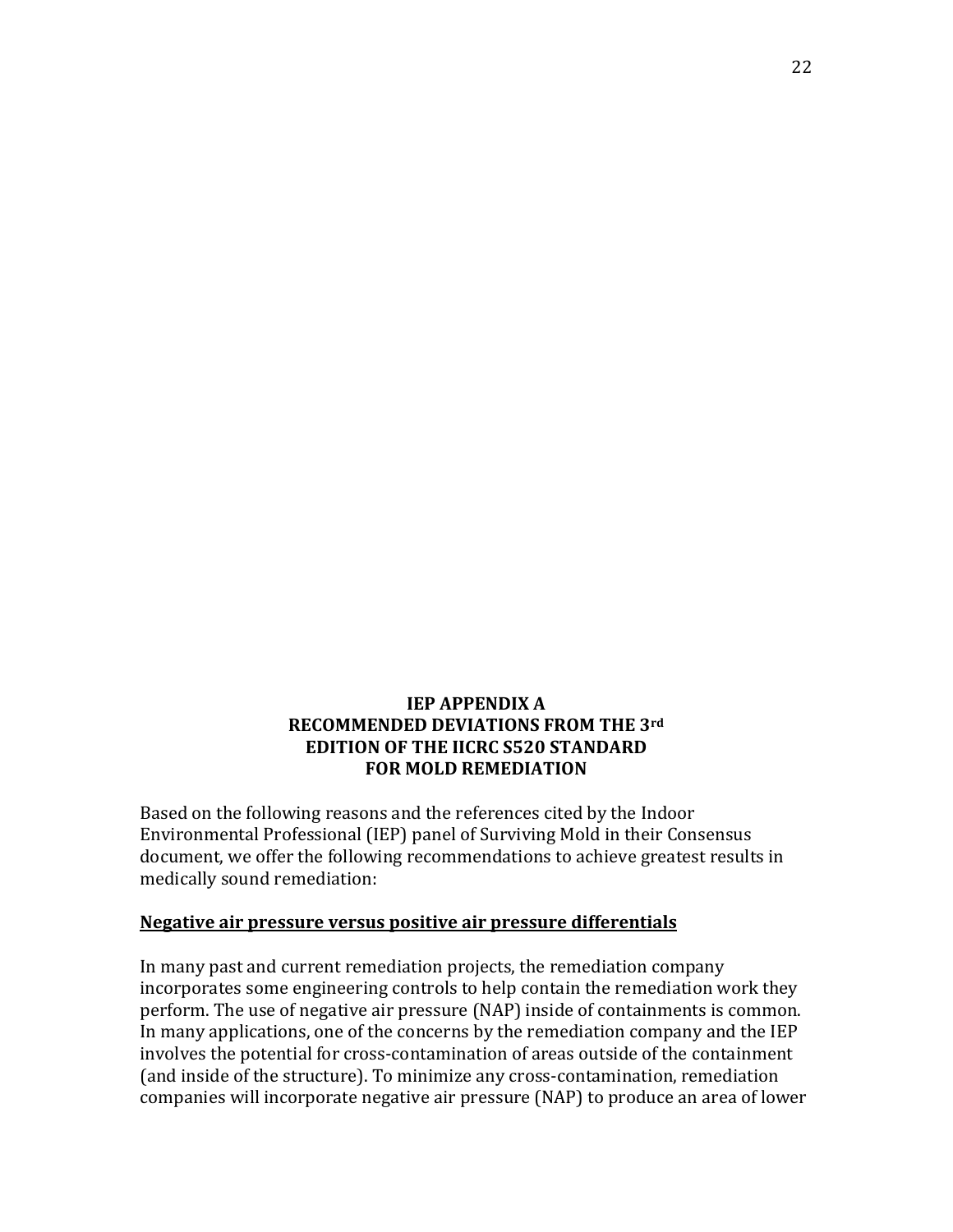air pressure inside of the containment. This air pressure relationship helps prevent contaminants that are generated/disturbed inside of the containment from exiting to the areas outside of the containment (i.e. areas of higher air pressure).

NAP controls, however, are not appropriate for every remediation project. There are situations in which a positive air pressure (PAP) is preferred over a NAP. Examples of where PAP is preferred over NAP include, but are not limited to, the following:

- i. While working in a crawlspace or basement, putting the living spaces above under a PAP will help prevent contaminants being generated/disturbed from the crawlspace/basement from entering the workplace from below.
- ii. While working on an exterior wall with a window, if the exterior wall of the building envelope is the affected area, leaving the window open while under a PAP will help prevent contaminants that are located on the exterior wall from entering further into the containment area.
- iii. While removing an affected ceiling tile, consider operating the containment under a PAP to help prevent contaminants that may be located in the unconditioned upper (including attic) space from entering into the containment area. The remediation company should ensure that the upper space/attic is vented before operating the contained area under a PAP.

This deviation from the IICRC S520 Standard 3rd Edition is necessary because a negative air pressure differential containment would only pull higher levels of contamination into the indoor environment from surrounding contiguous areas described in this Appendix. This deviation is also in addition to, but not stated in the uses of negative air pressure in the IICRC S520 (section 12.2.6). The IEP should use professional judgment when designing the proper pressure relationships for each project based on the specific conditions addressed. These design criteria should be stated clearly in the remediation protocol; consultation with the remediation contractor must be included to ensure proper performance.

There will be situations where neither a NAP nor a PAP provides the best engineering control solution for all or a portion of the remediation project (typically during the remediation phase). In this situation, it is up to the remediation company and the IEP to determine the best use of any NAP or PAP in the containment during any phase of the remediation project. The goal is to prevent contamination and cross-contamination.

# **HEPA air scrubbers**

Stand-alone HEPA air scrubbers should only be used in contained workspaces to capture and exhaust aerosols that are created during demolition. HEPA air scrubbers have a small capture zone due to limited air velocity, which decreases their ability to move airborne particles to the HEPA air filter.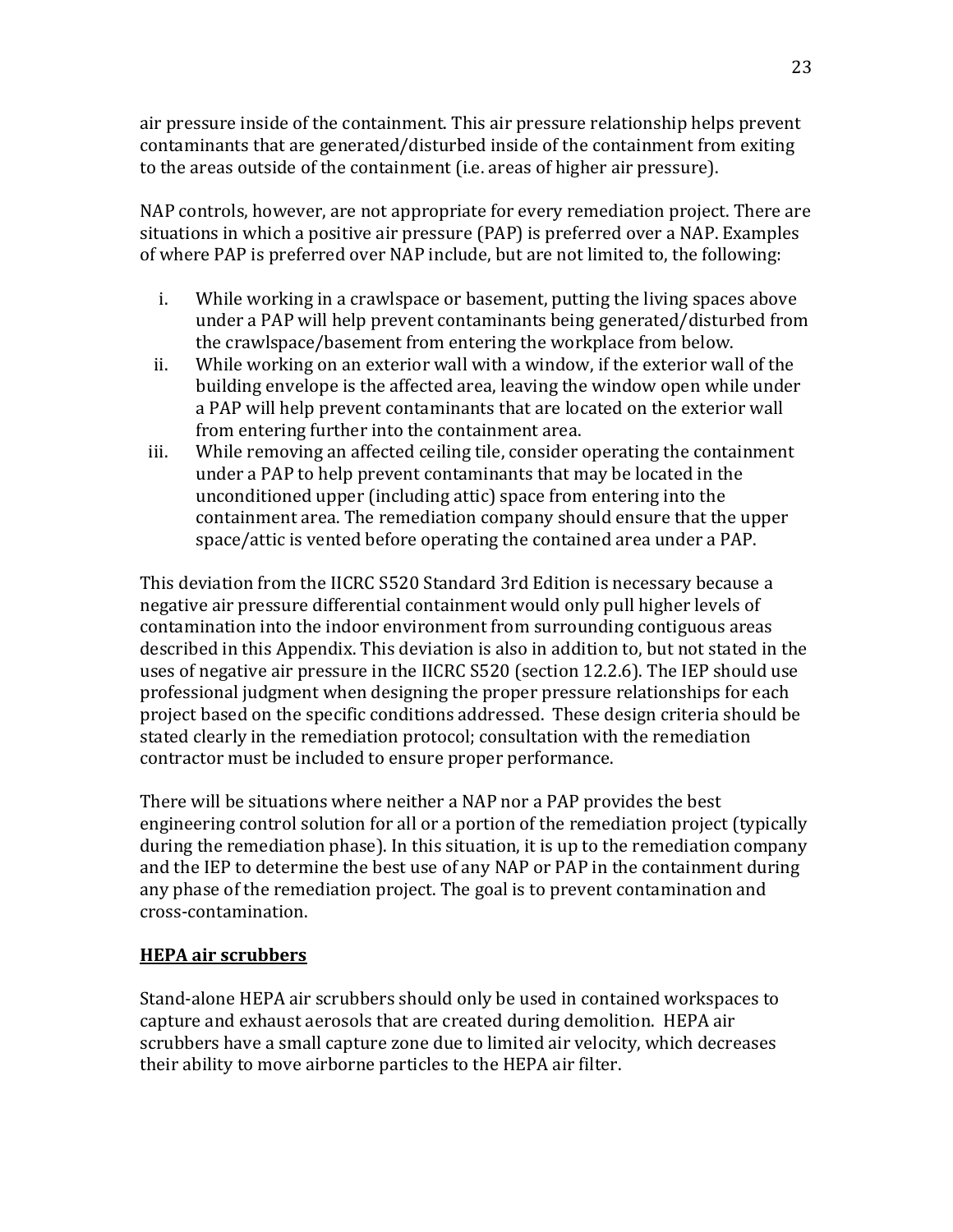As a means of validation of this limitation, one method is to sample the air flow from the farthest location from the HEPA air scrubber using an anemometer. If the airflow is less than 60 feet per minute (fpm), laminar flow is not present. Without laminar flow, there will be (1) reduced capture rate; and (2) ineffective filtration of airborne particles. Another method is to use a smoke pencil to confirm the distance at which smoke no longer goes into the HEPA filter.

The use of HEPA air scrubbers is only part of the larger remediation and environmental-cleaning efforts recommended in this consensus.

Operating HEPA air scrubbers inside of the contained area would help remove some of the particles of greatest health concern. Adding lay-flat hose to the exhaust end of the HEPA air scrubber will help increase air movement inside of the containment, thereby increasing the removal of total airborne particulates (via the HEPA air filter). Lay-flat can be run around the inside perimeter of the containment. This panel recommends sealing the end of the lay-flat as well as adding small slits ( $\sim$ 4-8") to the slides of the lay-flat. The number and location of the slits depend on the layout of the containment and size of the HEPA air scrubber. The remediation company must be familiar with the use and operation of lay-flat.

Another method to help increase air movement inside of the containment is to add air movers in areas where "dead (air) spots" are suspected to exist.

### **HVAC duct cleaning**

HVAC ducting should be cleaned according to the National Air Duct Cleaners Association (NADCA) 2013 standard. Please note we recommend one modification. We recommend a HEPA filtered supply of clean air be added to the end of each duct line as cleaning occurs to push the particles to the HEPA filtered device creating negative air pressure differentials at the fan coil unit; without pulling contamination across the coil assembly. There is no need for use of antimicrobials.

We recommend that flex ducting be replaced where accessible since the dust in the plastic wrinkles cannot be cleaned satisfactorily. This deviation from the IICRC  $S520$  3<sup>rd</sup> Edition is based on having a lack of laminar airflow with enough velocity (60 feet per minute or greater) to control or suspend particles that float with Brownian motion equal to or less than 0.5 microns in diameter.

# **HEPA vacuums**

HEPA vacuums are known to perform poorly with small electrically charged particles; HEPA must not be used to clean surfaces after wiping. Surfaces should only be vacuumed if they have visible dust that can't otherwise be moved with compressed air outdoors (example: furniture) or in a containment area within the capture zone of a HEPA air scrubber vented to the exterior.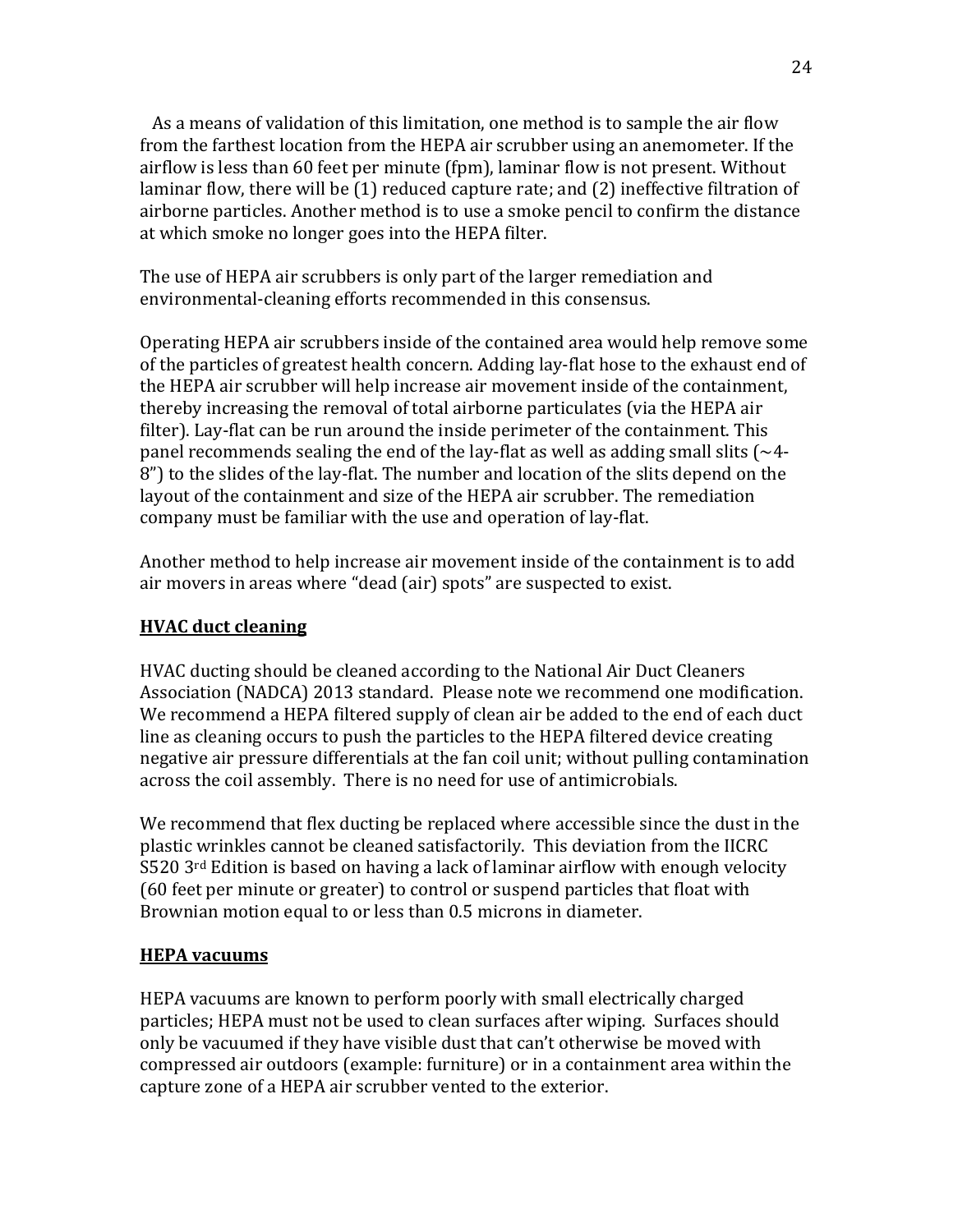### **Additional considerations regarding HEPA vacuuming**

- "Energetic cleaning methods" such as dry sweeping or the use of compressed air should be avoided (or only used with precautions) that assure that particles suspended by the cleaning action are trapped by HEPA air filters. If vacuum cleaning is employed, care should be taken that HEPA filters are installed properly; bags and filters must be changed according to manufacturer's recommendations (http://www.cdc.gov/niosh/docs/2009- 125/pdfs/2009-125.pdf)
- While vacuum cleaning may be effective for many applications, the following issues should be considered. (i) Forces of attraction may make it difficult to entrain particles off surfaces with a vacuum cleaner. (ii) The electrostatic charge on particles will cause them to be attracted to oppositely charged surfaces and repelled by similarly charged surfaces. (iii) A similarly charged vacuum brush or tool may repel particles, making it difficult to capture the aerosol or even causing it to be further dispersed. (iv) Vigorous scrubbing with a vacuum brush or tool or even the friction from high flow rates of material or air on the vacuum hose can generate a charge. (v) The vacuum cleaners recommended for cleaning copier and printer toners have electrostatic-charge-neutralization features to address these issues" [\(http://www.cdc.gov/niosh/docs/2009-125/pdfs/2009-125.pdf\)](http://www.cdc.gov/niosh/docs/2009-125/pdfs/2009-125.pdf).

# **Fogging**

Section 12.1.7 allows fogging to clean the air. The IEP Surviving Mold Professionals Panel (SMPP) recommends the following:

- Negative air pressure differentials with four air changes per hour cannot be operating or the liquid droplets will evaporate 4 times faster to create high moisture on surfaces without cleaning the air.
- Droplets need to be 40 micrometers or larger to settle with gravity. (Note: A 36 micrometer droplet will evaporate in 6 seconds at room temperature and 50% relative humidity. Further, four air changes would accelerate that evaporation time to a little more than 1 second. This accelerated evaporation would leave the condensation nuclei with much higher concentrations of surfactants, fragrances and any antimicrobial chemicals if someone chooses to fog disinfectants. This may lead to higher concentrations of the chemicals than recommended and tested for toxicology and reviewed by the US EPA.)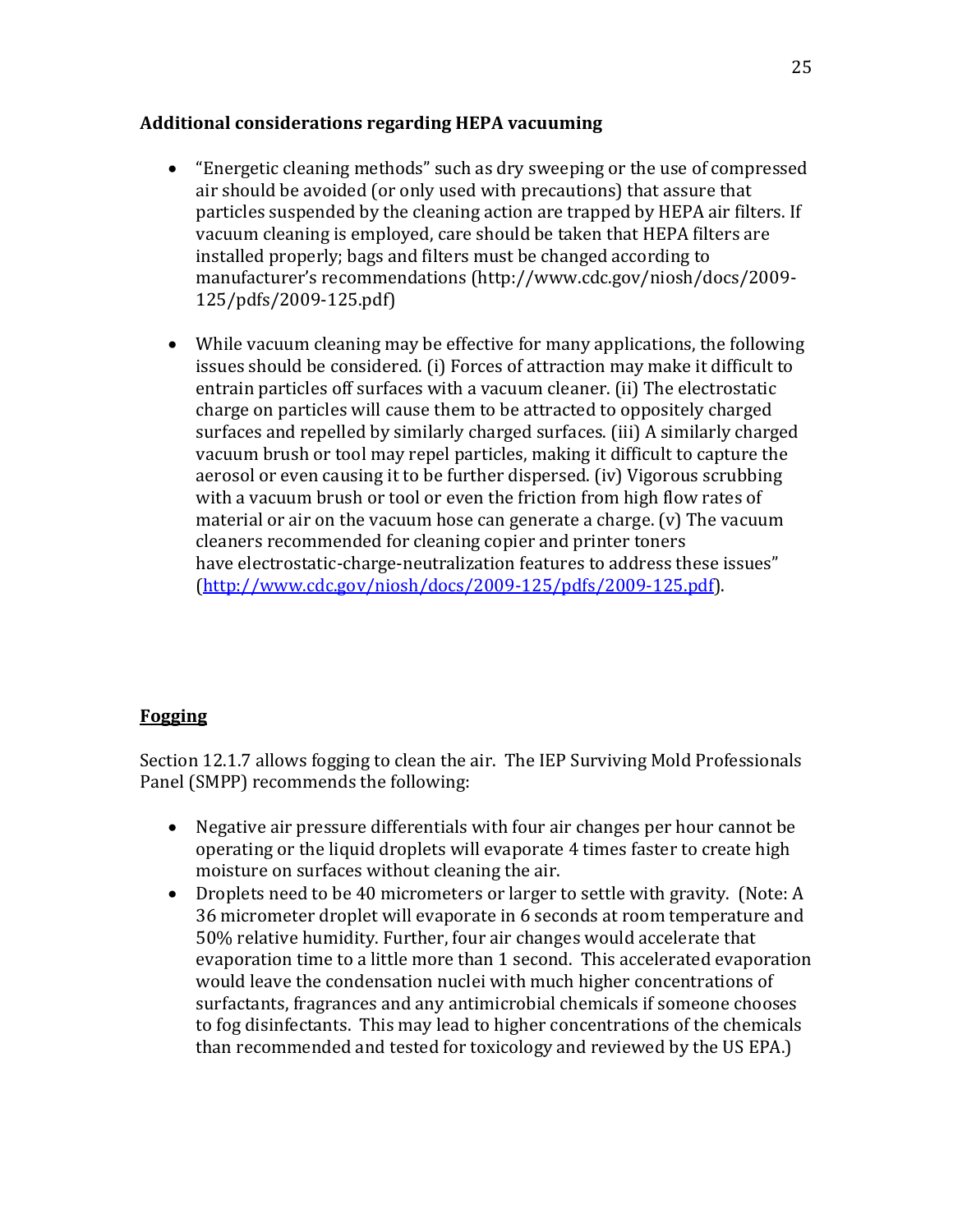### IEP APPENDIX B

**HERTSMI-2 and ERMI: Correlating Human Health Risk with Mold Specific qPCR in Water-Damaged Buildings** 

**Ritchie C. Shoemaker1,\* & David Lark<sup>2</sup>**

**<sup>1</sup>Center for Research on Biotoxin Associated Illnesses, Pocomoke, USA 2 MouldLab, Mayfield East, Australia** 

*\*Corresponding email: ritchieshoemaker@msn.com*

**SUMMARY** 

**In this large study of fungal DNA testing by MSQPCR, we present the findings that support use of low cost HERTSMI-2 testing to inform objectively interested parties**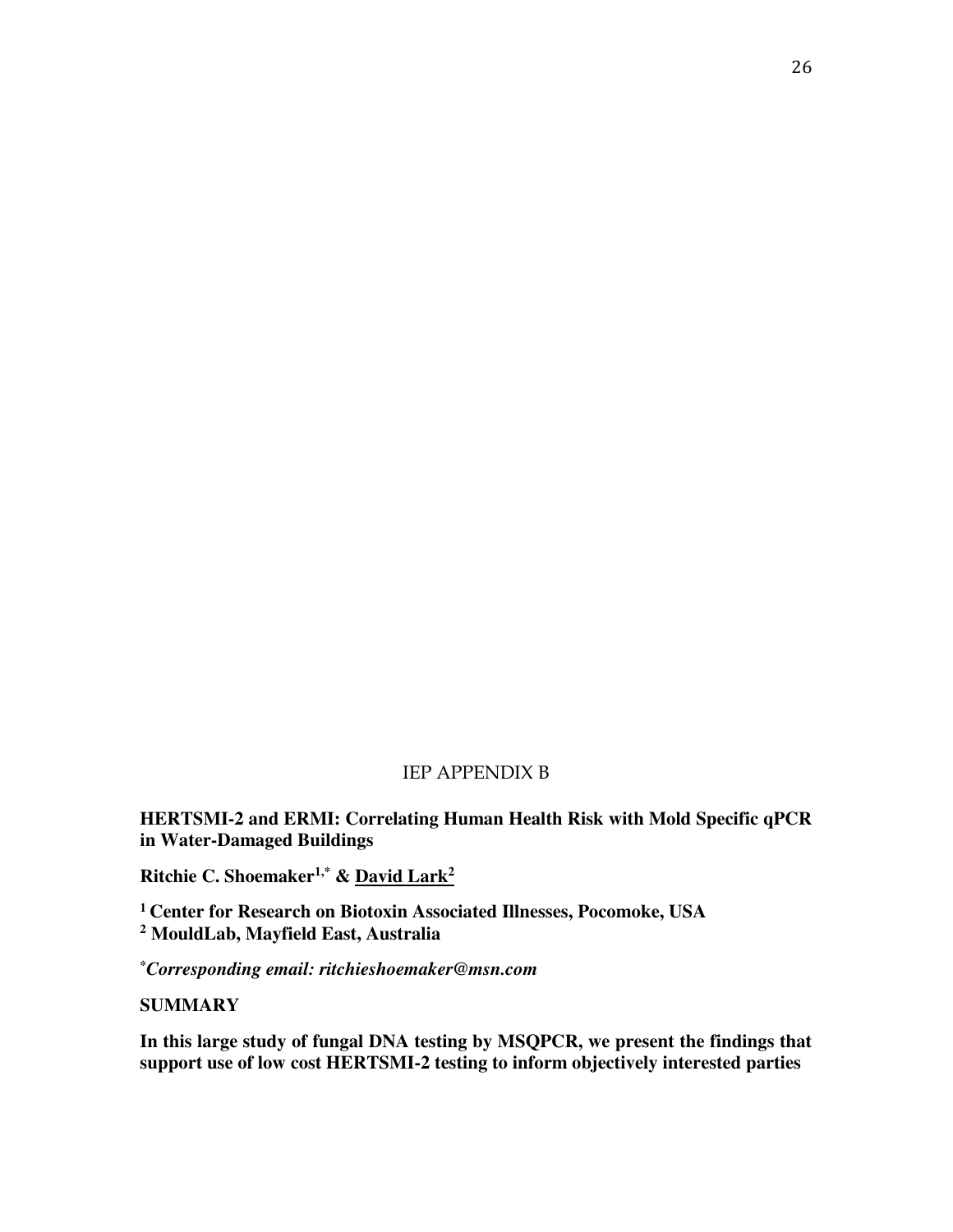- **If WDB conditions exist; and**
- **Where the problems are likely to be found; as well as**
- **Whether the remediated building is likely to be safe for re-occupancy by previously affected patients with CIRS-WDB who meet the GAO case definition.**

#### **PRACTICAL IMPLICATIONS**

**While high scores of both ERMI and HERTSMI-2 accurately predicted markedly increased risk of recrudescence, only low HERTSMI-2 predicted safety from reexposure for patients who had prior CIRS-WDB. Use of HERTSMI-2 is inexpensive, reproducibly reliable and predictive of mold associated re-exposure from water damaged buildings (WDB), especially for sub-optimally remediated buildings.** 

KEYWORDS

**WDB Water Damaged Buildings** 

**CIRS-WDB Chronic inflammatory response syndrome acquired following exposure to the interior environment of water-damaged buildings (WDB)** 

**ERMI Environmental Relative Moldiness Index HERTSMI-2 Health Effects Roster of Type Specific (Formers) of Mycotoxins and Inflammagens, Version 2 MSQPCR Mold Specific Quantitative Polymerase Chain Reaction** 

#### **1. INTRODUCTION**

In the absence of published governmental guidelines setting criteria for safety in buildings with a history of water intrusion and microbial growth (WDB), clinicians caring for patients sickened by chronic inflammatory response syndrome (CIRS-WDB) have used a variety of building parameters to predict safety of re-exposure, without acceptable predictive success.

Previously, no single building index has consistently shown reliability to predict absence of recrudescence with re-exposure. Therefore, patients with a history of CIRS-WDB have often needlessly experienced recurrence of symptoms following re-exposure to WDB, even with exposures as short as 30 minutes.

Previous studies have shown that the Environmental Relative Moldiness Index (ERMI) has use in predicting re-acquisition of abnormal inflammatory markers of CIRS-WDB with re-exposure to buildings with an ERMI equal to or greater than 2.01 but no assessment of ERMI to predict absence of relapse with re-exposure has been forthcoming. Moreover, ERMI has been criticized as having methodological and mycological problems. In an attempt to improve predictive value of fungal MSQPCR data as the basis for an accurate building safety index, a derivative of ERMI, called HERTSMI-2, was developed.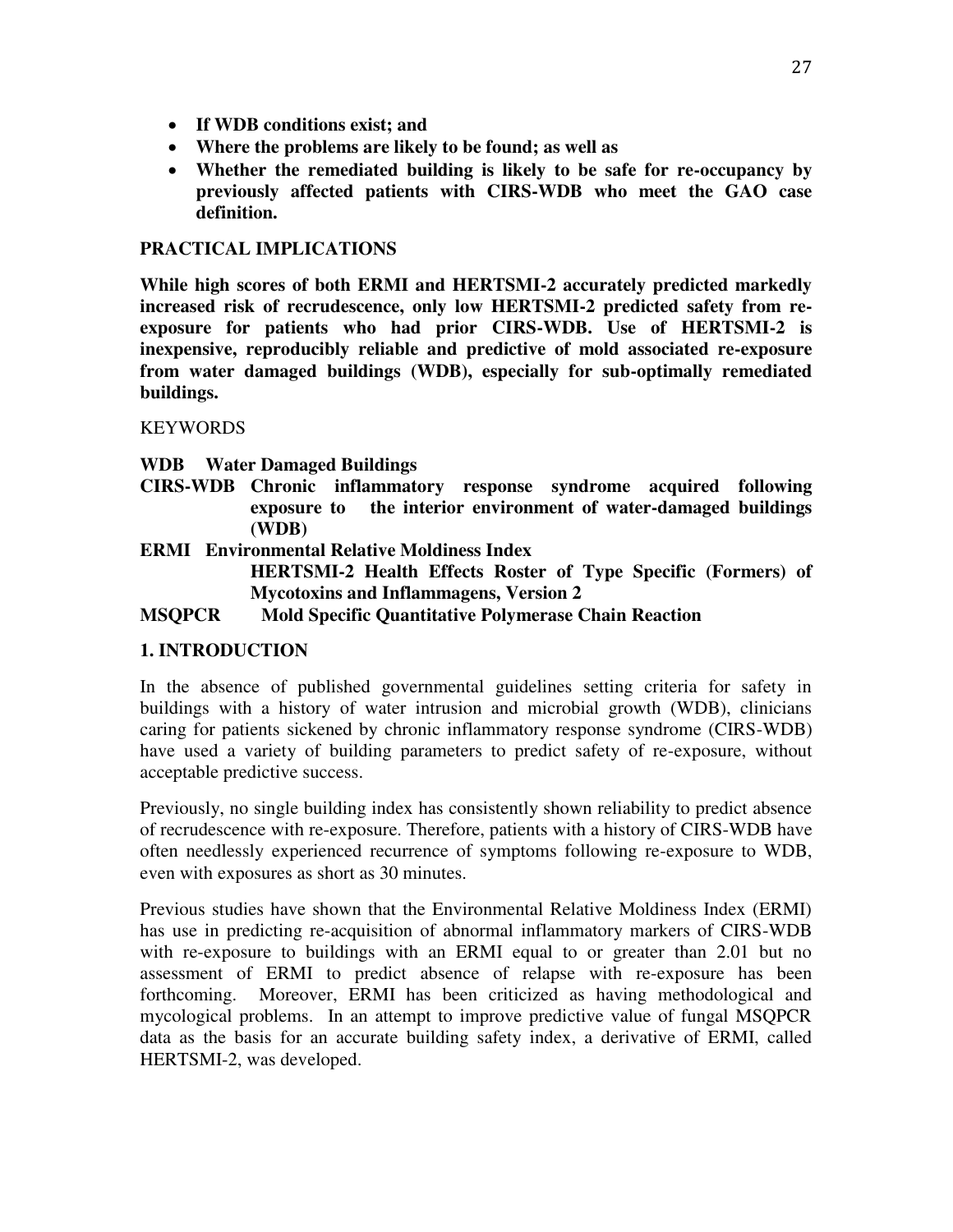HERTSMI-2 uses a weighted scale applied to the concentration in Spore Equivalents/mg of each target mold's DNA, detected by MSQPCR, present in collected dust for just five species of fungi. This index was developed following statistical assessment of 1010 ERMI results from the homes of treated patients (Shoemaker, 2011). Prospectively, HERTSMI-2 was compared to ERMI in the assessment of 807 consecutive patients for whom health effects of re-exposure to buildings were known. These data showing the relevant predictive value of each index is now presented. 618 buildings had ERMI done, from which HERTSMI-2 is calculated; these data were compared to those from buildings where HERTMI-2 alone was performed (N=189).

Published data has confirmed that the diagnosis, through blood tests of patients sickened following exposure to the interior environment of a water-damaged building (WDB), is readily achievable (Shoemaker, 2013). Use of a standardized treatment protocol, confirmed by double blinded, placebo controlled clinical trial (Shoemaker, 2006), has not only provided resolution of the chronic inflammatory response syndrome (CIRS-WDB) but also provided an opportunity to employ reexposure trials to determine if the gold standard of remediation, confirmation of absence of recrudescence of illness with re-exposure following thorough remediation, has been met. With increasing use of MSQPCR testing by physicians treating CIRS-WDB patients, we sought to determine a method of measuring successful remediation based on maintenance of resolution of symptoms and laboratory measures in previously affected, but treated CIRS-WDB patients, after reentry. This method focuses on patient health parameters as a measure of safety of occupation of a building**.** 

The search for a new, objective method to assess safety of remediation for previously affected patients was spurred by failure to see objective, patient-driven data that showed benefit from measures derived from air sampling. Problems with air sampling with spore traps have been reported (GAO, 2008 & WHO, 2009). Low sample volumes and the absence of the ability to microscopically determine the species of spores collected by spore trapping have been amongst the reported causes. While spores of *Chaetomium* and *Stachybotrys* are obvious to skilled microscopists reviewing spore trap material, separation of *Penicillium* from *Aspergillus* is not possible, nor is there a routine mechanism to similarly identify *Wallemia sebi* in spore trapping by microscopy. However, methods to overcome these issues have been evolving**.** 

#### **BACKGROUND to PCR**

PCR was invented in 1985 by Kary B. Mullis; use of PCR has become widely applied in almost every field of biological endeavour, truly revolutionizing molecular biology. Its specificity, efficiency and fidelity have turned it into a key technology that has made molecular assays globally accessible. It underpins most of the spectacular advances that are now commonplace in every biological disciplines, ranging from microbial detection and microbiological quality assurance, through the detection of genetically-manipulated organisms in crops and foods, to molecular and veterinary medicine.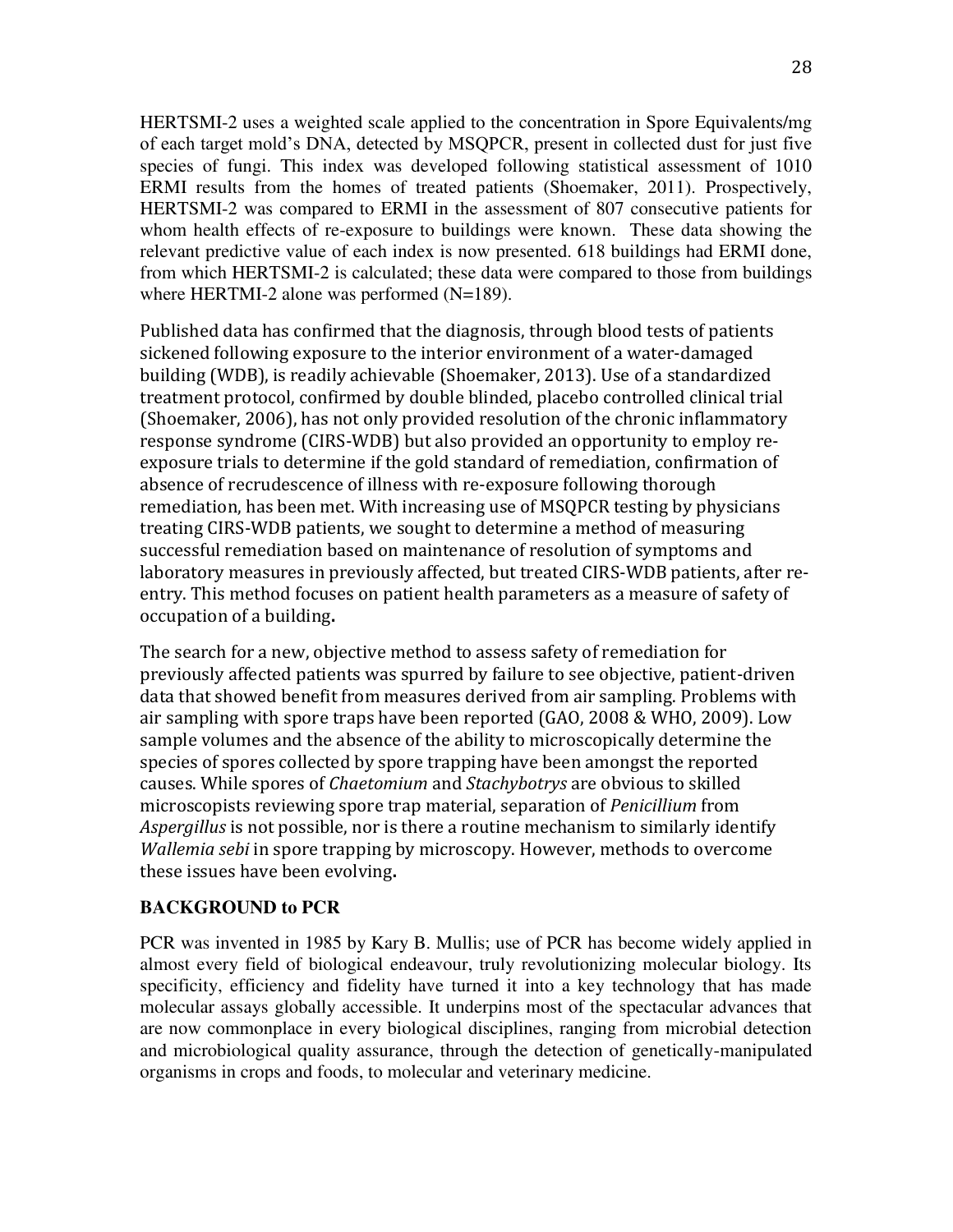Conventional PCR is a qualitative assay, giving a binary presence/absence result, while quantitative, real-time PCR (qPCR or MSQPCR) is a powerful technique that enables both qualitative, as well as quantitative, measurements of specific sequences in a nucleic acid sample. Since various experimental parameters can have a significant impact on the quality of results (in some cases erroneous), it is particularly important to employ standardized best practices. Those include the use of rigorous controls, validation and non-subjective data interpretation.

### **ERMI INTERPRETATION OF MSQPCR DATA**

To interpret the data offered by MSQPCR in a WDB context, the Environmental Relative Moldiness Index (ERMI) has been developed and validated as a means of interpreting results from MSQPCR of house dust. ERMI was developed by the *U.S. Environmental Protection Agency* (Haugland & Vesper, 2002; Vesper, 2007). The method employs Mold Specific Quantitative Polymerase Chain Reaction (MSQPCR) methods to detect and quantify species of fungi found in WDB compared to those found in buildings without a history of water intrusion.

The MSQPCR method follows defined steps. During the annealing step, the primers and probe hybridize to the complementary DNA strand in a sequence-dependent manner. Because the probe is intact, the fluorescent reporter and quencher are in close proximity and the quencher absorbs fluorescence emitted. In the extension step, the polymerase begins DNA synthesis, extending from the 3' ends of the primers. When the polymerase reaches the probe, the exonuclease activity of the polymerase cleaves the hybridized probe. As a result of cleavage, the fluorescent dye is separated from the quencher and the quencher no longer absorbs the fluorescence emitted by the dye. This fluorescence is detected by the real-time PCR instrument. Meanwhile, the polymerase continues extension of the primers to finish synthesis of the DNA strand.

### **CLINICAL APPLICATION OF ERMI & EMERGENCE OF HERTSMI-2**

Use of ERMI was clearly helpful clinically as elevated ERMI scores indicated absence of safety of homes for those patients with CIRS-WDB. For ERMI scores less than 2.1, the value of ERMI was less likely to correlate with safety.

In order to address this, HERTSMI-2 was initially presented (Shoemaker, 2011), based on a review of over 1000 ERMI test results. Patients were stratified by total ERMI score finding that scores over 2.0 were associated with illness for those with levels of melanocyte stimulating hormone (MSH) < 35 pg/ml or those with HLA DR from one of six genetically predisposing haplotypes (Shoemaker, 2005).

In an effort to find significance of differences between high versus low ERMI, ratios of Spore Equivalents/mg dust derived by MSQPCR were compared for each species listed in Group I of ERMI. The goal was to isolate the minimum number of filamentous fungal species routinely associated with damp buildings that made susceptible patients ill with re-exposure.

Any ratio less than 10/1 for a given species was not considered to be strong enough to be an indicator of worsening building health. Nine species with ratios of greater than 10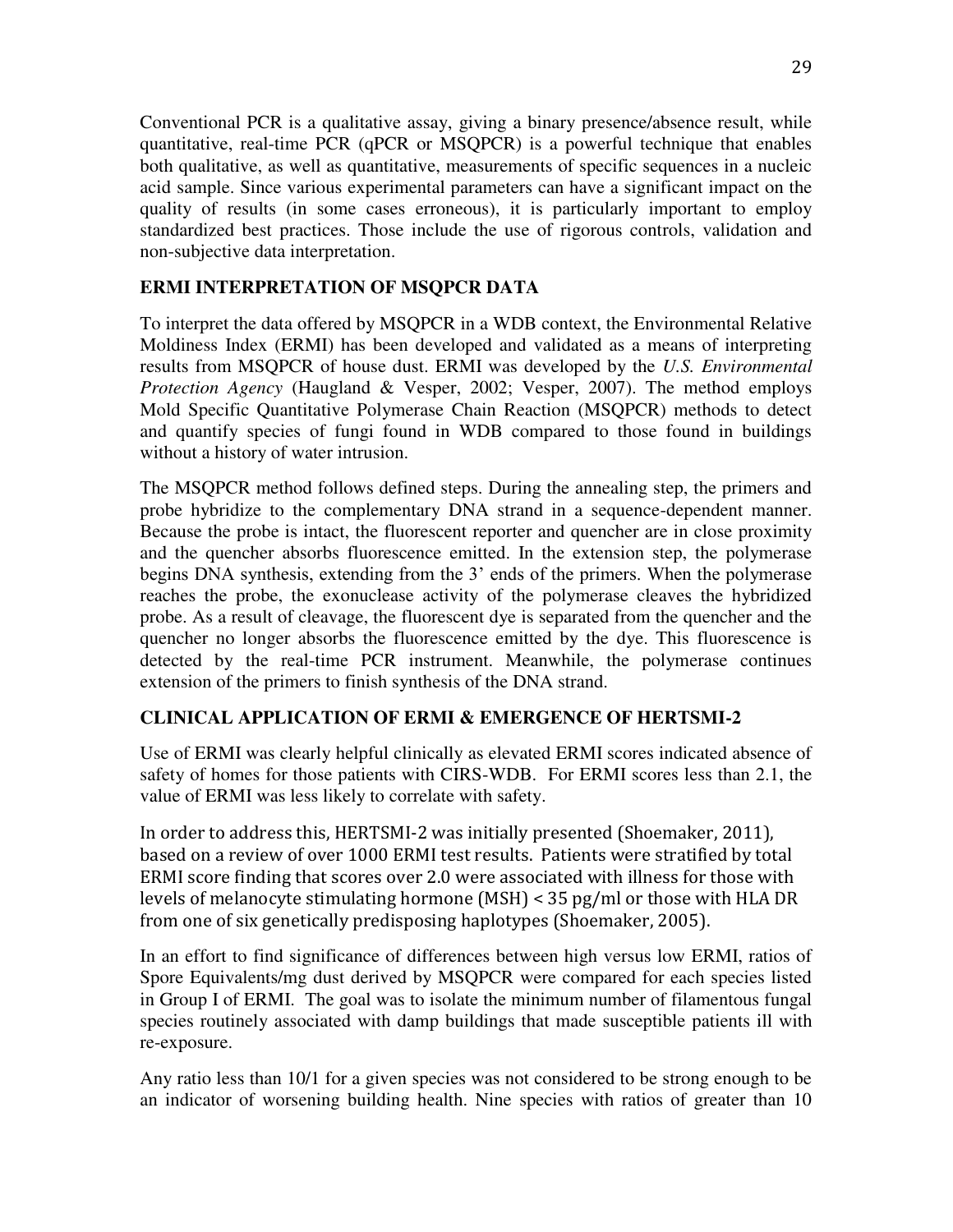where identified. Of these, the five with the highest ratios were (in order) *Wallemia sebi*; *Aspergillus versicolor*; *Aspergillus penicillioides*; *Stachybotrys chartarum* and *Chaetomium globosum*.

Of interest, these organisms stratify water activity  $(A_w)$ , with  $A_w$ , ranging from near xerophilic (*Wallemia*) to approaching saturated (*Stachybotrys* and *Chaetomium*).

### **HERTSMI-2 IS MORE PRACTICAL**

In theory, HERTSMI-2 values could provide an inexpensive, objective measure of organisms routinely found in WDB, known to be associated with adverse human health effects. These data could also serve as indicators for remediators as to what conditions and locations were present that were consistent with the  $A_w$  of the identified organism. If no conditions were identified that suggested the presence of excessive levels of *Wallemia*, for example, then additional searching for such conditions must be enjoined.

A further concern is that residences were solely included in the development and validation of ERMI, while other buildings, such as workplaces and schools are no less affected by water intrusion. These have been rarely studied, so there is no data published on any patients re-exposed to workplaces and schools that would contradict the hypothesis presented in early CIRS studies (Shoemaker, 2005) that "wet buildings are wet buildings".

### **HERTSMI-2 IN CONTEXT**

In "Consensus of Medical Professionals' Panel" (2015), accessed on **[www.survivingmold.com](http://www.survivingmold.com/),** Table 2 shows a fully referenced list of the toxins, inflammagens and microbial products found in WDB**.** Many of those bio-markers are analyzable but have not been supported by published validation for the purposes of developing a building index. In addition, they are expensive and not widely in demand.

# **HERTSMI-2 –PROSPECTIVE DATA COLLECTION**

Alternatively, here we present a study showing results of fungal DNA testing by MSQPCR and our findings that support use of readily available and low cost HERTSMI-2 testing to inform objectively all interested parties (i) if WDB conditions exist; and (ii) where the problems are likely to be found; as well as (iii) whether the remediated building is likely to be safe for re-occupancy by patients who meet the case definition (GAO, 2008).

# **2. MATERIALS/METHODS**

A total of 807 consecutive MSQPCR studies were collated from charts of patients evaluated in one clinic specializing in diagnosis and treatment of patients affected by WDB. Written informed consent was provided by all participants. Dust samples were collected according to established criteria (Haugland & Vesper, 2002). The MSQPCR analyses were performed by Mycometrics, Inc, Monmouth Junction, NJ. ERMI scoring was supplied by Mycometrics. HERTSMI-2 scoring performed using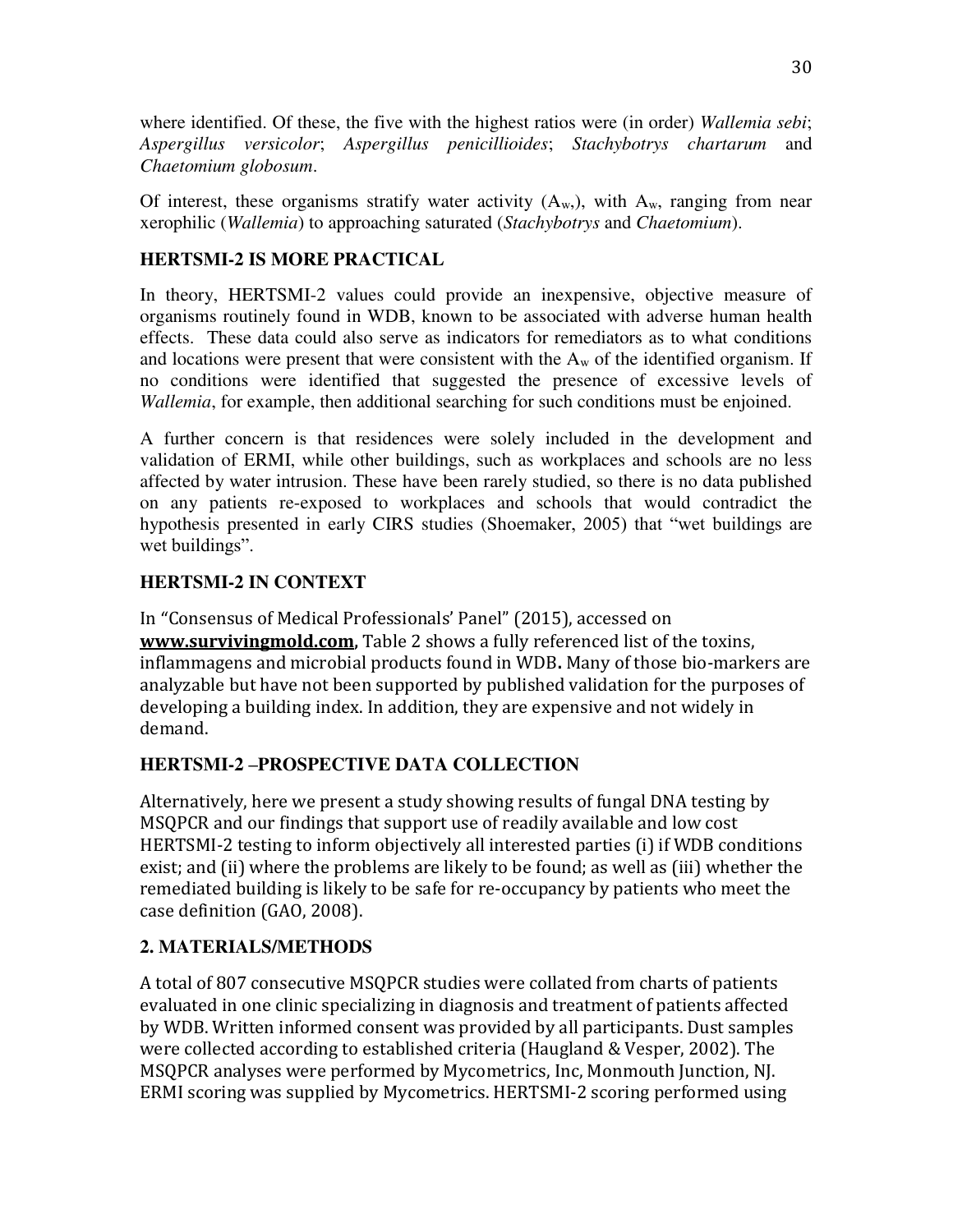2011 algorithm [\(www.survivingmold.com;](http://www.survivingmold.com/) HERTSMI-2 scoring table). Patients were admitted to the study only when diagnosed as CIRS-WDB, having met the case criteria established by the US GAO.

The criteria include:

(1) confirmation of exposure;

(2) presence of symptoms seen in patients in peer reviewed papers;

(3) presence of relevant laboratory abnormalities seen in patients, as published in peer reviewed papers; and

(4) response to treatment, previously present before treatment with the standard protocol, but absent after treatment.

The study was double-blinded; neither patients nor investigators were aware of MSQPCR scores before building re-entry.

Patients were treated with initial steps of a standard protocol (Shoemaker, 2013) including removal from exposure; use of anion binding resins for at least one month and treatment of commensal, biofilm-forming, multiply antibiotic resistant coagulase negative staphylococci (MARCoNS) if found in deep aerobic nasal space. Patients were considered to have relapsed with re-exposure within four hours if they noted reappearance of at least four symptoms.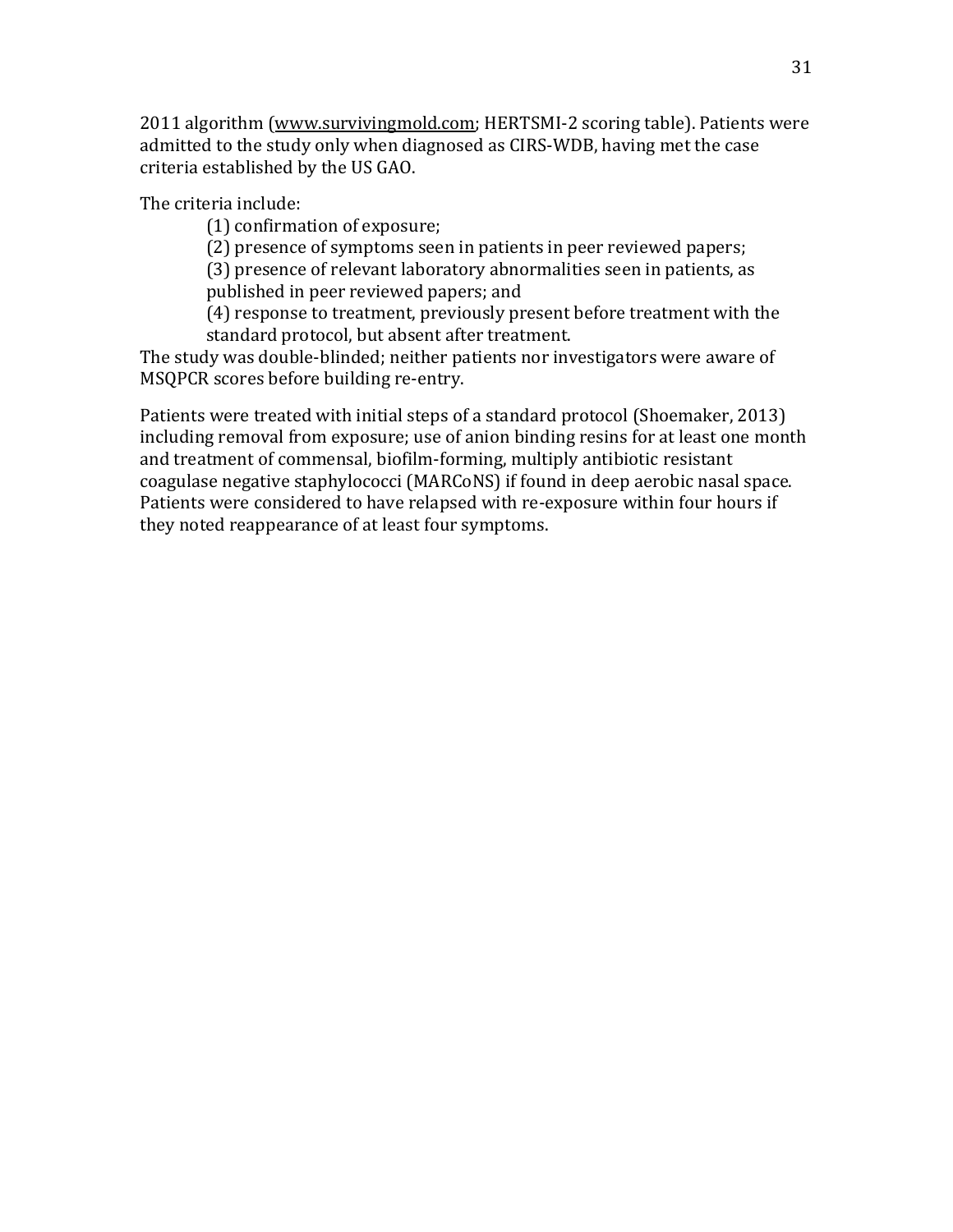### **3. RESULTS**

Table 1 provides data representing 618 ERMI scores were identified. No ERMI result was listed for 186 qPCR results as these were resulted using HERTSMI-2 only. Comparison of data obtained with HERTSMI-2 calculated from ERMI is compared to data from HERTSMI-2 without performance of ERMI (Table 2).

| <b>ERMI</b>   | $N=$ | Relapse | N <sub>o</sub><br>Relapse | Relapse<br>$\%$ | <b>Building</b><br>Type $1 N=$ | <b>Building</b><br>Type $2N=$ | <b>Building</b><br>Type $3N=$ |
|---------------|------|---------|---------------------------|-----------------|--------------------------------|-------------------------------|-------------------------------|
| $-8.39-0$     | 49   | 5       | 44                        | 10.2            | 44                             | $\overline{2}$                | 3                             |
| $0.01 - 2.00$ | 40   | 7       | 33                        | 17.5            | 33                             | 3                             | 4                             |
| 2.01-5.00     | 87   | 21      | 66                        | 24.1            | 82                             | 3                             | $\overline{2}$                |
| 5.01-8.00     | 89   | 35      | 54                        | 39.3            | 75                             | 3                             | 11                            |
| 8.01-11.00    | 77   | 52      | 25                        | 67.5            | 67                             | 4                             | 6                             |
| 11.01-14.00   | 82   | 74      | 8                         | 90.2            | 68                             | 8                             | 6                             |
| 14.01-17.00   | 65   | 59      | 6                         | 92.3            | 54                             | 5                             | 6                             |
| >17.01        | 129  | 127     | $\overline{2}$            | 98.4            | 118                            | 3                             | 8                             |
|               | 618  | 380     | 238                       |                 | 541                            | 31                            | 46                            |

**Table 1 Grouped ERMI Scores, correlated with Relapse & Building Type** 

Of the ERMI patients < 2.01, 77 did not relapse and 12 did. For ERMI  $\geq$  2.01, 368 relapsed and 161 did not.

|                      | <b>From</b> |         |         | <b>From</b>     |         |           |
|----------------------|-------------|---------|---------|-----------------|---------|-----------|
|                      | <b>ERMI</b> | Relapse | %       | <b>HERTSMI-</b> | Relapse |           |
| <b>HERTSMI-2</b>     | $N=$        | $N=$    | Relapse | 2 only $N=$     | $N=$    | % Relapse |
| $0 - 10$             | 181         | 5       | 2.7     | 60              |         | 1.7       |
| 11-15                | 98          | 47      | 48      | 28              | 12      | 42        |
| >15                  | 339         | 339     | 100     | 101             | 99      | 99        |
| TOTAL                | 618         | 391     |         | 189             | 112     |           |
| Total relapse = 503. |             |         |         |                 |         |           |
| No relapse = 304     |             |         |         |                 |         |           |

**Table 2 Grouped HERTSMI Scores, correlated with Relapse** 

807 HERTSMI-2 scores are presented, with 618 in ERMI and 189 without ERMI. Low scores (< 10) correlated with absence of relapse in 235; relapse was seen in 6 (Table 2). For indeterminate HERTSMI-2 scores (11-15), 59 relapsed and 67 did not. For high HERTSMI-2 (>15), all but 2 of 438 patients relapsed. There were no differences between HERTSMI-2 calculated with or without performance of ERMI. There were no differences between building types 1, 2, 3 (data not shown but similar to Table 1).

The distribution of building types strongly favored residences, with 705 buildings being residences (Building Type 1). 52 workplaces (Building Type 2) and 40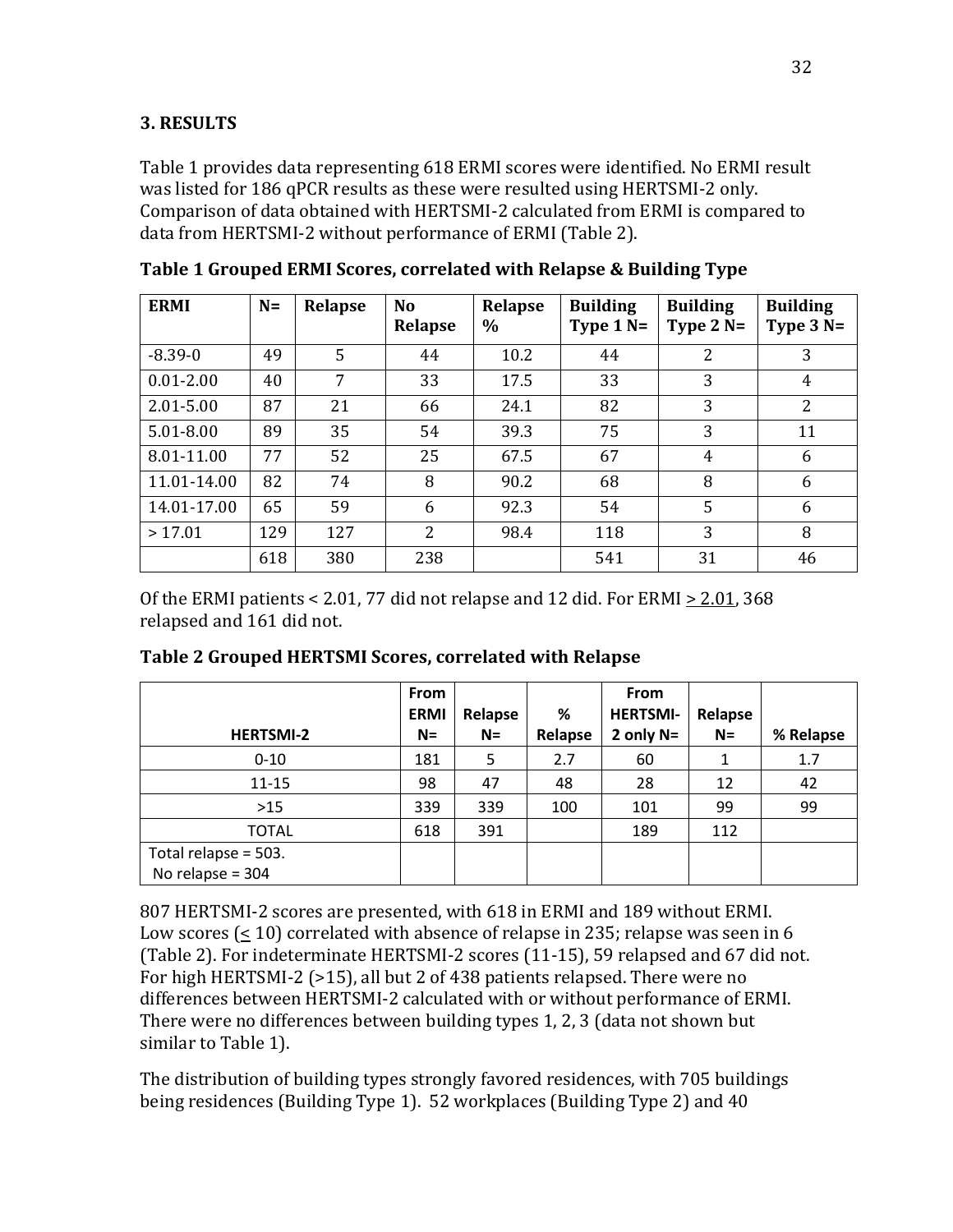schools (Building Type 3) are also represented in the data set. Relapse and absence of relapse was not significantly different for any building type (p<0.01). Mean ERMI and HERTSMI-2 scores were not significantly different for any building type (p< 0.01) (see Table 3).

| <b>Building Type</b> |      |      |      |  |
|----------------------|------|------|------|--|
| Mean ERMI            | 7.3  | 8.4  |      |  |
| Mean HERTSMI-2       | 17.6 | 15.5 | 17 R |  |

|  |  | Table 3 Mean ERMI Scores, correlated with Building Type |  |  |
|--|--|---------------------------------------------------------|--|--|
|  |  |                                                         |  |  |

### **4. DISCUSSION**

Indoor Air Quality professionals and health care providers alike continue to search for definitive criteria that can identify a building as safe for human use, or not. Understanding that only 24% of the population at large carries the HLA DR haplotypes associated with increased relative risk for illness following exposure to the interior of WDB (Shoemaker, 2005), it is difficult to apply a specific health effects criterion to all individuals. Further, we cannot use any one single element of those found inside WDB as specifically causing human illness, given the multiple possible sources of antigens, toxins and inflammagens that can each lead to CIRS-WDB. Against the seemingly impossible task required to assign criteria to patients and also to buildings, each for their own reasons, we studied previously affected patients who voluntarily re-entered buildings during medical supervision.

Both ERMI and HERTSMI-2 do not provide information regarding bacteria, actinomycetes and microbial volatile organic compounds (mVOCs). ERMI has a high percentage of errors when predicting absence of relapse (12/89 incorrect) and prediction of relapse (161/529 were incorrect). Total errors were 173/618 (28%). For HERTSMI-2 below 10, there were far less errors when predicting absence of relapse found (6/241); and errors predicting definite relapse at 2/438. However, HERTSMI-2 scores between 11 and 15 were shown to be unreliable for prediction, as such scores showed 59 relapsers and 67 non-relapsers. Such values deserve the appellation of indeterminate.

# **5. CONCLUSIONS**

The evidence presented confirms that data from MSQPCR testing can alert patients with CIRS-WDB and their health care providers to possible problems with re-entry to previously affected WDB. Use of HERTSMI-2 is confirmed to show predictive accuracy of over 97% for patients with low or high scores. Indeterminate values demand additional building evaluation and remediation before permitting re-entry of patients with previously confirmed CIRS-WDB. Given the low cost (~US \$150) and rapid turnaround provided by mycology labs that satisfy all MSQPCR testing requirements, HERTSMI-2 testing can avoid dangerous exacerbation of health effects for buildings with high HERTSMI-2 scores and provide reasonable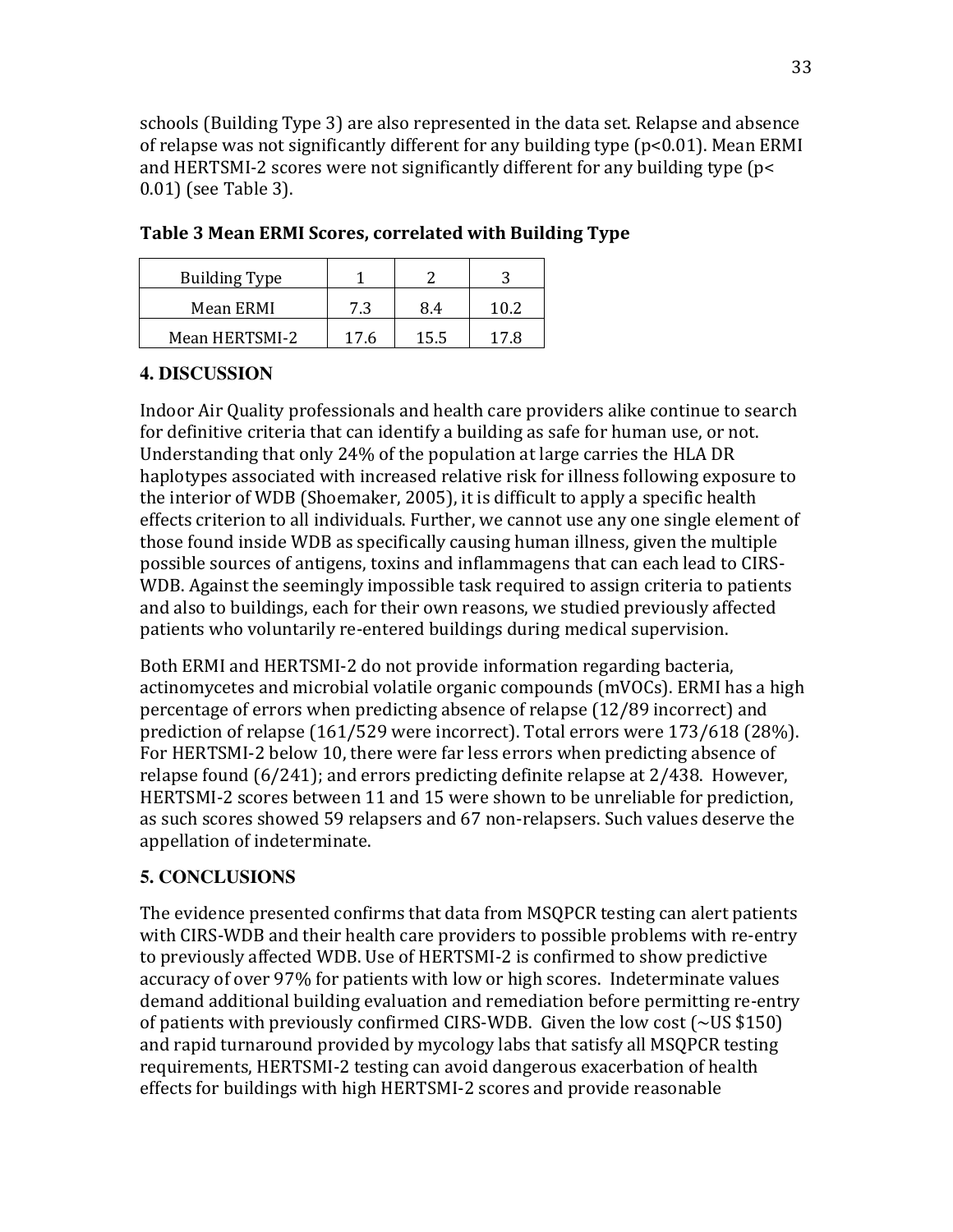expectations for safety with cautious re-entry when the HERTSMI-2 scores are low  $($ 

**In thanks:** Comments graciously provided by James Ryan, PhD strengthened the manuscript greatly. Technical assistance from Debbie Waidner is also gratefully acknowledged.

### **6. REFERENCES**

Shoemaker RC, House D, Ryan JC, 2013; Vasoactive intestinal polypeptide (VIP) corrects chronic inflammatory response syndrome (CIRS) acquired following exposure to water-damaged buildings, Health 2013; 5(3): 396-401.

Shoemaker RC & House D; 2006: SBS and exposure to water damaged buildings: time series study, clinical trial and mechanisms, Neurotoxicology and Teratology 2006; 28: 573-588.

US GAO 2008; Indoor Mold. Better Coordination of Research on Health Effects and More consistent Guidance Would Improve Federal Efforts. GAO-08-980.

WHO, 2009; Guidelines for Indoor Air Quality – Dampness and Mould, World Health Organisation, Copenhagen, Denmark, ISBN 978 92 890 4168 3.

Shoemaker RC et al; 2011; HERTSMI-2: Simplifying analysis of safety of WDB, 6th International Scientific Conference on Bioaerosols, Fungi, Bacteria, Mycotoxins in Indoor and Outdoor Environments and Human Health, Saratoga Springs, NY.

Shoemaker RC, Rash JM & Simon E, 2005. Sick Building Syndrome in WDB: Generalization of the chronic biotoxin-associated illness paradigm to indoor toxigenic fungi, in Bioaerosols, Fungi, Bacteria, Mycotoxins and Human Health; Johanning E. Ed.

Shoemaker RC, House D; 2005: A time-series of sick building syndrome; chronic, biotoxin-associated illness from exposure to water-damaged buildings, Neurotoxicology and Teratology, 2005; 27(1) 29-46:

Shoemaker R, 2011. 6th International Scientific Conference on Bioaerosols, Fungi, Bacteria, Mycotoxins in Indoor and Outdoor Environments and Human Health, Saratoga Springs, NY. HERTSMI-2. Simplifying analysis of safety of WDB.

Consensus of Medical Professionals' Panel, 10/30/2015: accessed 29 Jan 2015, on **[www.survivingmold.com.](http://www.survivingmold.com/)**

Haugland RA & Vesper SJ; 2002: Method of Identifying & Quantifying Specific Fungi & Bacteria, US Patent No: 6,387,652 B1, US EPA, Washington, DC, USA.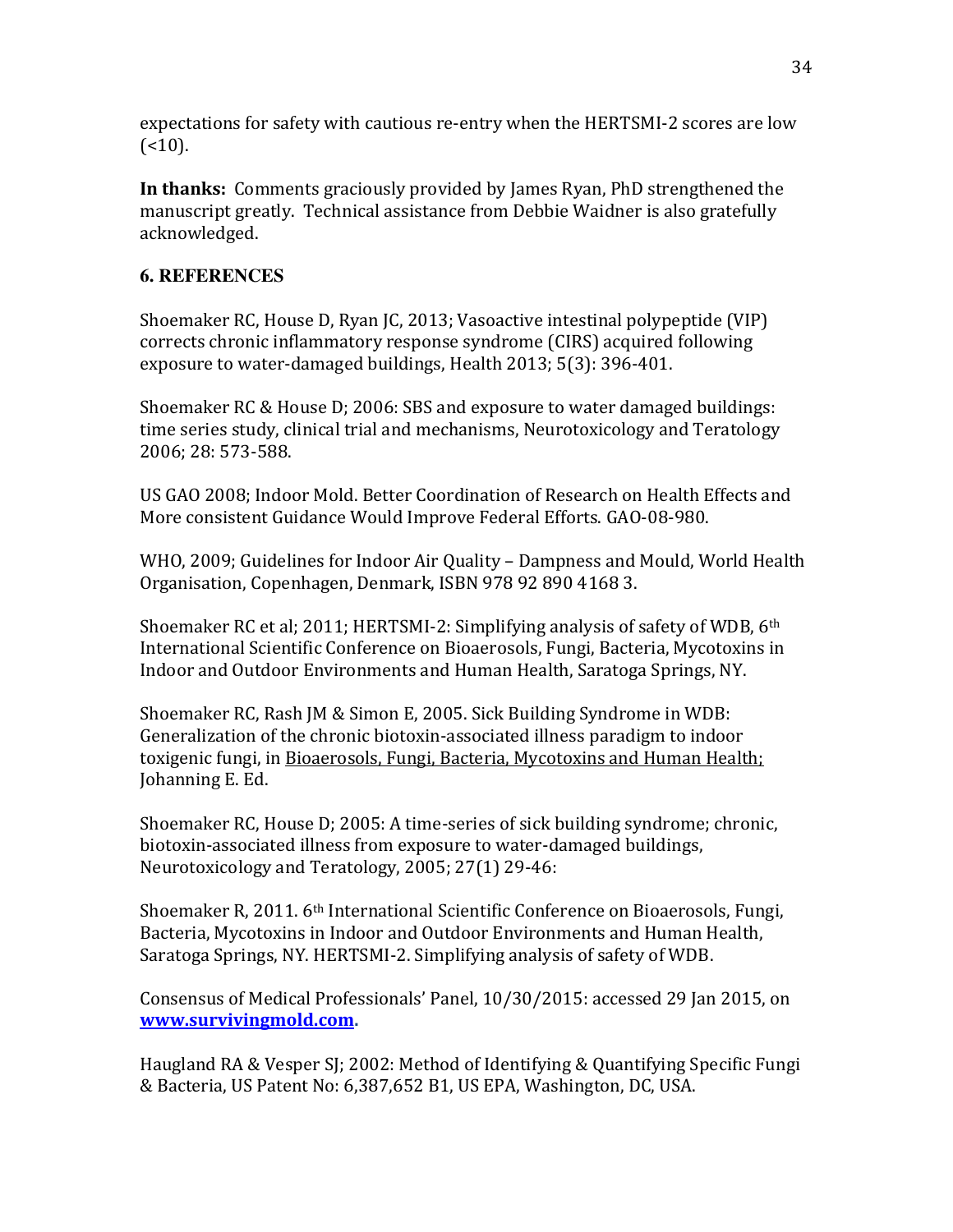Vesper SJ, McKinstry C, Haugland RA, Wymer L, Ashley P, Cox D, DeWalt G, Friedman W; 2007: Development of an environmental relative moldiness index for homes in the U.S. J. Occup. Environ. Med. 49:987–990.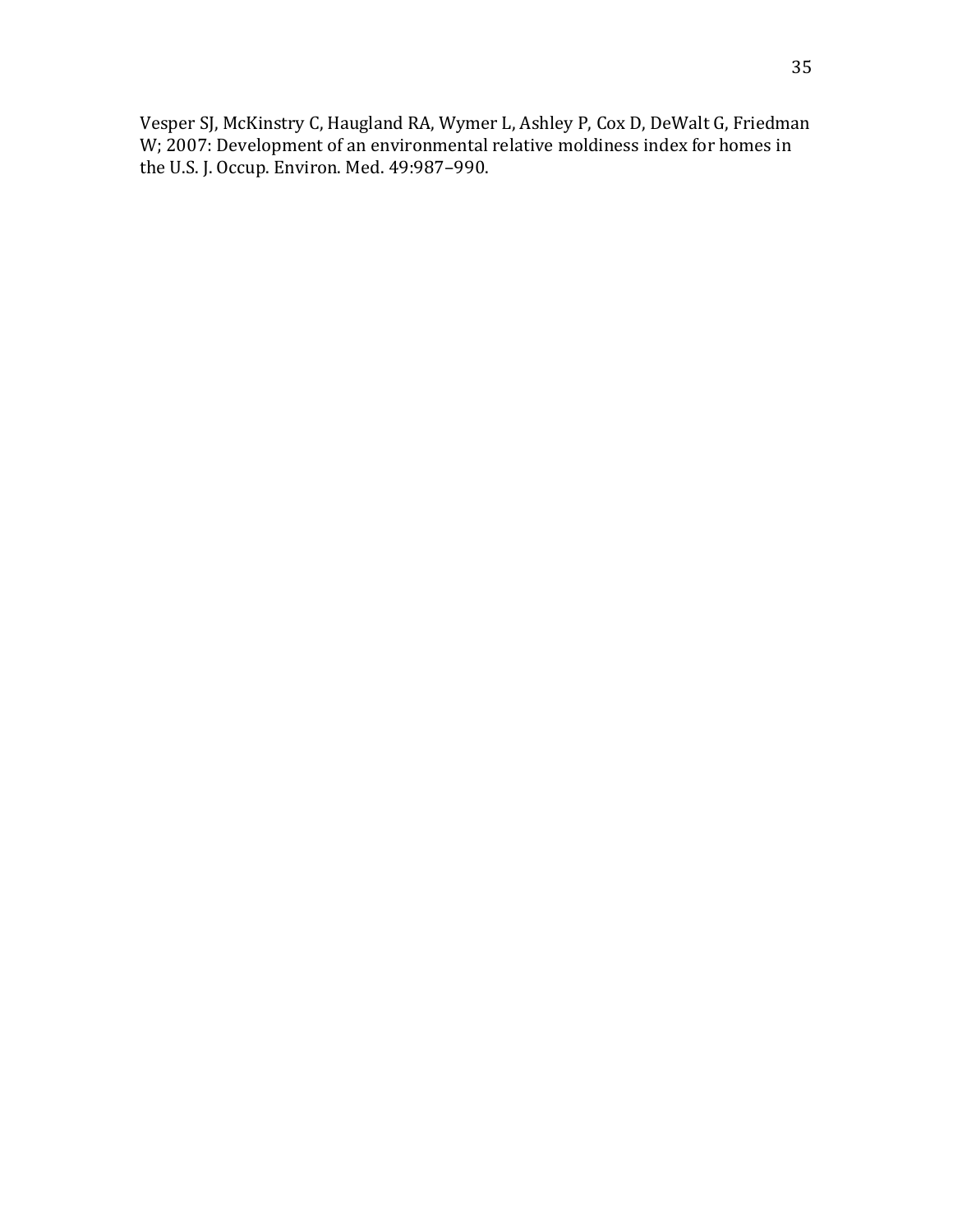### **IEP APPENDIX C SUGGESTED CLIENT INTERVIEW QUESTIONS**

#### **ABOUT THE PROPERTY:**

What is the age of the property?

What is the construction? (brick, frame, finished or unfinished basement, crawlspace)

Are you the original owner/s?

How long have you lived in the property?

If you are not the original owners, did you have a home inspection performed when you purchased it?

If so, was there any water damage, intrusion, or mold found or suggested from that inspection?

Were there any comments on the seller's property disclosure regarding water events (roof leaks, plumbing leaks, flooding, toilet problems, other)? And if so what were they?

If so, was professional water removal performed, and if so by whom and how as you remember? Are any reports available regarding these efforts?

Was mold remediation performed, and if so, where, how and by whom? Any reports available regarding these efforts (if applicable)?

If mold remediation was performed, was there any follow-up (clearance testing) mold testing performed? Are any reports available regarding these efforts?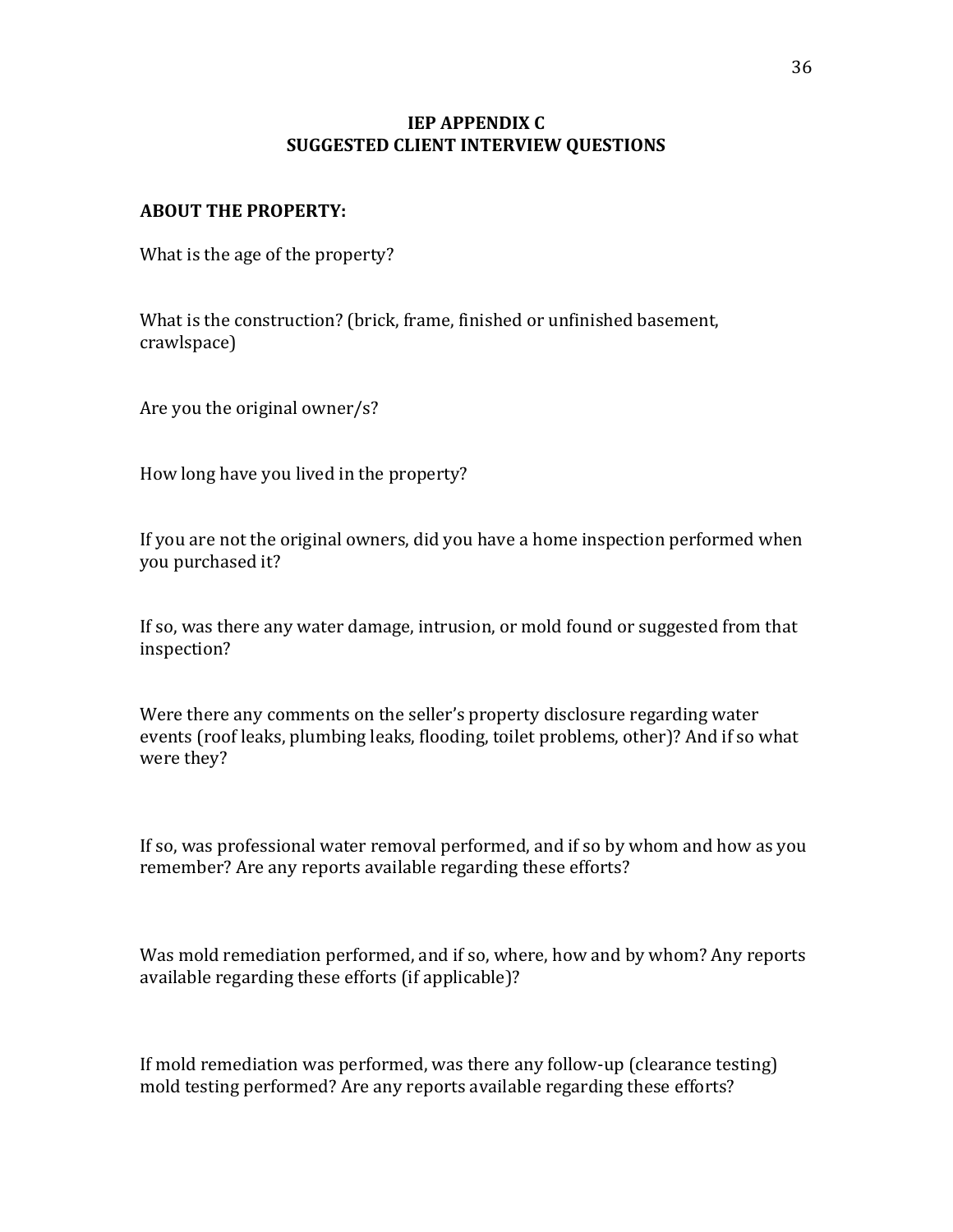Have you witnessed or had any water intrusions, flooding or condensation on windows, walls or air conditioning (AC) vents while you have lived here? If so, please describe what and when.

Do you know what the humidity is in your home and if so, how do you measure it?

Do you have your AC system serviced annually?

What type of filtration does your HVAC system have and how often is it inspected and changed?

### **ABOUT THE CLIENT/S:**

If we had not been recommended by your physician, how did you hear of us?

Have you been examined by a CIRS certified physician?

Have you been diagnosed as having CIRS-WDB syndrome and or Lyme disease by any physician? If so who was the physician?

If you have been diagnosed with either of those conditions, have you been prescribed medication and are currently taking those medications, and if so for how long? What medications are they?

Are other family members suffering the same symptoms, and if so who are they and their ages?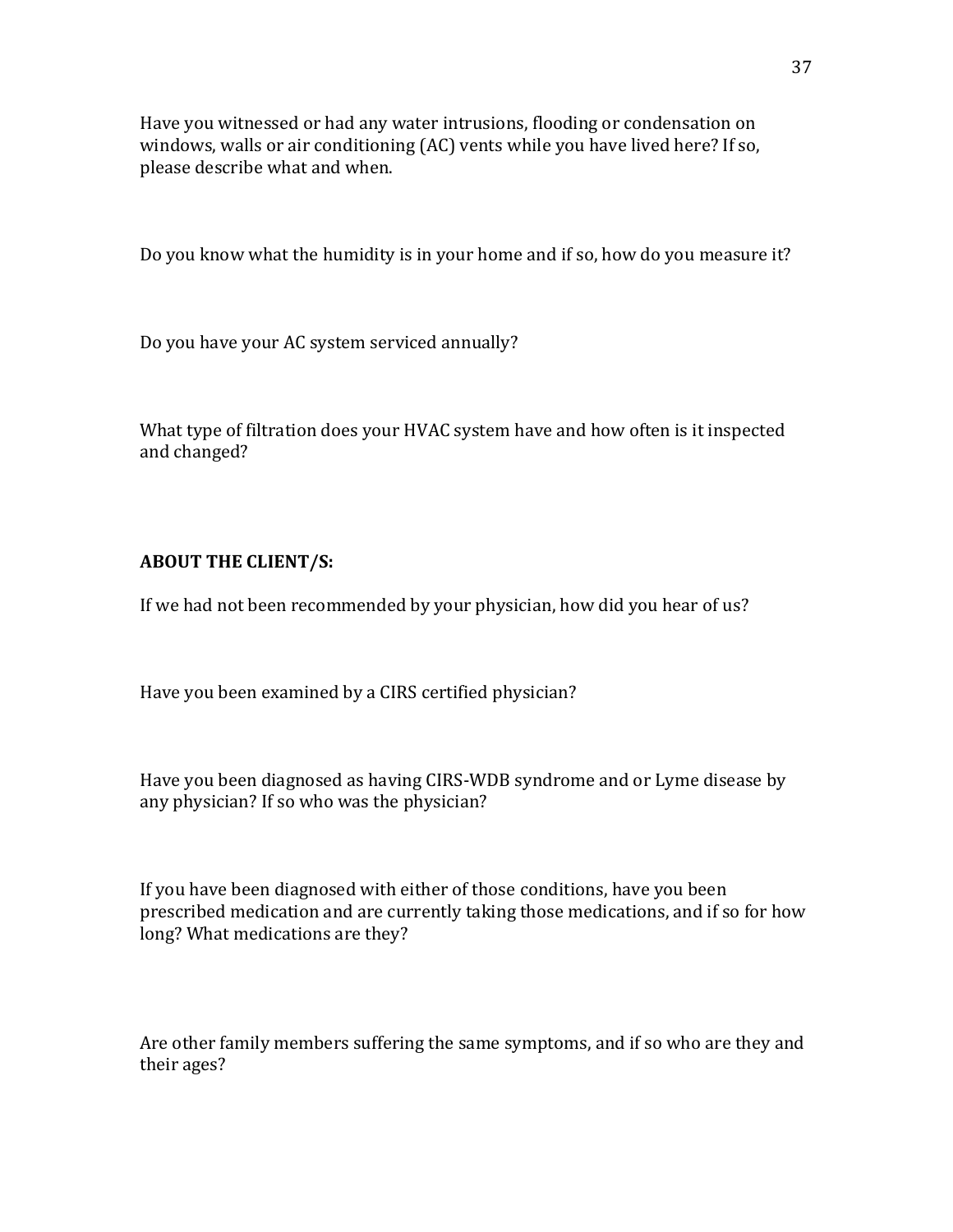If so, what medications are they taking?

Do you experience any positive results from the medications, and have you had CIRS blood tests performed since you have been on the medications. If so did the results improve or not?

If you have not been examined, tested and diagnosed, can you share with us the most prevalent symptoms you experience?

Do you recall how long ago the symptoms may have started? Do you recall a sensitizing event that resulted in the onset of symptoms?

Do you ever experience any symptoms when you enter buildings other than your home?

Do the symptoms ease when away from the home and increase when you return or are in the home for periods of time?

Are there parts of the home where symptoms are more pronounced?

In what room or area of the home do you feel better than others?

Are symptoms worse when heat or air conditioning is running?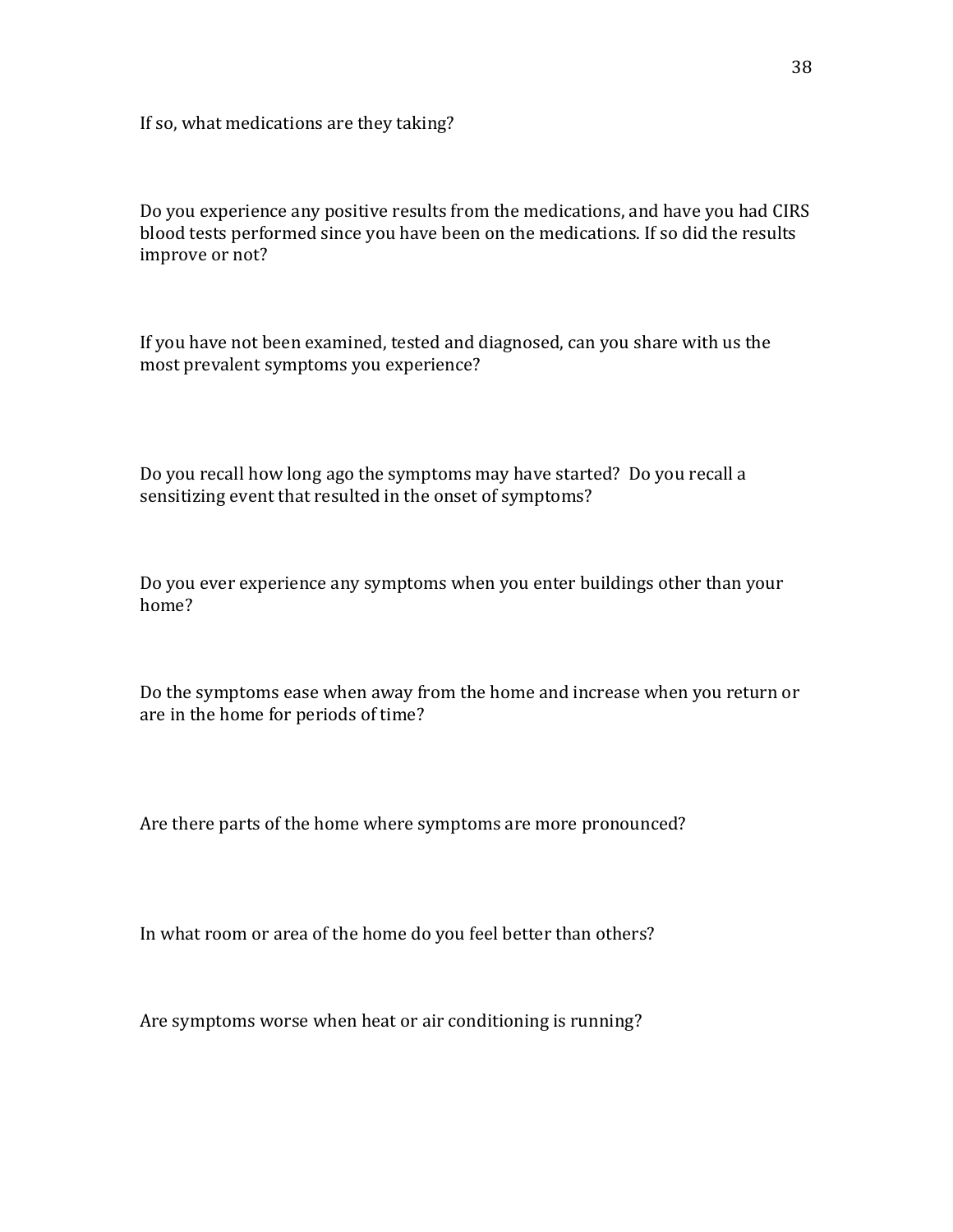Are symptoms worse during certain weather or seasons?

Did you previously live in a residence you know was water damaged? And if so, did you bring furniture and property (contents) from there to this residence?

Were the contents professionally cleaned prior to moving into this home?

If so, what kind of furniture and property was it?

Can you think of any other condition or event that may have impacted the operation of your home such as remodeling or other changes?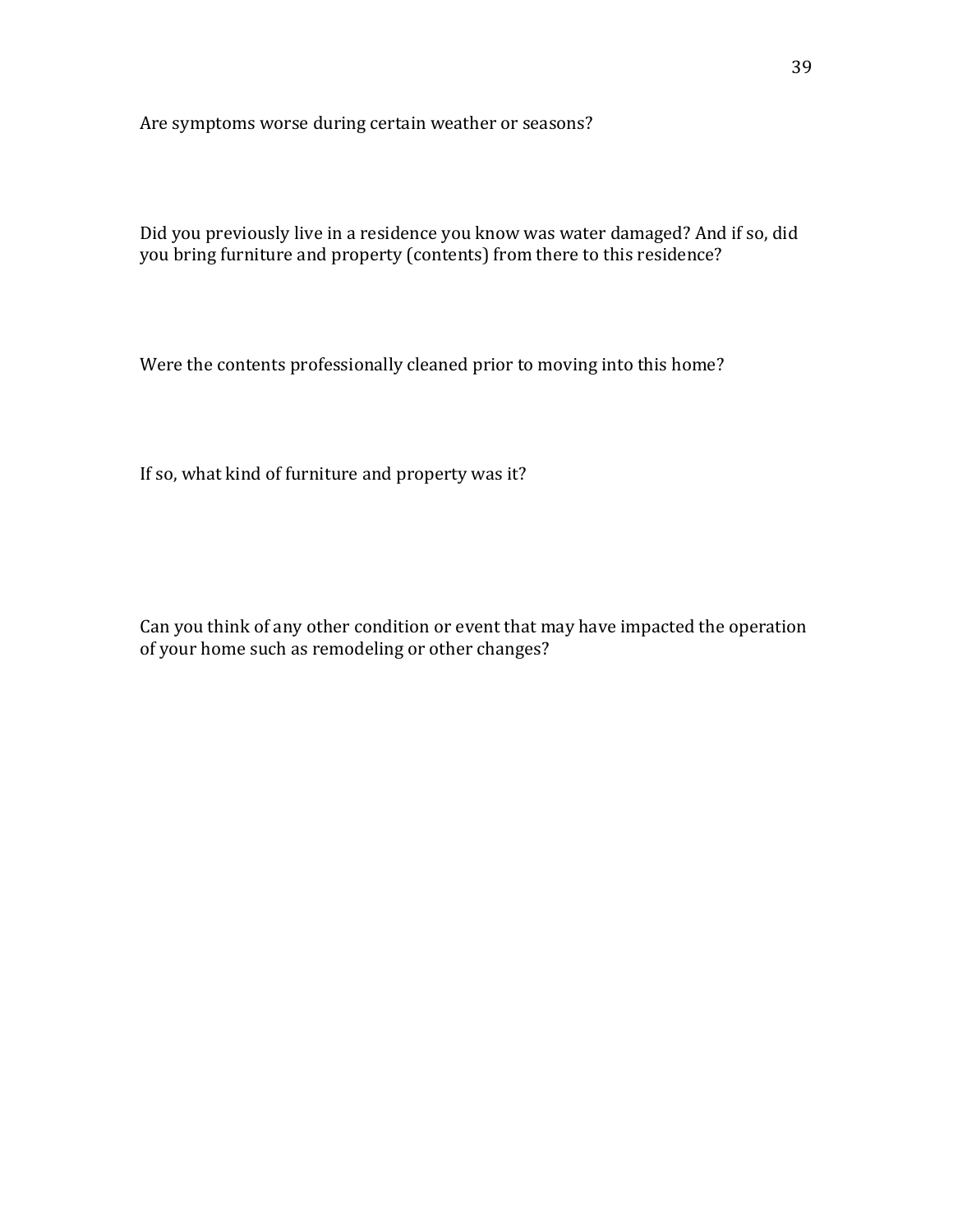#### **IEP APPENDIX D GENERAL IEPSs DOs and DONTs**

#### **DOs:**

Always consider the following when collecting samples (air or surface): Predominant airflow patterns Areas of higher and lower pressures Sample location in reference to any identified microbial sources Complaint areas versus non-complaint areas HVAC system and the layout (strong drivinf force in structure) outside influences that could affect an indoor sample (i.e. high winds, rain, humidity, etc.)

When possible, forward the client questionnaire in advance to the client prior to the investigation.

Perform a thorough evaluation of the exterior building envelope based on the areas of concern determined during the initial interview. Also perform a site drainage evaluation and other items questioned on the mold propensity index assessment, (MPI) [42]

Perform a thorough inspection of the home using necessary meters, cameras and infrared, and other diagnostic testing.

Identify and document sources of water or moisture challenges within the building. Be thorough. Consider documenting information on the interior portions of the MPI uptake questionnaire.

After inspection and interview with the clients, perform a dust collection based on the results of those for surface ERMI testing or HERTSMI-2 testing.

Provide a copy of the testing along with an interpretation and opinion of what the client should or should not do as a result.

Provide the client with a report that outlines observations, opinions, recommendations, and specific treatments or cleanup plans along with a list of qualified contractors, at arms length, that would be able to perform the necessary corrections. Follow up with the phone consultation as part of your responsibility.

If the client has a physician, with the client's permission, forward a copy of the report and laboratory results to the physician along with an opinion regarding the environmental safety of the home.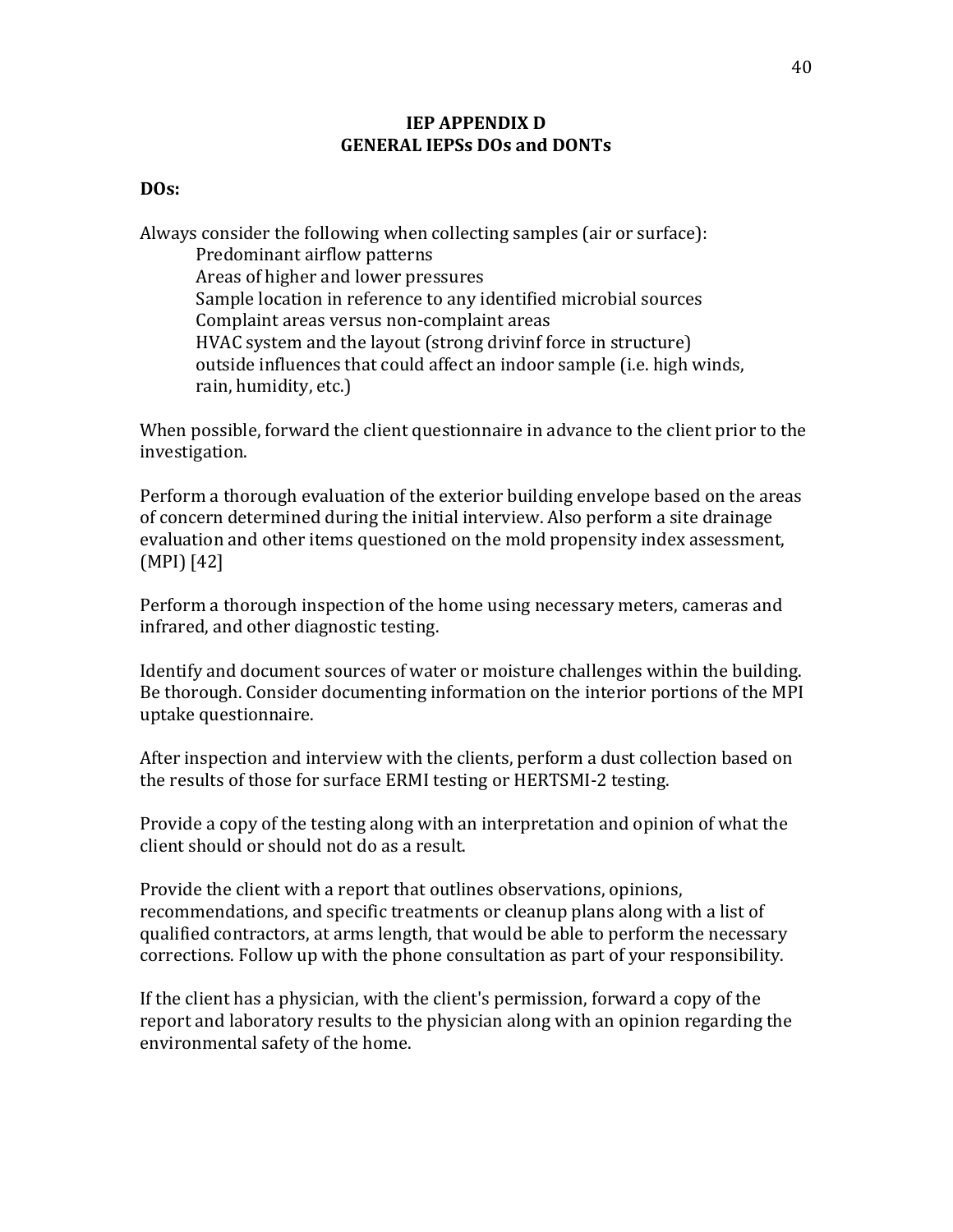If remediation is been performed, offer a plan for post testing primarily based on a HERTSMI-2 test on new dust and report the results to the client and their physician with your opinion.

### **DONTs:**

We diagnose buildings, not people. Limit your recommendations to the building and direct any health questions the client may have to a qualified physician or practitioner especially one certified in CIRS-WDB evaluations.

Don't underestimate the potential for water or moisture intrusion through the exterior building envelope in any climate. Water or moisture intrusion may be seasonal and not active during your inspection; however, the evidence will be there. It is your job to find it. This may require multiple site visits. Developing a scope of work is important during initial communication with the client.

Don't miss the opportunity to gather as much information as your professional judgment requires for a thorough inspection.

Don't assume anything without a thorough investigation. From basement/crawlspace to attic and wall cavities, exterior building envelope, roof and chimney flashings; the sources may be present and need to be investigated.

It is better to under promise and over deliver them provide information that will be very difficult for a client to accomplish. Always provide information that is useful and specific to the project. Don't provide cookie-cutter recommendations that don't fit with this line of investigation. Try and think outside the box.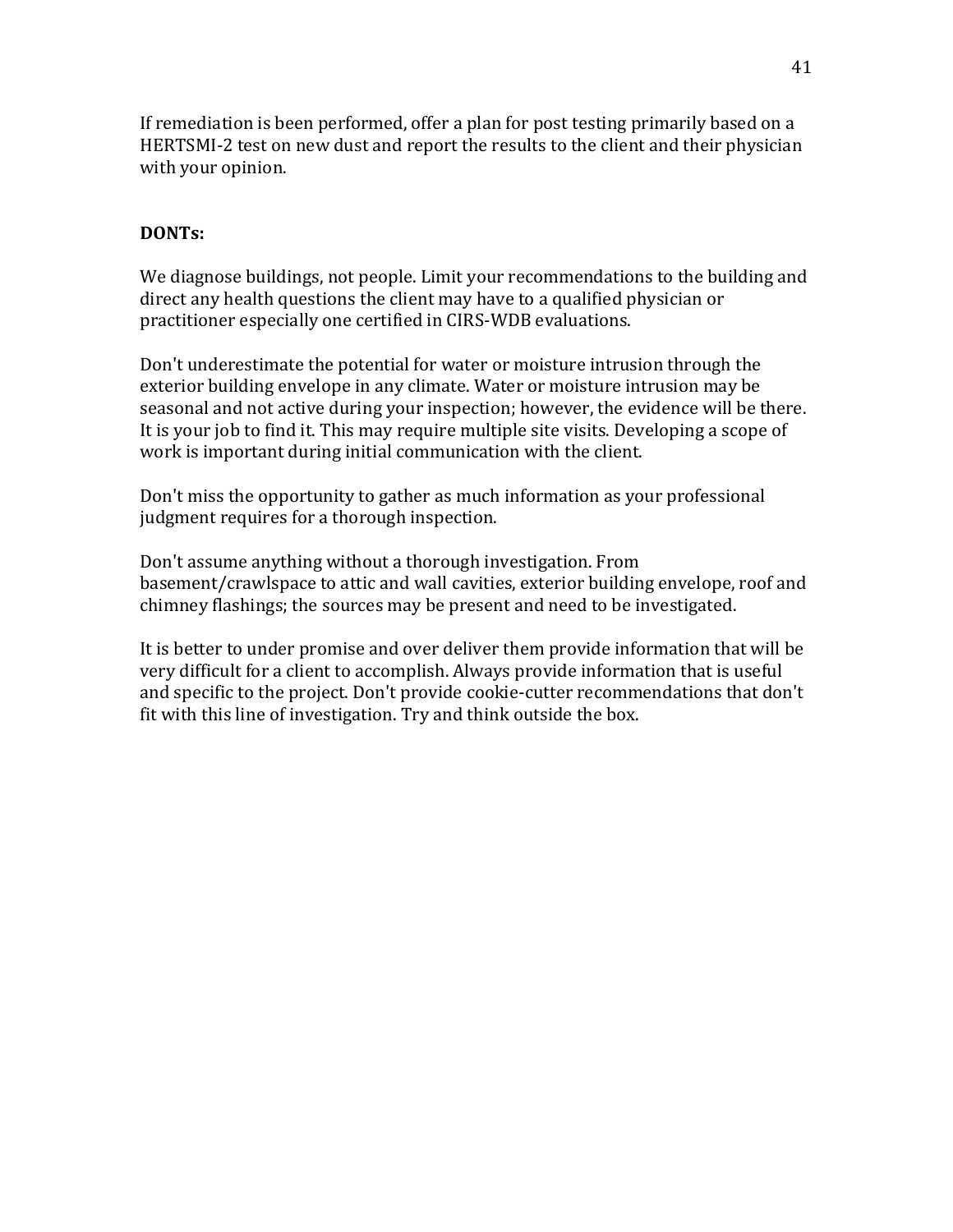#### **Competing Interests:**

LS: Mold Propensity Index, testimony for plaintiffs in mold litigation. GW: patent, Aerosolver Pure. MS: none. WS: testimony for plaintiffs and defendants in mold litigation. KB: none. RS: testimony for plaintiffs in mold litigation.

#### **References**

- 1. Shoemaker, R. C., D. House and J. C. Ryan (2014). "Structural brain abnormalities in patients with inflammatory illness acquired following exposure to water-damaged buildings: a volumetric MRI study using NeuroQuant(R)." Neurotoxicol Teratol **45**: 18-26.
- 2. Stephenson JB, F. C., Anderson KB, Crothers N, Howe B, Johnson RP, Sloss N, Solomon R, Choy L, Derr M, Feldesman A, Horner T, Liles A, Moy L, Rhodes-Kline A. (2008). GAO-08-980. United States Government Accountability Office: Indoor Mold: Better Coordination of Research on Health Effects and More Consistent Guidance Would Improve Federal Efforts. U. S. G. A. Office. Washington, DC, GAO.
- 3. Afshari A, Anderson HR, Cohen A, de Oliveira Fernandes E, Douwes J, Gorny R, Hirvonen M-R, Jaakola J, Levin H, Mendell M, Molhave L, Morwska L, Nevalainen A, Richardson M, Rudnai P, Schleibinger HW, Schwarze PE, Seifert B, Sigsgaard T, Song W, Spengler J, Szewzyk R, Panchatcharam S, Gallo G, Giersig M, Nolokke J, Cheung K, Mirer AG, Meyer HW, Roponen M. (2009). World Health Organization guidelines for indoor air quality: dampness and mould. . WHO guidelines for indoor air quality. E. H. a. J. Rosen.
- 4. Shoemaker RC. Differential Association of HLA DR by PCR Genotypes with Susceptibility to Chronic, Neurotoxin-Mediated Illnesses. Poster presentation, American Society for Tropical Medicine and Hygiene. 2002 Nov 15, Denver CO.
- 5. Smoragiewicz W, Cossette B, Boutard A, Krzystyniak K. Trichothecene mycotoxins in the dust of ventilation systems in office buildings. *International Archives of Occupational and Environmental Health*. 1993; 5:113-7.
- 6. Douwes J, Thorne P, Pearce N, Heederik D. Bioaerosol effects and exposure assessment: progress and prospects. *Annals of Occupational Hygiene*. 2003 Apr; 47(3): 187-200.
- 7. Pestka JJ, Yike I, Dearborn DG, Ward MD, Harkema JR. Stachybotrys chartarum, trichothecene mycotoxins, and damp building-related illness: new insights into a public health enigma. *Toxicological Sciences*. 2008 Jul; 104(1): 4-26.
- 8. Sorenson WG, Frazer DG, Jarvis BB, Simpson J, Robinson VA. Trichothecene mycotoxins in aerosolized conidia of *Stachbotrys atra*. *Applied Environmental Microbiology*. 1987 Jun; 53(6): 1370-75.
- 9. Rao CY, Riggs MA, Chew GL, Muilenberg ML, Thorne PS, Van Sickle D, Dunn KH Brown C. Characterization of airborne molds, endotoxins, and glucans in homes in New Orleans after Hurricanes Katrina and Rita. *Applied Environmental Microbiology*. 2007 Mar; 73(5): 1630-4.
- 10. Shoemaker RC, Mark L, McMahon S, Thrasher J, Grimes C. Research committee report on diagnosis and treatment of chronic inflammatory response syndrome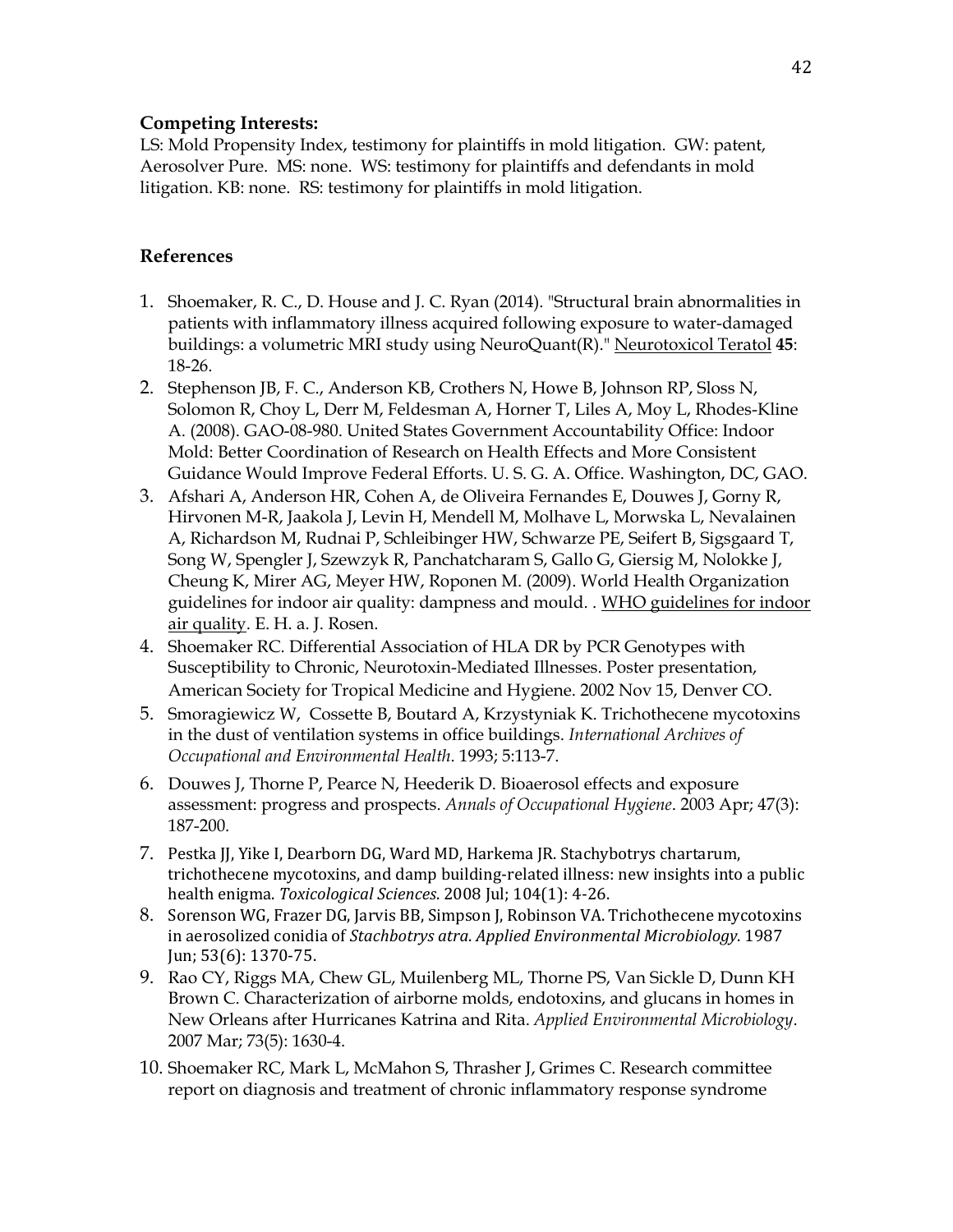caused by exposure to the interior environment of water-damaged buildings. *Policyholders of America*. 2010 July; 27:1-161.

- 11. Thrasher JD, Crawley S. The biocontaminants and complexity of damp indoor spaces: more than what meets the eyes. *Toxicology and Industrial Health*. 2009 Oct-Nov; 25(9-10): 583-615.
- 12. Butte W, Heinzow B. Pollutants in house dust as indicators of indoor contamination. *Reviews of Environmental Contamination and Toxicology.* 2002; 175:1-46.
- 13. Saraf A, Larsson L, Burge H, Milton D. Quantification of ergosterol and 3-hydroxy fatty acids in settled house dust by gas chromatography-mass spectrometry: comparison with fungal culture and determination of endotoxin by a Limulus amebocyte lysate assay. *Applied Environmental Microbiology*. 1997 Jul; 63(7): 2554-59.
- 14. Hirvonen MR, Huttunen K, Roponen M. Bacterial strains from moldy buildings are potent inducers of inflammatory and cytotoxic effects. *Indoor Air*. 2005; 15(Suppl 9): 65-70.
- 15. Roponen M, Toivola M, Meklin T, Rouatsalainen M, Komulainen H, Nevalainen A, Hirvonen MR. Differences in inflammatory responses and cytotoxicity in RAW264.7 macrophages induced by *Streptomyces anulatus* grown on different building materials. *Indoor Air*. 2001; 11:179-84.
- 16. Suihko ML, Priha O, Alakomi HL, Thompson P, Malarstig B, Stott R, Richardson M. Detection and molecular characterization of filamentous actinobacteria and thermoactinomycetes present in water-damaged building materials. *Indoor Air*. 2009 Jun; 19(3): 268-77.
- 17. Kettleson E, Kumar S, Reponen T, Vesper S, Meheust D, Grinshpun SA, Adhikari A. Stenotrophomonas, Mycobacterium and Streptomyces in home dust and air: associations with moldiness and other home/family characteristics. *Indoor Air*. 2013 Oct; 23(5): 387-96.
- 18. Yli-Pirila T, Kusnetsov J, Haatainen S, Hanninen M, Palava J, Reiman M Seuri M, Horvoenen MR, Nevalainen A. Amoebae and other protozoa in material samples from moisture-damaged buildings. *Environmental Research*. 2004 Nov; 96(3): 250-6.
- 19. Claeson AS, Nordin S, Sunesson AL. Effects on perceived air quality and symptoms of exposure to microbially produced metabolites and compounds emitted from damp building materials. *Indoor Air.* 2009 Apr; 19(2): 102-12.Korpi A, et al. Pasanen AL, Pasanen P. Volatile compounds originating from microbial cultures on building materials under various humidity conditions. *Applied Environmental Microbiology*. 1998; 64:2914-19.
- 20. Wallinder,R.,Ernstgard,L.,Johanson,G.,Norback, D.,Venge, P., Wieslander, G. 2005. Acute effects of a fungal volatile compound Environmental health perspectives 113(12): 1775-1778.
- 21. Bennett JW. Silver linings: a personal memoir about Hurricane Katrina and fungal volatiles. *Frontiers in Microbiology*. 2015 Mar 18; 6:206.
- 22. Kartottki DG, Spilak M, Frederiksen M, Jovanovic AndersenZ, Madsen AM, Ketzel M, Massling A, Gunnarsen L Moller P, Loft S. Indoor and outdoor exposure to ultrafine, fine, and microbiologically derived particulate matter related to cardiovascular and respiratory effects in a panel of elderly urban citizens. *International Journal of Environmental Research and Public Health*. 2015 Feb 2; 12(2): 1667-86.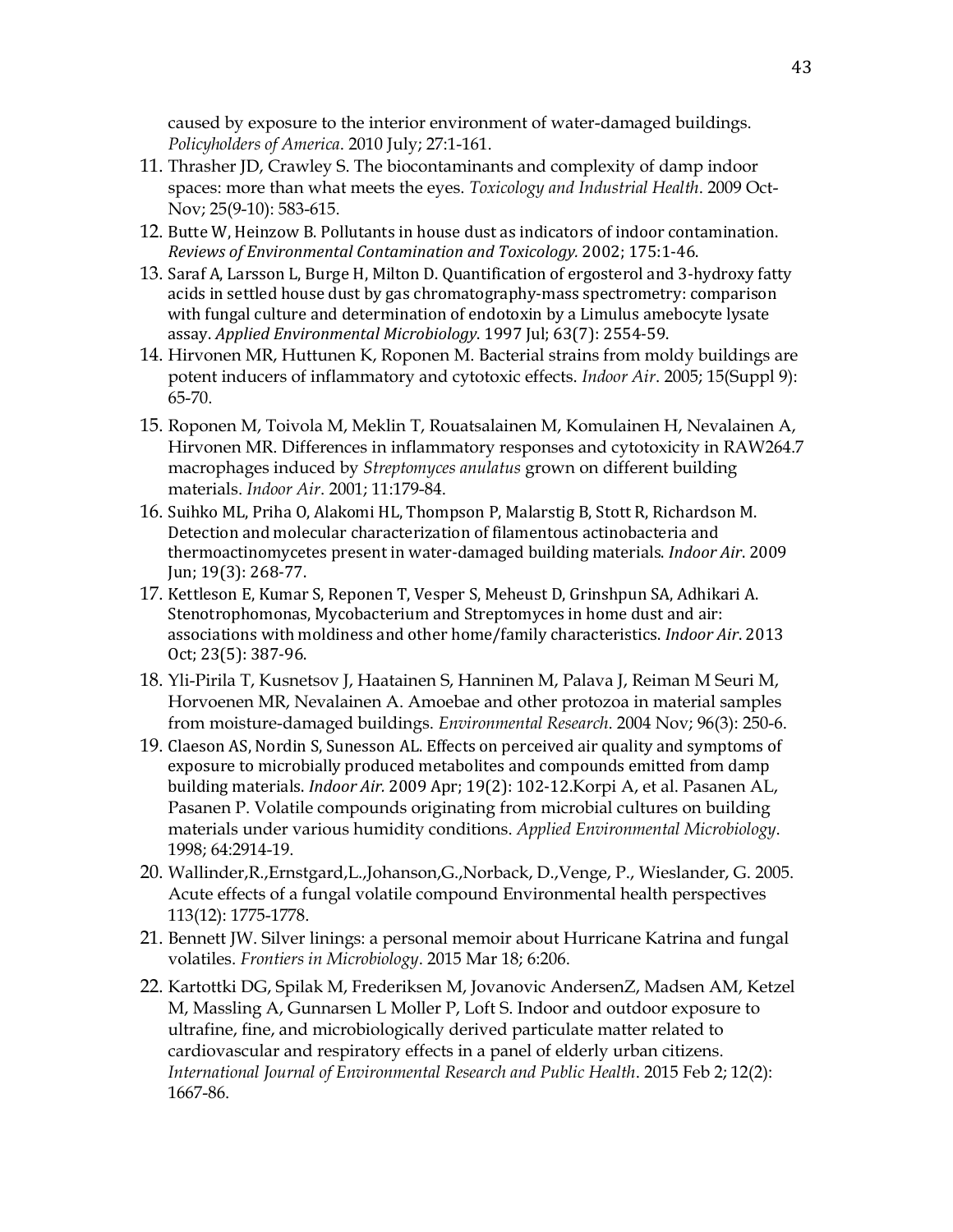- 23. Rettig L, Haen SP, Bitterman AG, von Boehmer L, Curioni A, Kramer SD, Knuth A, Pascolo S. Particle size and activation threshold: a new dimension of danger signaling. *Blood*. 2010 Jun 3; 115(22): 4533-41.
- 24. Oberdorster G, Oberdorster E, Oberdorster J. Nanotoxicology: An emerging discipline evolving from studies of ultrafine particles. *Environmental Health Perspectives*. 2005 Jul; 113(7): 823-839.
- 25. Tang D, Kang R, Coyne CB, Zeh HJ, Lotze MT. PAMPs and DAMPS: signal 0s that spur autophagy and immunity. *Immunological Reviews*. 2012 Sep: 249(1): 158-75.
- 26. Bodian D, Howe HA. Experimental studies on intraneural spread of of poliomyelitis virus in nerves. *Bulletin of Johns Hopkins Hospital*. 1941a; 69:248-267.
- 27. Shoemaker RC, House D, Ryan JC. Defining the neurotoxin derived illness chronic ciguatera using markers of chronic systemic inflammatory disturbances: a case/control study. *Neurotoxicology and Teratology*. 2010; 32(6): 633–639.)
- 28. Shoemaker RC, House D. SBS exposure to water damaged buildings: time series study, clinical trial, and mechanisms. *Neurotoxicology and Teratology*. 2006; 28:573-88.
- 29. Vesper S. Traditional mold analysis compared to DNA-based method of mold analysis. *Critical Reviews in Microbiology*. 2011 Feb; 37(1) 15-24.
- 30. Vesper S, McKinstry C, Haugland R, Neas L, Hudgens E, Heidenfelder B, Gallagher J. Higher environmental moldiness index (ERMI) values in measured in Detroit homes of severely asthmatic children. *Science of the Total Environment*. 2008 May 1; 394(1): 192-6.
- 31. Shoemaker,R 6th International Conference on Bioaerosols, Fungi, Bacteria, Mycotoxins in Indoor and Outdoor Environments and Human Health, Saratoga Springs, NY. HERTSMI-2: Simplifying Analysis of Safety in Water-Damaged Buildings, 2011 Sep 6.
- 32. Shoemaker, R. C., D. House and J. C. Ryan. Vasoactive intestinal polypeptide (VIP) corrects chronic inflammatory response syndrome (CIRS) acquired following exposure to water-damaged buildings. *Health*. 2013;05(03): 396-401.
- 33. Hartwig RP, Wilkinson C. Mold and insurance. *Insurance Information Institute*. 2003 Aug;1(4):1-18.
- *34.* Institute of Inspection, Cleaning and Restoration Certification (IICRC): *Standard and Reference Guide for Professional Mold Remediation* (IICRC-S520) Vancouver WA:IICRC, 2015 23 Print.
- *35.* Resnick,R and Halliday D. (1960) Section 18-4 Physics, John Wiley & Sons, Inc.
- *36.* Whyte, William. Cleanroom Technology: Fundamentals of Design, Testing and Operation. 2nd ed. West Sussex:John Wiley & Sons Ltd., 75-85. Print
- *37.* Whyte, William. Cleanroom Technology: Fundamentals of Design, Testing and Operation. 2nd ed. West Sussex:John Wiley & Sons Ltd., History section. Print
- *38.* [In-Field Test Methods and Reference Standards for Portable High Efficiency Air](https://www.linkedin.com/redir/redirect?url=http%3A%2F%2Fwww%2Eoehcs%2Ecom%2Fpublications%2Ehtm&urlhash=ooCm&trk=prof-publication-title-link)  [Filtration Equipment](https://www.linkedin.com/redir/redirect?url=http%3A%2F%2Fwww%2Eoehcs%2Ecom%2Fpublications%2Ehtm&urlhash=ooCm&trk=prof-publication-title-link) OEHCS Publications January 2012
- 39. (Approaches to Safe Nanotechnology pages 48-49, CDC NIOSH: http://www.cdc.gov/niosh/docs/2009-125/pdfs/2009-125.pdf).
- 40. (Hinds, William. Aerosol Technology: Properties, Behavior, and Measurement of Airborne Particles. 2ND ed. New York: John Wiley & Sons, Inc., 1999, 274-275. Print.)
- 41. Dybdahl DJ. Mold risk management for restoration contractors. *ARMR Network*.